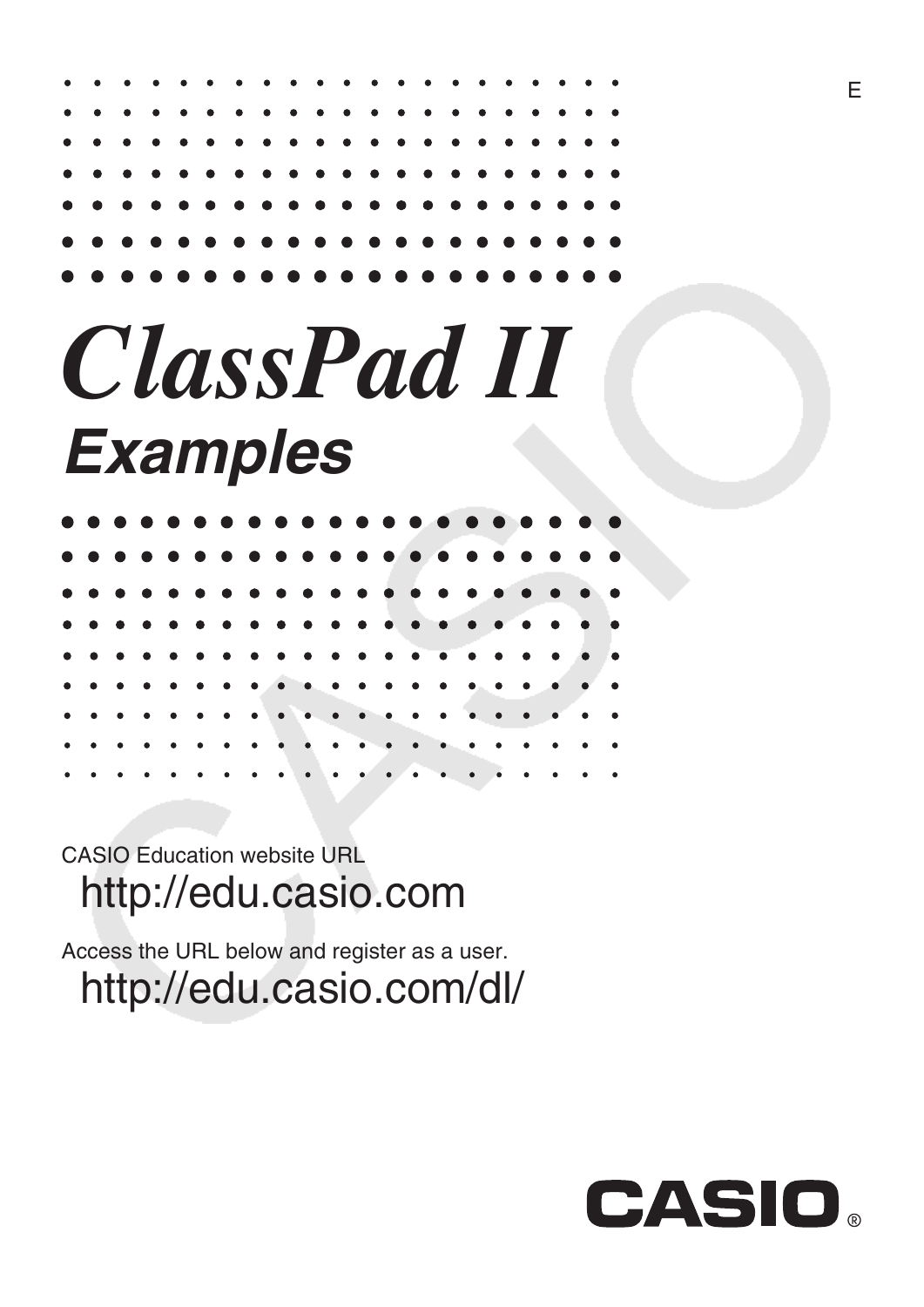### **Contents**

### **About this booklet...**

This booklet contains a collection of examples of operations explained in the ClassPad II User's Guide. Use this booklet in combination with the User's Guide.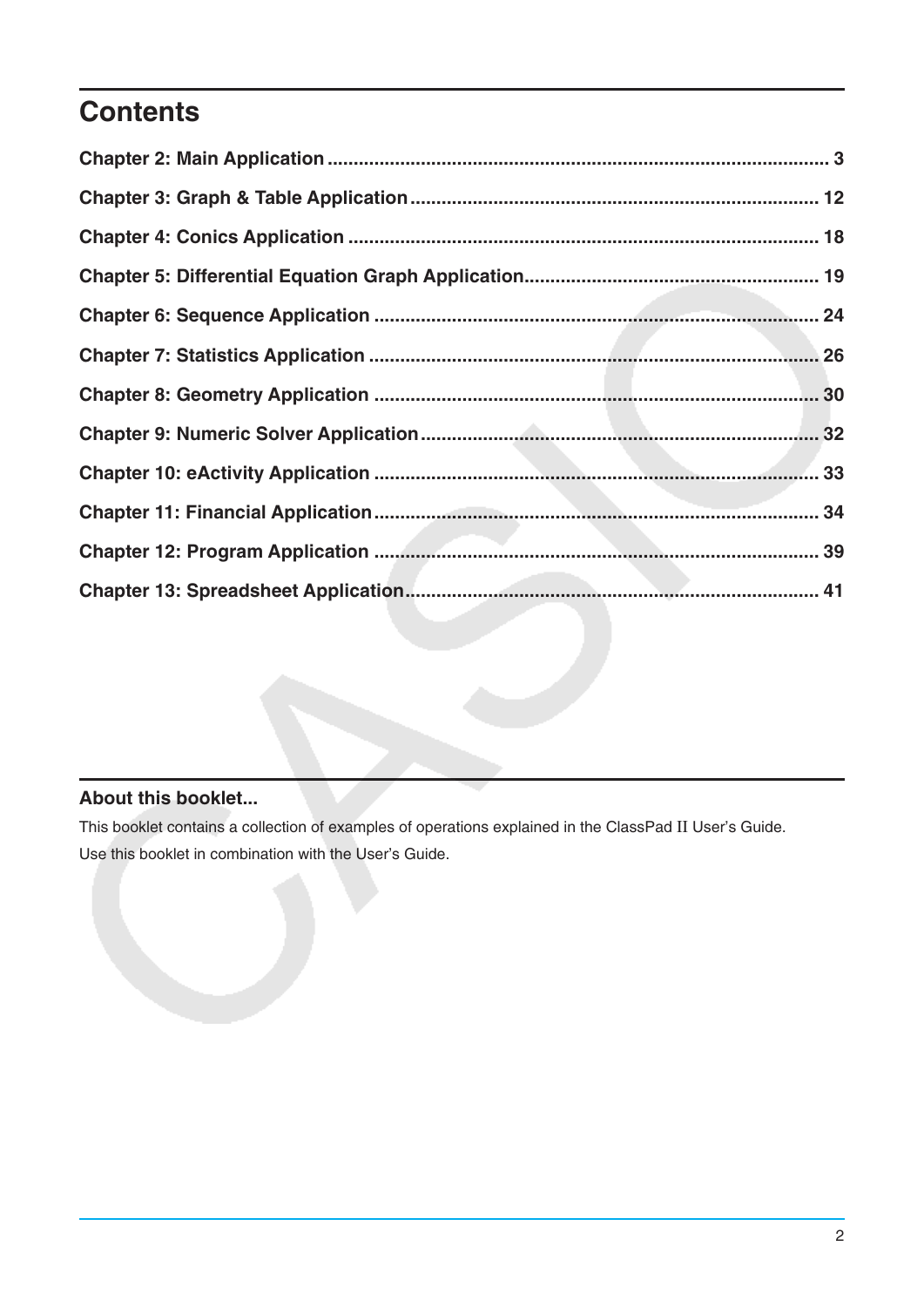### <span id="page-2-0"></span>**Chapter 2: Main Application**

### **0201**

| <b>Calculation</b>                                                                                                         | <b>Key Operation</b>                                                                                                                                                                                                                               |
|----------------------------------------------------------------------------------------------------------------------------|----------------------------------------------------------------------------------------------------------------------------------------------------------------------------------------------------------------------------------------------------|
| $56 \times (-12) \div (-2.5) = 268.8$                                                                                      | $\vert$ 5<br>[ 6 ]<br>$\boxed{2}$<br>$\overline{5}$<br>EXE<br>$\div$<br>$\times$<br>ੁ≥ੁ<br>$(-)$<br>$ (-) $<br>$\bullet$<br>I) I<br>$\sqrt{2}$                                                                                                     |
| $2 + 3 \times (4 + 5) = 29$                                                                                                | $\boxed{5}$<br>) $]$ [EXE]<br>$\sqrt{4}$<br>$[+]$<br>3<br>  X  <br>$\overline{z}$<br><u>، ج</u> ،                                                                                                                                                  |
| $\frac{6}{4 \times 5} = 0.3$                                                                                               | $\boxed{\text{X}}$ $\boxed{\text{5}}$ $\boxed{\text{)}}$ (EXE) or $\boxed{\text{s}}^*$ (G) $\textcircled{\text{s}}$ (4) (X) (5) (EXE)<br>$\left[\div\right]$<br>$\lceil 6 \rceil$<br>$\sqrt{4}$<br>* The soft keyboard [Math1] key set             |
| 0202<br>$2.54 \times 10^3 = 2540$<br>1 Z I<br>$\bullet$<br>$1600 \times 10^{-4} = 0.16$<br>$6\phantom{.0}$<br><sup>1</sup> | 2.54E3<br>5<br>$[4]$ $[EXP]$<br>[EXE]<br>$(\overline{3})$<br>2540<br>$ $ EXE<br>$\mathbf{0}$<br>$\mathbf E$<br>$\bf{0}$<br>4 <br>-<br>1600 <sub>E</sub> -4<br>0.16                                                                                 |
| 0203<br>$123 + 456 = 579$<br>-2,<br>$789 - 579 = 210$<br>8<br>$\boxed{210}$ ÷ 7 = 30<br>÷                                  | 123+456<br>$\boxed{6}$ $\boxed{EXE}$<br>$(\overline{5})$<br>3<br>$\left( \frac{1}{2} \right)$<br>$\pm$<br>579<br>$\left  \text{ans} \right $ $\left[ \text{EXE} \right]$<br>$\boxed{9}$<br>—<br>1789–ans<br>210<br>$(7)$ $EXE$<br>$\sqrt{7}$<br>30 |
| $\lfloor 3 \rfloor$<br>$\mathcal{X}$<br><u>( 5 )</u><br>[EXE]<br>ΞI<br>111                                                 | $\mathbf{x}$ = 123<br>123                                                                                                                                                                                                                          |

**0205** Tapping  $\left[\frac{m_1}{m_2}\right]$  while the ClassPad is configured for Standard mode (Normal 1) display

| <b>Expression</b>         | <b>ClassPad Operation</b>                                                                                                                                                                                                                                                                                                                                                                                                               | <b>Displayed Result</b> |
|---------------------------|-----------------------------------------------------------------------------------------------------------------------------------------------------------------------------------------------------------------------------------------------------------------------------------------------------------------------------------------------------------------------------------------------------------------------------------------|-------------------------|
|                           | $\textcolor{red}{\text{[1]}} \text{[0]}} \text{[2]}} \text{[3]}} \text{[4]}} \text{[4]}} \text{[5]}} \text{[6]}} \text{[6]}} \text{[7]}} \text{[6]}} \text{[7]}} \text{[7]}} \text{[8]}} \text{[7]}} \text{[8]}} \text{[8]}} \text{[8]}} \text{[8]}} \text{[8]}} \text{[8]}} \text{[8]}} \text{[8]}} \text{[8]}} \text{[8]}} \text{[8]}} \text{[8]}} \text{[8]}} \text{[8]}} \text{[8]}} \text{[$<br>(Switches to Decimal mode format.) | 16.66666667             |
| $100 \div 6 = 16.6666666$ | $\left[\frac{15}{42}\right]$ (Switches back to Standard mode format.)                                                                                                                                                                                                                                                                                                                                                                   | 50                      |

**0206** Tapping  $\frac{u_{12}}{2}$  while the ClassPad is configured for Decimal mode (Normal 1) display

| <b>Expression</b>            | <b>ClassPad Operation</b>                                    | <b>Displayed Result</b> |
|------------------------------|--------------------------------------------------------------|-------------------------|
| $\sqrt{2} + 2 = 3.414213562$ | $\boxed{1}$<br>(Switches to Standard mode format.)           | $\sqrt{2}$ + 2          |
|                              | $\frac{[15.1]}{k_2}$ (Switches back to Decimal mode format.) | 3.414213562             |

 **0207** (Complex mode and Real mode calculation results)

| <b>Expression</b>                         | <b>Complex Mode</b>        | <b>Real Mode</b>        |
|-------------------------------------------|----------------------------|-------------------------|
| solve $(x^3 - x^2 + x - 1 = 0, x)$        | $\{x = -i, x = i, x = 1\}$ | $\{x = 1\}$             |
| $i + 2i$                                  | $3\cdot i$                 | ERROR: Non-Real in Calc |
| $(1 + \sqrt{3}i)(\angle (2, 45^{\circ}))$ | $\angle$ (4,105)           | ERROR: Non-Real in Calc |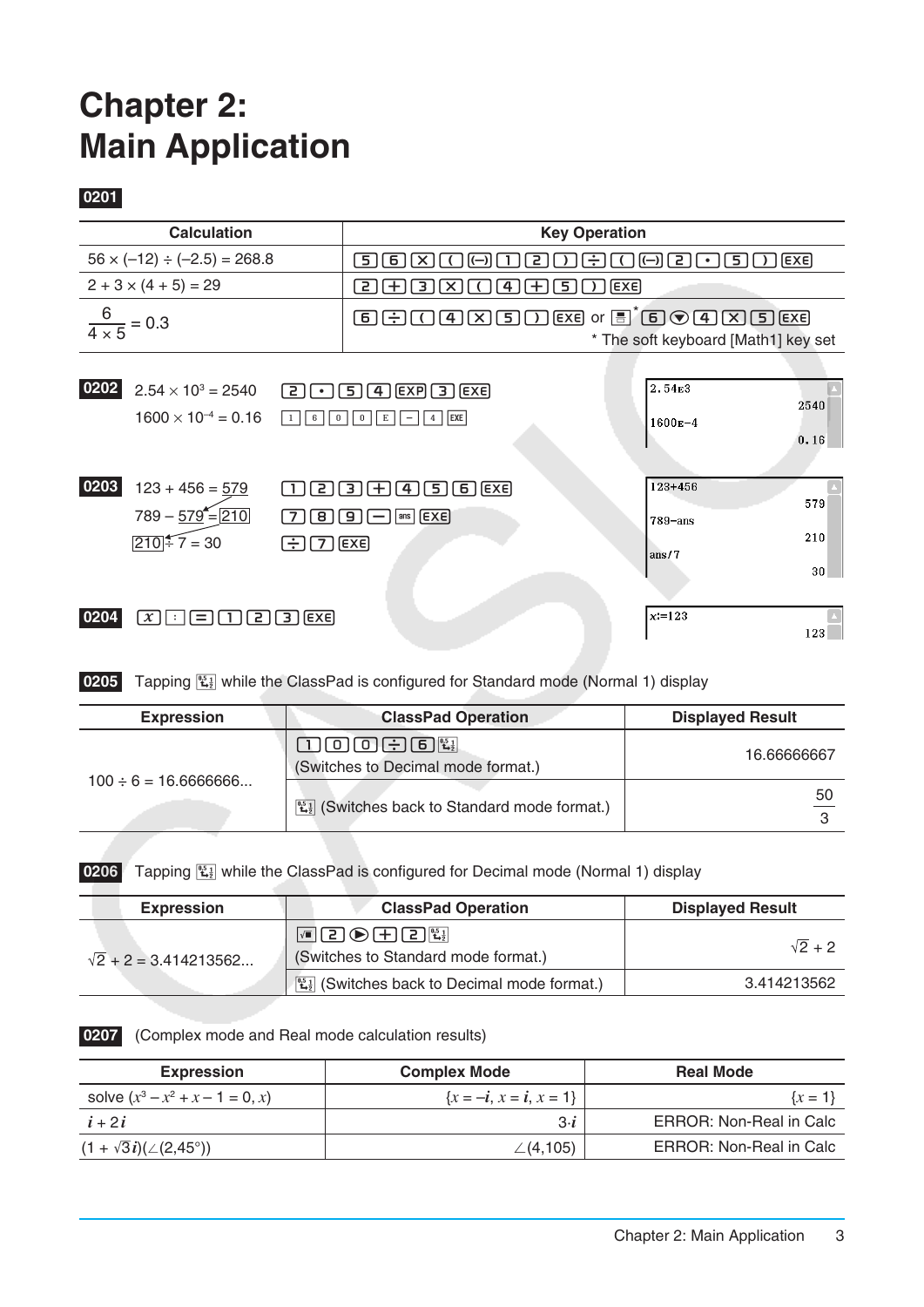### **0208** (Assistant mode and Algebra mode calculation results)

| <b>Expression</b>                 | <b>Assistant Mode</b>             | Algebra Mode          |
|-----------------------------------|-----------------------------------|-----------------------|
| $x^2 + 2x + 3x + 6$               | $x^2 + 2 \cdot x + 3 \cdot x + 6$ | $x^2 + 5 \cdot x + 6$ |
| expand $((x+1)^2)$                | $x^2 + 2 \cdot x \cdot 1 + 1^2$   | $x^2 + 2 \cdot x + 1$ |
| $x + 1$ (When 1 is assigned to x) | $x + 7$                           |                       |



**0215 1 i s t a [2 ] EXE** or

 $\boxed{1}$   $\boxed{1}$   $\boxed{1}$   $\boxed{1}$   $\boxed{2}$   $\boxed{1}$   $\boxed{3}$   $\boxed{1}$   $\boxed{4}$   $\boxed{1}$   $\boxed{6}$   $\boxed{2}$   $\boxed{EXE}$ 

 $\{1, 2, 3\}$  >lista  ${1, 2, 3}$ lista[2]  $\bf{2}$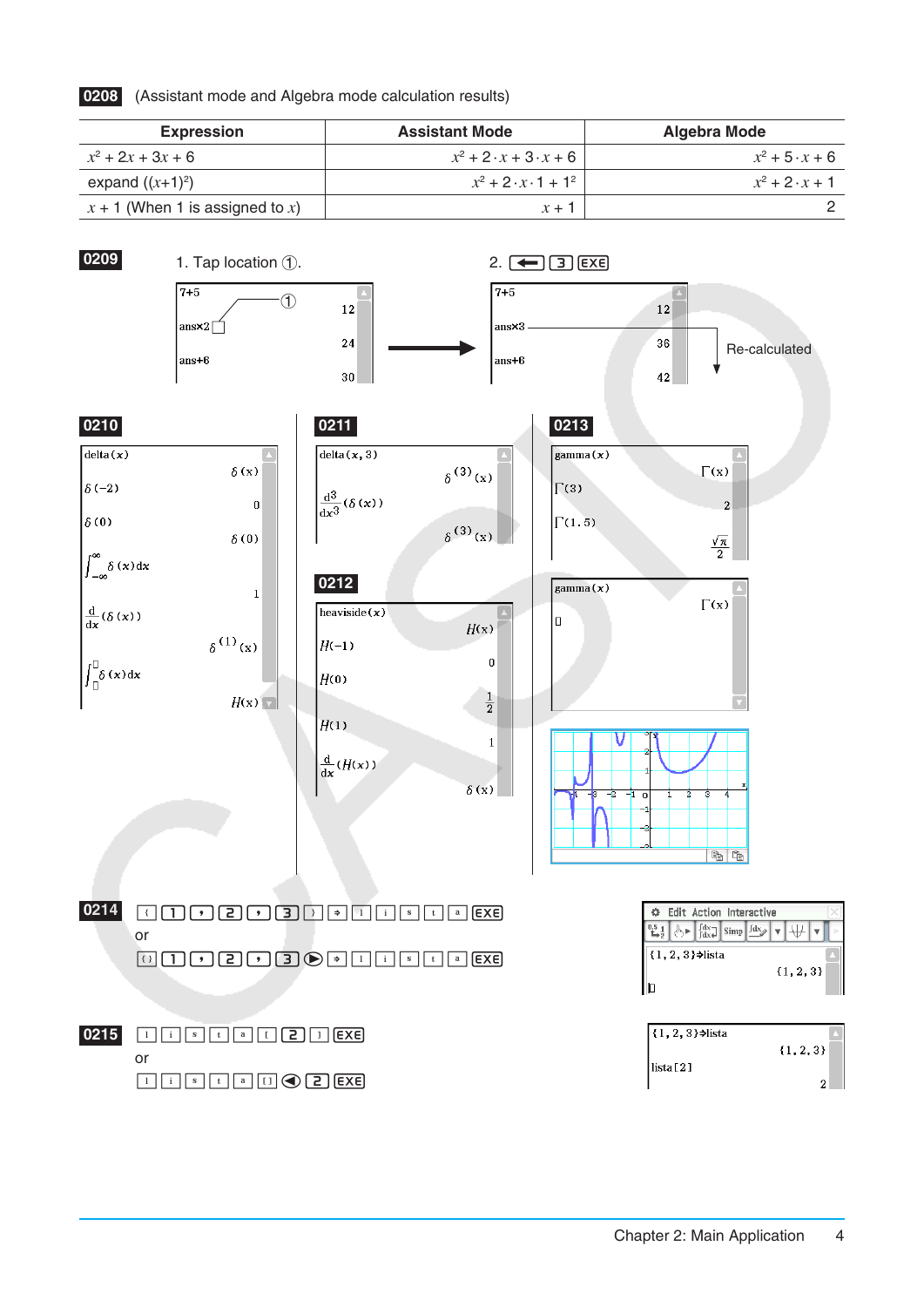

*Tip:* You can also perform the above operations on the "ans" variable when it contains MATRIX data.

| 0222                                                       |                                                                           |                                           |
|------------------------------------------------------------|---------------------------------------------------------------------------|-------------------------------------------|
| 1. $\boxed{1}$ (Creates a 1-row $\times$ 2-column matrix.) | $\begin{bmatrix} 1 & 2 \end{bmatrix}$                                     |                                           |
| $\square$ $\odot$ $\square$                                |                                                                           |                                           |
| 2. [10] (Adds one column to the matrix.)                   | $\begin{bmatrix} 1 & 2 & 3 \end{bmatrix}$                                 |                                           |
| $\overline{\mathbf{3}}$                                    |                                                                           |                                           |
| 3. $\boxed{\equiv}$ (Adds one row to the matrix.)          | $\begin{bmatrix} 1 & 2 & 3 \\ 4 & 5 & 6 \end{bmatrix}$                    |                                           |
| 9 ◎ 9 ◎ 9 □                                                |                                                                           |                                           |
| 4. Assign the matrix to the variable named "mat2".         | $\begin{bmatrix} 1 & 2 & 3 \\ 4 & 5 & 6 \end{bmatrix}$ $\Rightarrow$ mat2 |                                           |
| lexel                                                      |                                                                           | $\begin{bmatrix} 1 & 2 & 3 \end{bmatrix}$ |
|                                                            |                                                                           | 4 5                                       |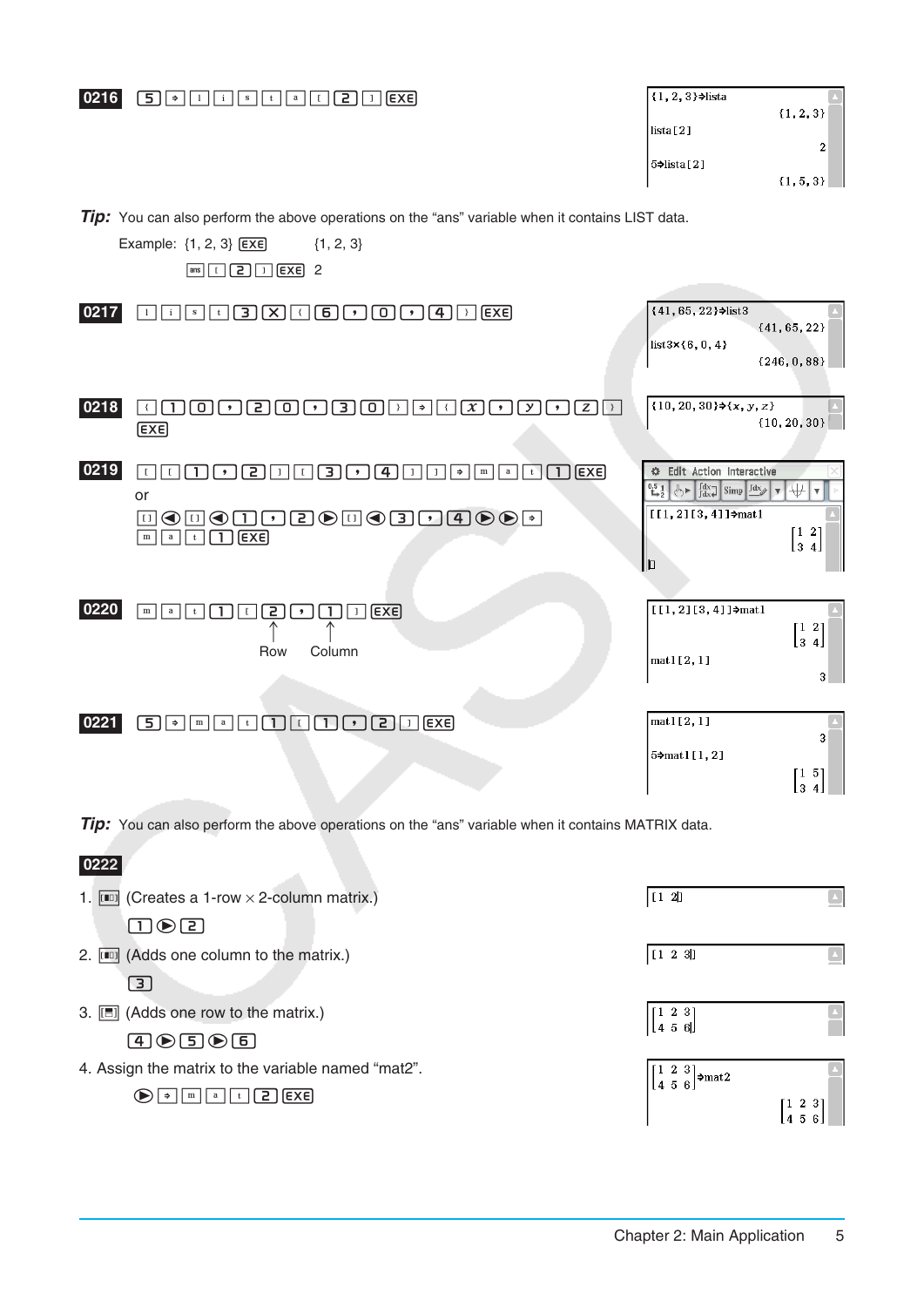| 0223 | $+1$<br>2<br>J<br>,<br>,<br>1<br>ExE<br>[2]<br>$\boxed{3}$<br>$\boxed{2}$<br>$\mathbb{L}$<br>$\overline{\phantom{a}}$<br>$\mathbf{r}$<br>-1<br>$\mathsf{L}$<br>$\,$<br>1<br>J.                                                                                                                                                                                                                                                                                                                                                                                                                                                               | $[1, 1] [2, 1] ] + [2, 3] [2, 1] ]$                                                                                                                               | $\left[ \begin{smallmatrix} 3 & 4 \\ 4 & 2 \end{smallmatrix} \right]$                     |
|------|----------------------------------------------------------------------------------------------------------------------------------------------------------------------------------------------------------------------------------------------------------------------------------------------------------------------------------------------------------------------------------------------------------------------------------------------------------------------------------------------------------------------------------------------------------------------------------------------------------------------------------------------|-------------------------------------------------------------------------------------------------------------------------------------------------------------------|-------------------------------------------------------------------------------------------|
| 0224 | <b>HI⊙I⊙⊙2⊙I</b>                                                                                                                                                                                                                                                                                                                                                                                                                                                                                                                                                                                                                             | $\left[\begin{bmatrix} 1 & 1 \\ 2 & 1 \end{bmatrix}\right]$                                                                                                       |                                                                                           |
|      | $\bigcirc$                                                                                                                                                                                                                                                                                                                                                                                                                                                                                                                                                                                                                                   | $\begin{bmatrix} 1 & 1 \\ 2 & 1 \end{bmatrix}$ x                                                                                                                  |                                                                                           |
|      | <b>BEO⊙E⊙⊙ED</b> DEXE                                                                                                                                                                                                                                                                                                                                                                                                                                                                                                                                                                                                                        | $\begin{bmatrix} 1 & 1 \\ 2 & 1 \end{bmatrix} \times \begin{bmatrix} 2 & 3 \\ 2 & 1 \end{bmatrix}$                                                                | $\left[ \begin{smallmatrix} 4 & 4 \\[1mm] 6 & 7 \end{smallmatrix} \right]$                |
| 0225 | ඳ<br>$\lceil \cdot \rceil$ [4] $\lceil \cdot \rceil$<br>$\boxed{X}$ $\boxed{5}$ $\boxed{EXE}$<br>$\lceil 3 \rceil$<br>$\bullet$<br>$\mathbf{1}$<br>$\mathbf{I}$<br>$\mathsf{L}$<br>L<br>$\mathbb{L}$                                                                                                                                                                                                                                                                                                                                                                                                                                         | $[[1, 2][3, 4]]\times 5$                                                                                                                                          | $\left[ \begin{smallmatrix} 5 & 10 \\ 15 & 20 \end{smallmatrix} \right]$                  |
| 0226 | $\Box$ $\Box$ $\Box$<br>$\Box$ 3 EXE<br>$\Box$<br>$\lceil$<br>$\mathbb{E}$                                                                                                                                                                                                                                                                                                                                                                                                                                                                                                                                                                   | $[1, 2]$ $[3, 4]$ $]$ <sup>-3</sup>                                                                                                                               | $[37 \t54$<br>$\left\lfloor \begin{smallmatrix} 81 & 118 \end{smallmatrix} \right\rfloor$ |
| 0227 | <b>HIDEOODDADFBEXE</b>                                                                                                                                                                                                                                                                                                                                                                                                                                                                                                                                                                                                                       | $\left[ \begin{smallmatrix} 1 & 2 \\ 3 & 4 \end{smallmatrix} \right]^3$                                                                                           | $\begin{bmatrix} 37 & 54 \end{bmatrix}$<br>81 118                                         |
| 0228 | $\textcolor{blue}{\textcolor{blue}{\blacksquare}} \textcolor{blue}{\blacksquare} \textcolor{blue}{\blacksquare} \textcolor{blue}{\lozenge} \textcolor{blue}{\blacksquare} \textcolor{blue}{\blacksquare} \textcolor{blue}{\blacksquare} \textcolor{blue}{\blacksquare} \textcolor{blue}{\blacksquare} \textcolor{blue}{\blacksquare} \textcolor{blue}{\blacksquare} \textcolor{blue}{\blacksquare} \textcolor{blue}{\blacksquare} \textcolor{blue}{\blacksquare} \textcolor{blue}{\blacksquare} \textcolor{blue}{\blacksquare} \textcolor{blue}{\blacksquare} \textcolor{blue}{\blacksquare} \textcolor{blue}{\blacksquare} \textcolor{blue$ | $\begin{bmatrix} 10 \\ 20 \end{bmatrix}$ $\rightarrow$ $\begin{bmatrix} x \\ y \end{bmatrix}$<br>$\left \lfloor{30}\right \rfloor \left \lfloor{z}\right \rfloor$ | [10]<br>20<br>30                                                                          |
| 0229 | 1. Tap the down arrow button next to the $\frac{f_{\text{max}}}{f}$ button, and then tap $\frac{f_{\text{Bin}}}{f}$                                                                                                                                                                                                                                                                                                                                                                                                                                                                                                                          |                                                                                                                                                                   |                                                                                           |
|      | $2. \hspace{1.5cm} \fbox{1.6cm} \fbox{1.6cm} \fbox{1.6cm} \fbox{1.6cm} \fbox{1.6cm} \fbox{1.6cm} \fbox{1.6cm} \fbox{1.6cm} \fbox{1.6cm} \fbox{1.6cm} \fbox{1.6cm} \fbox{1.6cm} \fbox{1.6cm} \fbox{1.6cm} \fbox{1.6cm} \fbox{1.6cm} \fbox{1.6cm} \fbox{1.6cm} \fbox{1.6cm} \fbox{1.6cm} \fbox{1.6cm} \fbox{1.6cm} \fbox{1.6cm} \f$                                                                                                                                                                                                                                                                                                            | 10111+11010                                                                                                                                                       | 110001b                                                                                   |
| 0230 | 1. Tap the down arrow button next to the $\frac{f_{\text{max}}}{f}$ button, and then tap [0et].                                                                                                                                                                                                                                                                                                                                                                                                                                                                                                                                              | $(11+7)^2$                                                                                                                                                        | 400 <sub>o</sub>                                                                          |
| 0231 | 1. Tap the down arrow button next to the $\frac{f_{\text{max}}}{f}$ button, and then tap Hex.                                                                                                                                                                                                                                                                                                                                                                                                                                                                                                                                                | 123d+1010b                                                                                                                                                        | 85h                                                                                       |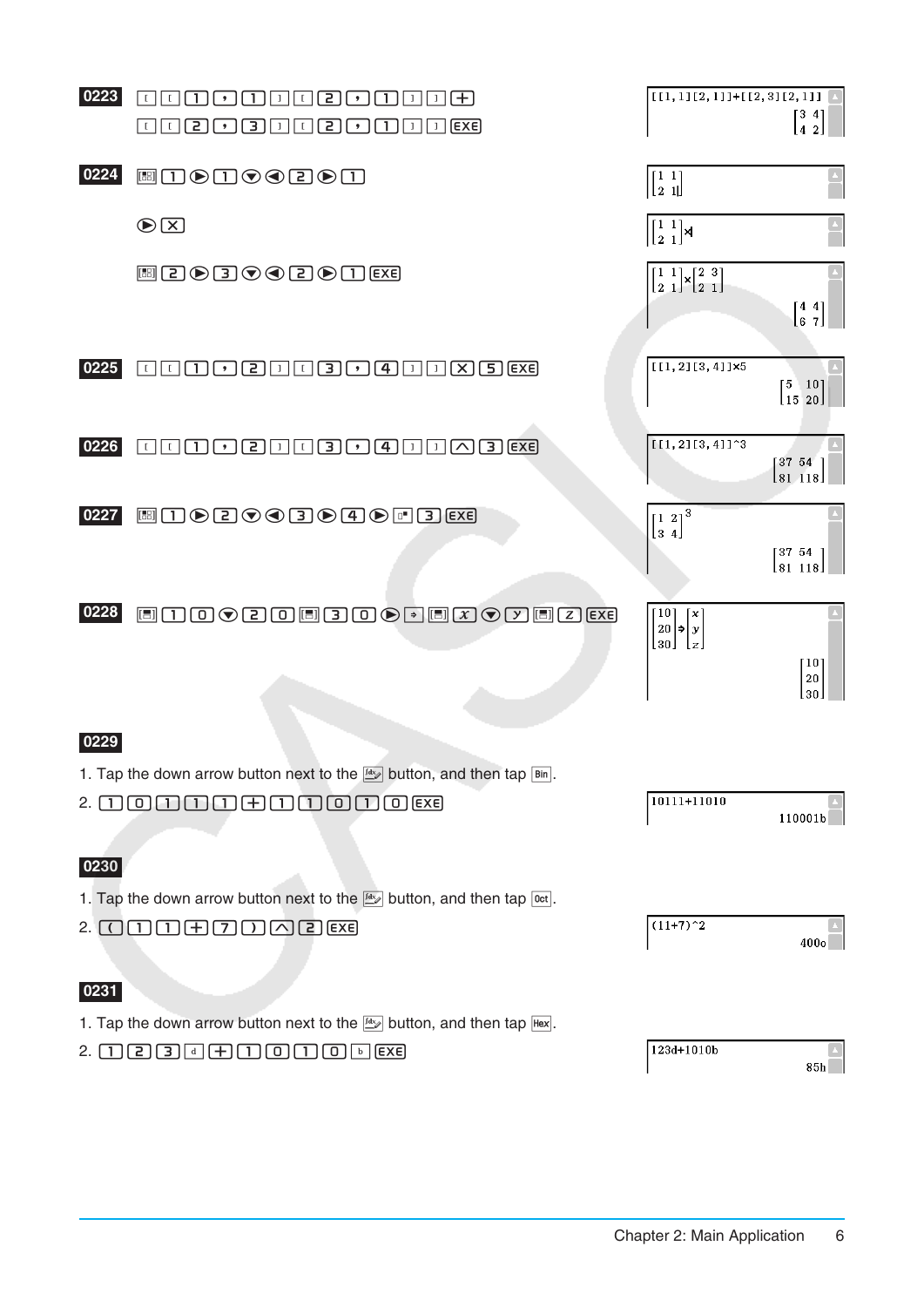| 1010 $_2$ and 1100 $_2$ = 1000 $_2$ (Number base: Binary)                                                                                                                         |
|-----------------------------------------------------------------------------------------------------------------------------------------------------------------------------------|
| $\boxed{1}$ $\boxed{0}$ $\boxed{1}$ $\boxed{0}$ $\boxed{$ Space $\boxed{a}$ $\boxed{n}$ $\boxed{d}$ $\boxed{$ Space $\boxed{1}$ $\boxed{1}$ $\boxed{0}$ $\boxed{0}$ $\boxed{EXE}$ |
| 1011 <sub>2</sub> or 11010 <sub>2</sub> = 11011 <sub>2</sub> (Number base: Binary)                                                                                                |
|                                                                                                                                                                                   |
| 1010 $_2$ xor 1100 $_2$ = 110 $_2$ (Number base: Binary)                                                                                                                          |
| $\boxed{1}\boxed{0}\boxed{1}\boxed{0}\boxed{3}$                                                                                                                                   |
| not (FFFF <sub>16</sub> ) = FFFF0000 <sub>16</sub> (Number base: Hexadecimal)                                                                                                     |
| $\boxed{\circ$ $\boxed{t}$ $\boxed{f}$ $f$ $f$ $f$ $\boxed{f}$ $\boxed{f}$ $\boxed{f}$ $\boxed{f}$ $\boxed{f}$ $\boxed{f}$                                                        |
|                                                                                                                                                                                   |

### **0233**

| baseConvert( $5799 \cdot 157$ ]                                                                                                      |
|--------------------------------------------------------------------------------------------------------------------------------------|
|                                                                                                                                      |
| baseConvert( $\boxed{1}$ $\boxed{2}$ $\boxed{3}$ $\boxed{1}$ $\boxed{6}$ $\boxed{1}$ $\boxed{3}$ $\boxed{1}$ $\boxed{2}$ $\boxed{3}$ |

### **0234**

### $1. (x) \bigcap (3) \bigcap (3) (x) \bigcap (2) \bigoplus (3) (x) \bigcap (1)$

- 2. Drag the stylus across the expression to select it.
- 3. Tap [Interactive], [Transformation], [factor], and then [factor].

### **0235**

- 1.  $\boxed{x}$   $\boxed{\bigcirc}$   $\boxed{2}$   $\boxed{+}$   $\boxed{2}$   $\boxed{x}$
- 2. Drag the stylus across the expression to select it.
- 3. Tap [Interactive], [Calculation], and then [ ∫ ]. This displays the ∫ dialog box.
- 4. Tap "Definite" to select it.
- 5. Input the required data for each of the following three arguments. Variable: *x*, Lower: 1, Upper: 2

6. Tap [OK].

| 1010 and 1100 | 1000b            |
|---------------|------------------|
| 1011 or 11010 | 11011b           |
| 1010 xor 1100 | 110 <sub>b</sub> |
| not (ffff)    | FFFF0000h        |







| Indefinite integral           |          |
|-------------------------------|----------|
| O Definite                    | Numeric  |
| Expression:                   | $x^2+2x$ |
| Variable:                     | x        |
| Lower:                        |          |
| Upper:                        |          |
|                               |          |
| OK                            | Cancel   |
|                               |          |
| $\int_{x^2+2 \cdot x dx}^{2}$ |          |
|                               |          |

 $\frac{16}{6}$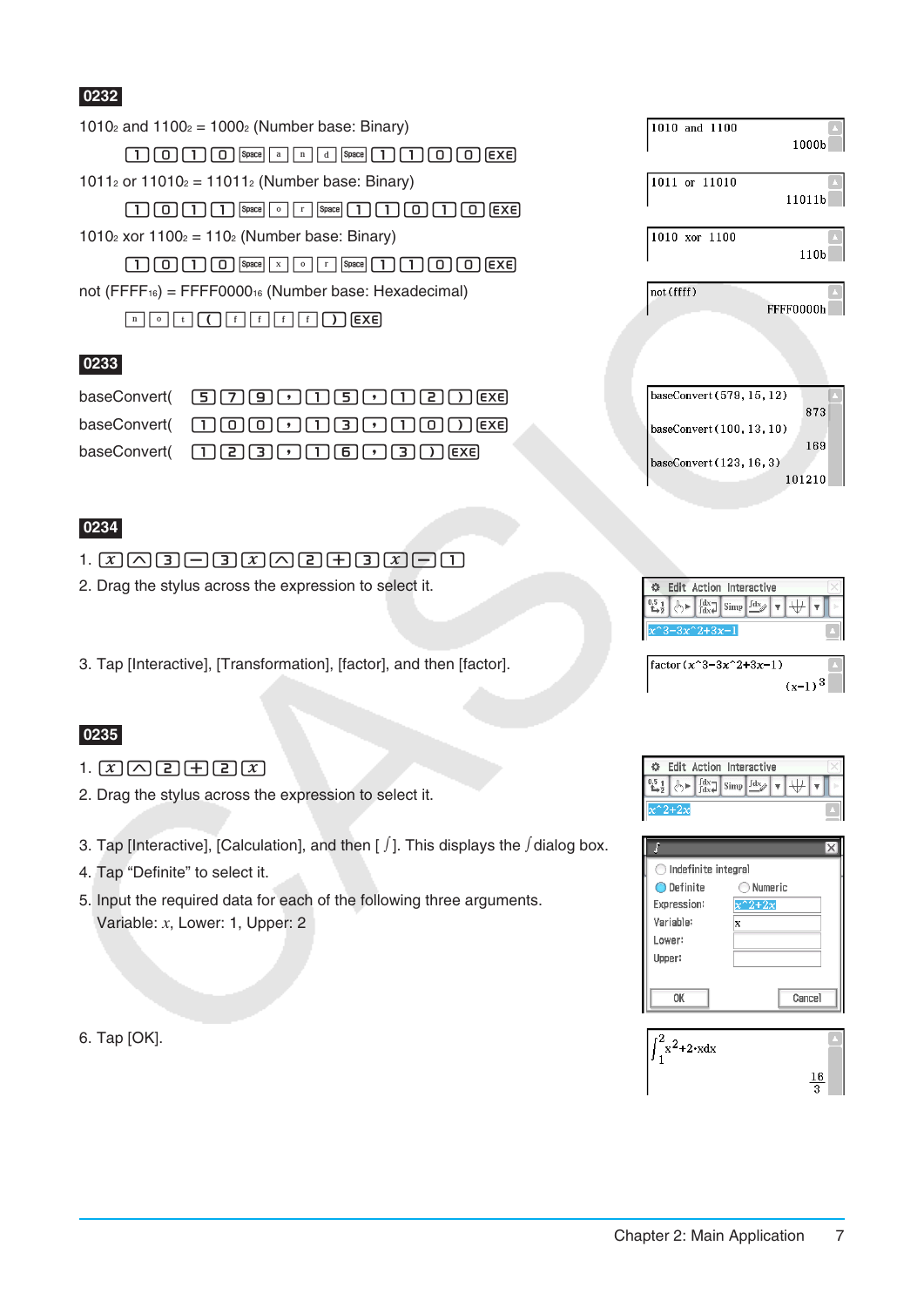- 1. Input the calculation below and execute it.  $diff(sin(x), x) \times cos(x) + sin(x) \times diff(cos(x), x)$
- 2. Drag the stylus across "diff( $sin(x)$ , $x$ )" to select it.
- 3. Tap [Interactive], [Assistant] and then [apply].
	- This executes the part of the calculation you selected in step 2. The part of the calculation that is not selected  $(x cos(x) + sin(x) \times diff(cos(x),x))$  is output to the display as-is.



 $diff(\sin(x), x) \times \cos(x) + \sin(x) \times diff(\cos(x), x)$ 

 $diff(\sin(x), x)$   $\csc(x) + \sin(x)$   $xdiff(\cos(x), x)$ 

### **0237**

- 1. Tap  $\frac{1}{122}$  to display the Graph Editor window in the lower window.
- 2. Drag the stylus across "*x*^2 1" in the work area to select it.
- 3. Drag the selected expression to the Graph Editor window.
	- This copies the expression to the location where you dropped it.



 $(\cos(x))^2 - (\sin(x))^2$ 

 $(\cos(x))^{2}-(\sin(x))^{2}$ 

- 1. Tap  $\overline{\psi}$  to display the Graph window in the lower window.
- 2. Drag the stylus across " $x^2$  1" in the work area to select it.
- 3. Drag the selected expression to the Graph window.

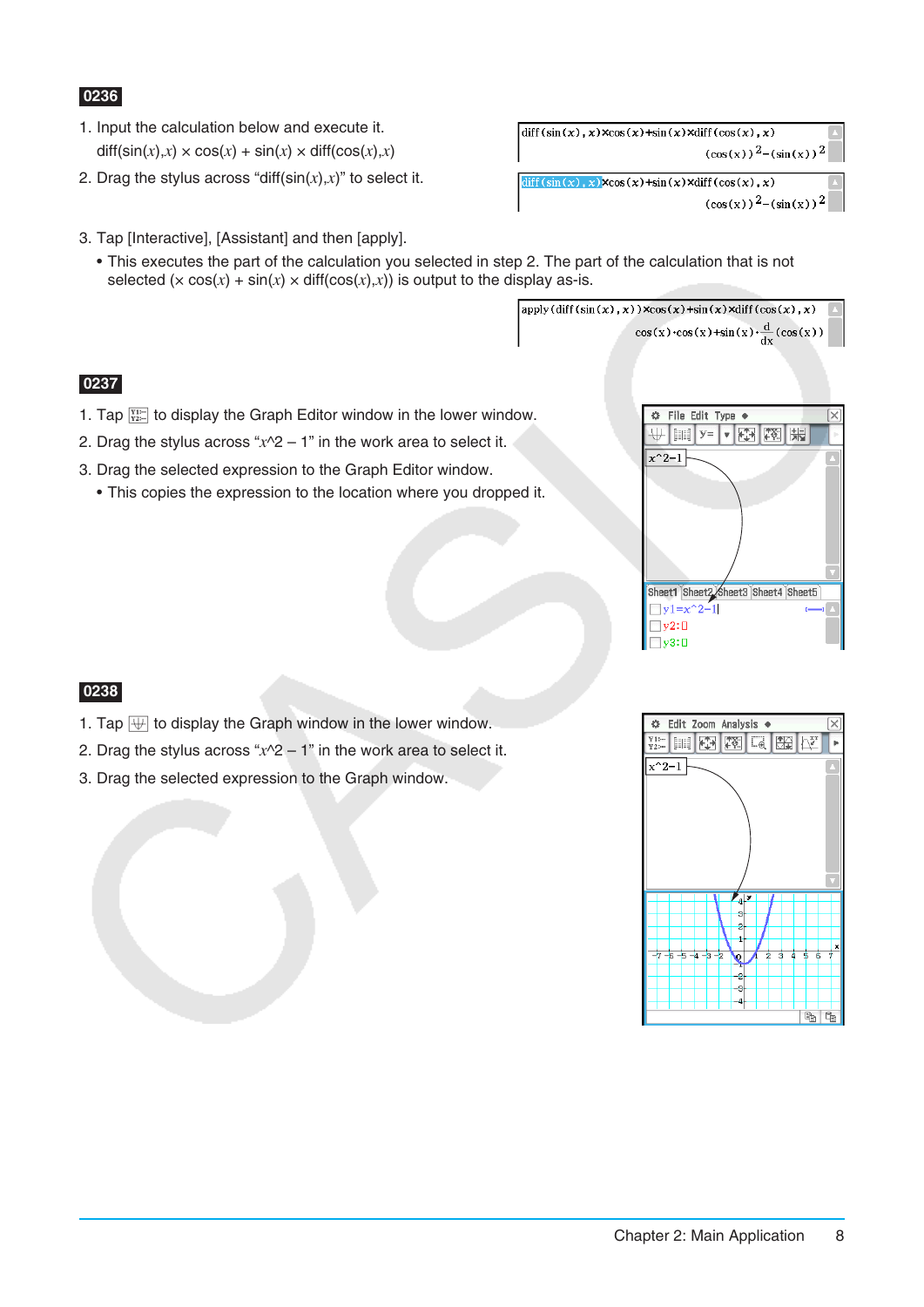- 1. On the work area window, tap  $\boxed{m}$  to display the Stat Editor window in the lower window.
- 2. In the Stat Editor window, input {1, 2, 3} into "list1" and {4, 5, 6} into "list2".
- 3. Make the work area window active, press [Keyboard], and then perform the following calculation: list1 + list2  $\Rightarrow$ list3.
- 4. Press [Keyboard] to hide the keyboard.
	- Here you can see that list3 contains the result of list1 + list2.



- 1. Tap the Main application work area window to make it active.
- 2. Perform the operation {12, 24, 36}  $\Rightarrow$  test, which assigns the list data {12, 24, 36} to the LIST variable named "test".
- 3. Tap the Stat Editor window to make it active, and then use  $\bigcirc$  key to scroll the screen to the right until the blank list to the right of "list6" is visible.
- 4. Tap the blank cell next to "list6", input "test", and then tap  $\overline{ex}$ .
	- This displays the list data {12, 24, 36}, which is assigned to the variable named "test".

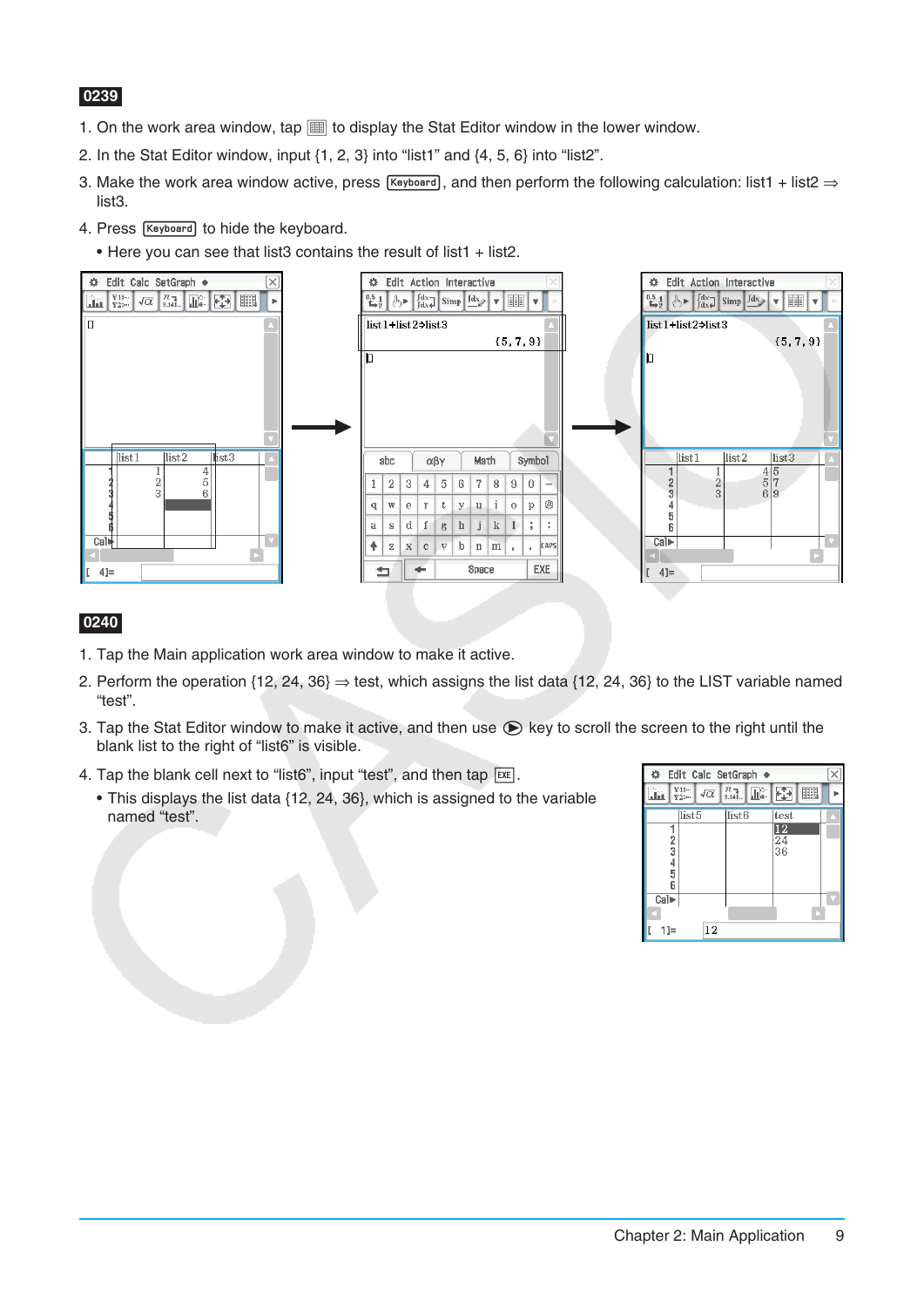- 1. Input the expression  $x^2/5^2 + y^2/2^2 = 1$  in the work area.
- 2. Tap  $\boxed{\circledast}$  to display the Geometry window in the lower window.
- 3. Drag the stylus across the expression in the work area to select it, and then drag the selected expression to the Geometry window.
	- An ellipse appears in the Geometry window.





- 1. Start up Verify.
- 2. Input 50 and press  $EXE$ .
- 3. Following the equal sign (=), input  $25 \times 3$  and press  $EXE$ .
- 4. Tap [OK] to close the error dialog that appears.
- 5. Change  $25 \times 3$  to  $25 \times 2$  and press  $\overline{EXE}$ .
- 6. Following the next equal sign (=), input  $5 \times 5$  $\times$  2 and press  $EXE$ .



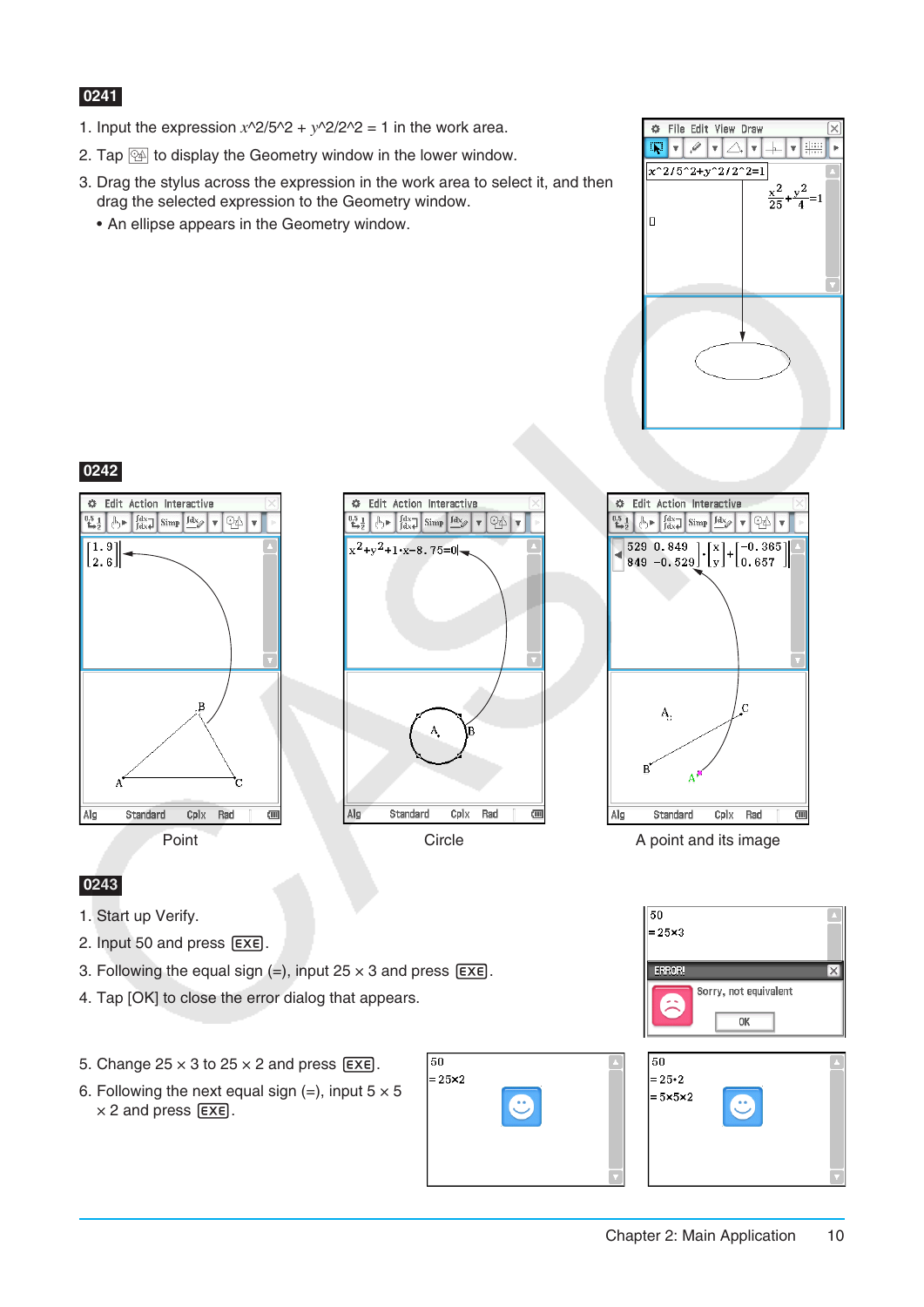- 1. Tap  $\boxed{\Box}$  and then tap [OK] to clear the window.
- 2. Tap the down arrow on the toolbar and select  $\lceil \mathfrak{C} \rceil$ .
- 3. Input  $x^2 + 1$  and press  $\overline{EXE}$ .
- 4. Input  $(x + i)(x i)$  and press **EXE**.

### **0245**

- 1. Start up Probability, and then select "2 Dice +".
- 2. Enter 50 into the "Number of trials" box.
- 3. Tap [OK] to display the result in the Probability window.

| Probability                                           | í      |
|-------------------------------------------------------|--------|
| 1 Die<br>$\bigcirc$ 2 Dice +<br>2 Dice *<br>Container | I<br>I |
| Number of trials 50<br>Number of faces 6              |        |
| Cancel<br>OK                                          |        |



| 2 Dice +         |  |  |  |                      |                                                                                                                           |  |
|------------------|--|--|--|----------------------|---------------------------------------------------------------------------------------------------------------------------|--|
|                  |  |  |  | Number of trials: 50 |                                                                                                                           |  |
| Faces on dice: 6 |  |  |  |                      |                                                                                                                           |  |
|                  |  |  |  |                      |                                                                                                                           |  |
|                  |  |  |  |                      | $\begin{bmatrix} 2 & 3 & 4 & 5 & 6 & 7 & 8 & 9 & 10 & 11 & 12 \\ 1 & 3 & 5 & 6 & 7 & 5 & 9 & 5 & 6 & 1 & 2 \end{bmatrix}$ |  |
|                  |  |  |  |                      |                                                                                                                           |  |
|                  |  |  |  |                      |                                                                                                                           |  |

### **0246**

- 1. Tap  $\mathbb P$  to display the Probability dialog box, and then select "Container".
- 2. Configure the following settings on the dialog box. Replace: Yes\*, A: 10, B: 20, C: 30

(Leave other letters set to zero.), Number of trials: 50

3. Tap [OK].

\* Indicates the ball is replaced before the next draw. If the ball is not replaced, select "No".

Probability

 $A$  $10$ 

 $\overline{OK}$ 

 $D$ <sub>0</sub>



◯ 1 Die  $\bigcirc$  2 Dice + ◯ 2 Dice \* Container Replace V Yes  $\Box$  No  $c|30$  $B\overline{20}$  $F\overline{0}$  $E$ <sub>0</sub> Number of trials 50 Cancel

| <u> 11 0 0 0 1 0 0 0 0 1 1 4</u>                          |  |  |  |  |  |
|-----------------------------------------------------------|--|--|--|--|--|
| Cont'r w/ replacement:                                    |  |  |  |  |  |
| $\begin{bmatrix} A & B & C \\ 10 & 20 & 30 \end{bmatrix}$ |  |  |  |  |  |
| Number of trials : 50                                     |  |  |  |  |  |
| $\begin{bmatrix} A & B & C \\ 12 & 13 & 25 \end{bmatrix}$ |  |  |  |  |  |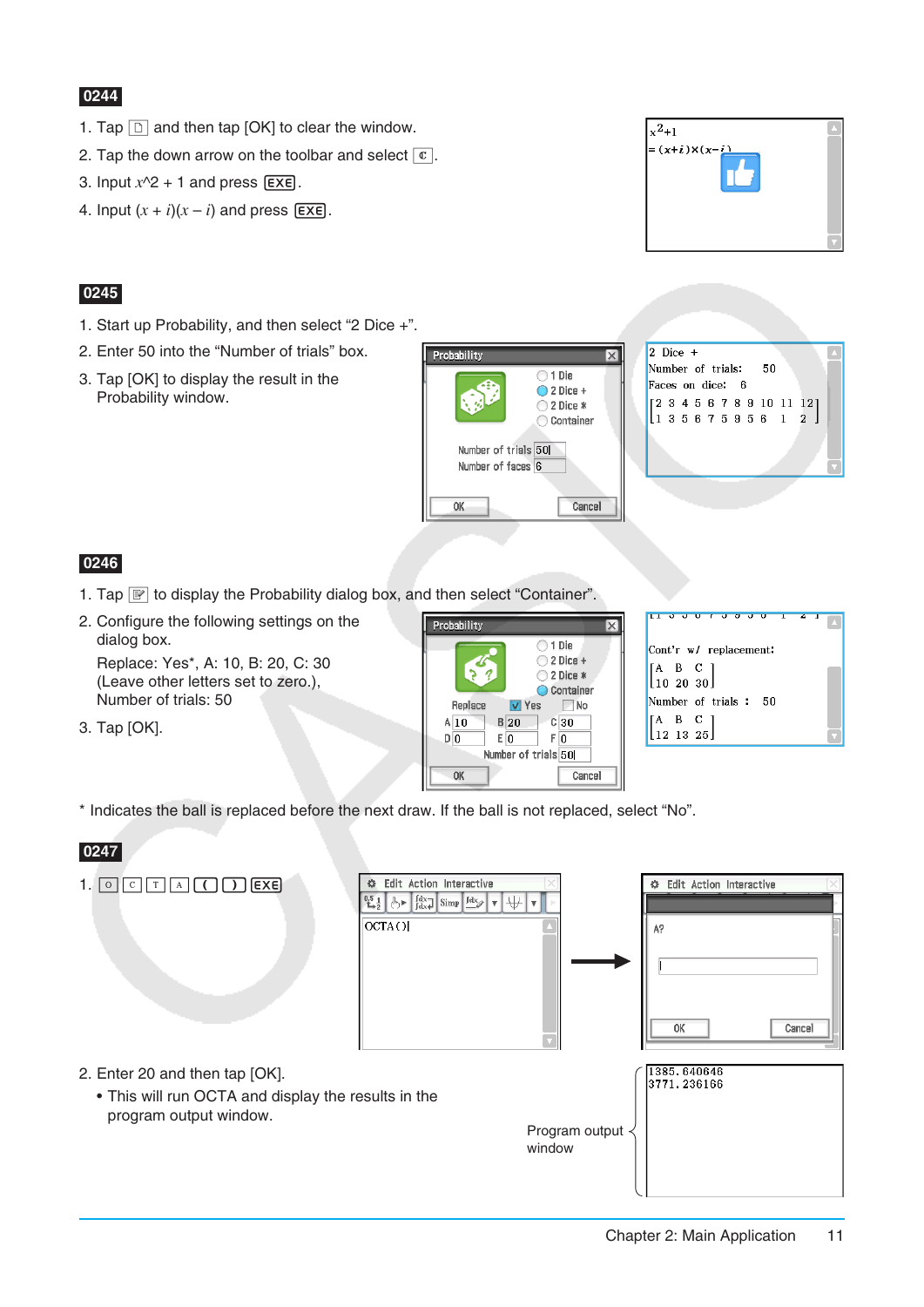### <span id="page-11-0"></span>**Chapter 3: Graph & Table Application**

### **0301**

- 1. On the  $\bullet$  menu, tap [Draw Shade].
- 2. On the dialog box that appears, input the following: Lower Func:  $x^2 - 1$ , Upper Func:  $-x^2 + 1$ . Leave *x* min and *x* max blank.
- 3. Tap [OK].



### **0302**

- 1. Tap  $\boxed{3}$  to display the Table Input dialog box, and then configure it with the settings below. Start: –4.9, End: 7.1, Step: 2
- 2. On the Graph Editor window, input and store  $y = 3\log(x + 5)$  into line  $y_1$ , and then tap
	- This generates a number table and displays it.
- 3. Tap  $\bullet$  and then [Link].
	- This displays the Graph window and draws the graph, with the trace pointer located on the graph line. The coordinates of the trace pointer location will also be shown.
	- Tapping a cell in the *y*1 column causes the trace pointer to move the location of the cell's value.
	- You can move the highlighting in the number table by pressing the up and down cursor keys, or by tapping the cell you want to select. Doing so causes the trace pointer to jump to the corresponding location on the graph.
- 4. To quit the linked trace operation, tap  $\stackrel{\epsilon_{\text{ss}}}{\leftrightarrow}$  on the icon panel.



- 1. Tap  $\mathbb{R}$  to display the Table Input dialog box, and then configure it with the following settings. Start: 0, End: 1, Step: 0.2
- 2. Input the function  $y = x^3 3x$  on the Graph Editor window, and then tap  $\overline{\biguplus}$  to graph it.
- 3. Tap  $\mathbb{H}$  to generate the number table.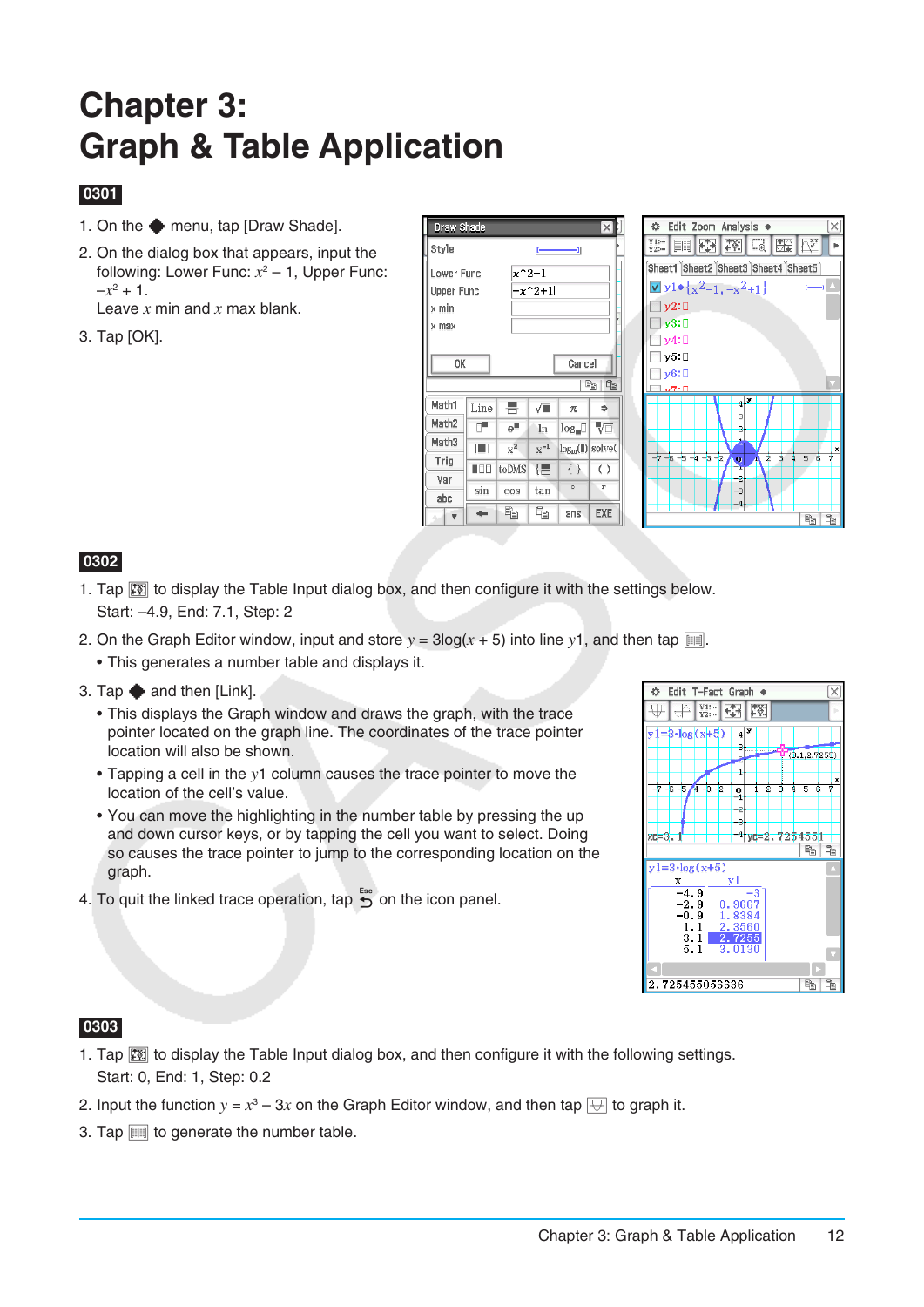- 4. Tap the Graph window to make it active. Next, tap [Analysis] and then [Trace].
	- This causes a pointer to appear on the graph.
- 5. Use the cursor key to move the pointer along the graph until it reaches a point whose coordinates you want to input into the table.
- 6. Press [EXE] to input the coordinates at the current cursor position at the end of the table.
- 7. Repeat steps 5 and 6 to input the rest of the coordinates you want.



- 1. In line y1 of the Graph Editor window, input and save  $x^2 x 2$ , and then tap  $\Box$ .
- 2. Tap [Analysis], [Sketch], and then [Inverse].
	- This graphs the inverse function. The message box briefly shows the inverse function.
- *Tip:* If a function does not have an inverse, the graph produced by the [Inverse] command will be the result of interchanging the *x* and *y* variables of the original function.

### **0305**

- 1. While the Graph window is active, tap [Analysis], [Sketch], and then [Circle].
	- This display "Circle" on the Graph window.
- 2. Tap the point where you want the center of the circle to be, and then tap a second point anywhere on the circle's circumference.
	- This draws the circle, and the message box shows the function for the circle.
	- You can also draw a circle by specifying the coordinates of its center point and specifying its radius value. In place of the operation in step 2 of the above procedure, press a number key on the keypad. On the dialog box that appears, enter the required values and then tap [OK].

### **0306**

- 1. While the Graph window is active, tap [Analysis], [Sketch], and then [Vertical].
	- This display "Vertical" on the Graph window.
- 2. Press  $\boxed{2}$ .
	- This displays a dialog box for specifying the *x*-coordinate of the vertical line, with 2 specified as the *x*-coordinate.
	- Instead of inputting a value here, you can use the stylus to tap the point through which the vertical line should pass.

### 3. Tap [OK].

To draw a horizontal line, tap [Analysis], [Sketch], and then [Horizontal] in place of [Vertical] in step 1 of the above procedure. In the case of a horizontal line, you need to specify the *y*-coordinate in step 2.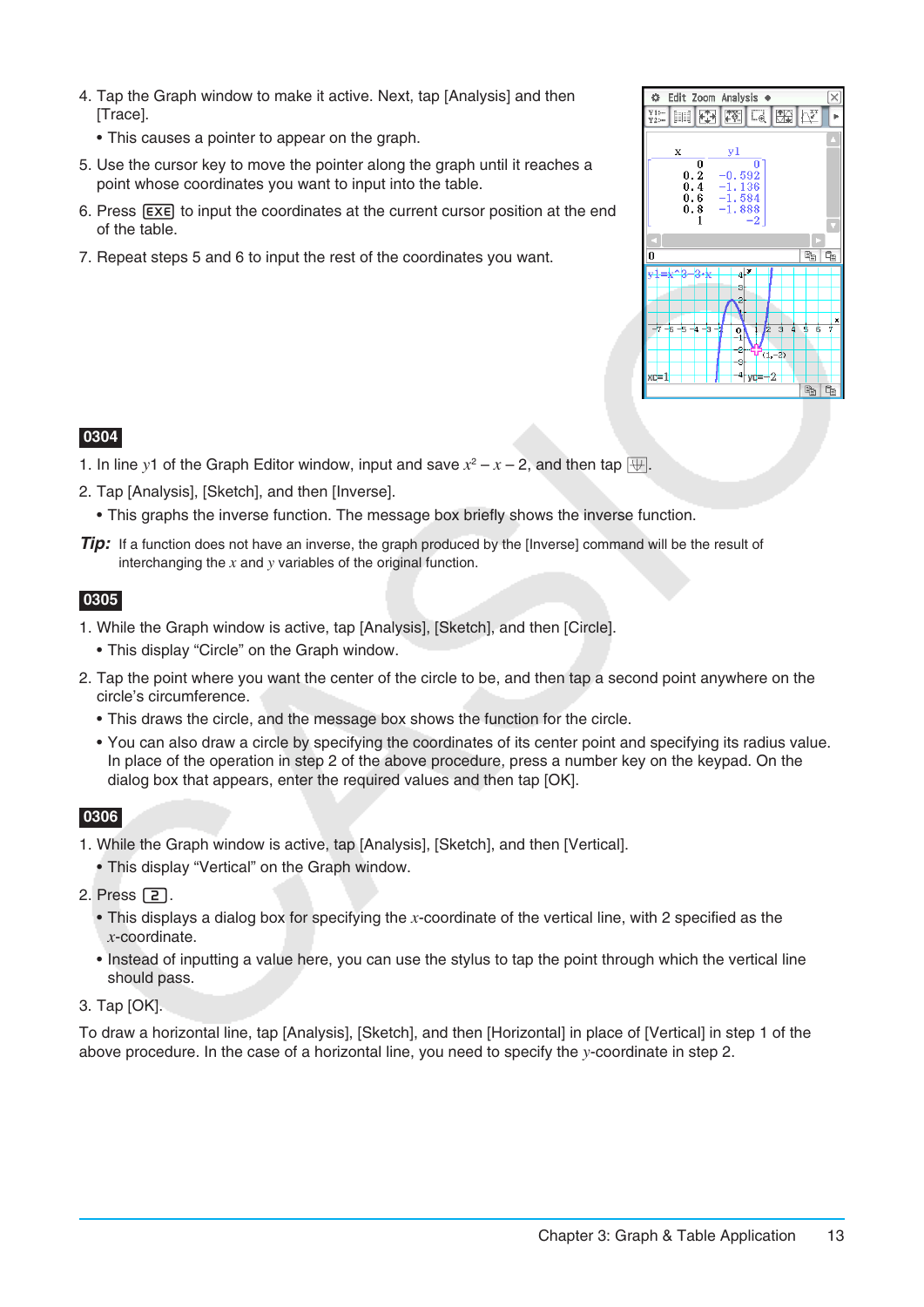graph them.

- This causes "Intersection" to appear on the Graph window, with a pointer located at the point of intersection. The *x*- and *y*-coordinates at the current pointer location are also shown on the Graph window.
- 3. To obtain other points of intersection, press the left or right cursor key, or tap the left or right graph controller arrows.
- **0308**
- 1. On the Graph Editor window, input and store  $y = x(x + 2)(x 2)$  into line y1, and then tap  $\overline{\psi}$  to graph it.

1. On the Graph Editor window, input and store  $y = x + 1$  into line  $y1$  and  $y = x^2$  into  $y2$ , and then tap  $\Box$  to

- 2. To obtain the value of *y* for a particular *x*-value, tap [Analysis], [G-Solve], [*x*-Cal/*y*-Cal], and then [*y*-Cal].
	- This displays a dialog box for specifying the *x*-value.
- 3. For this example, input 0.5 and then tap [OK].
	- This moves the pointer to the location on the graph where  $x = 0.5$ , and displays the *x*-coordinate and *y*-coordinate at that location.
- 4. To obtain the value of *x* for a particular *y*-value, tap [Analysis], [G-Solve], [*x*-Cal/*y*-Cal], and then [*x*-Cal].
	- This displays a dialog box for specifying the *y*-value.
- 5. For this example, input 2.2 and then tap [OK].
	- This moves the pointer to the location on the graph where  $y = 2.2$ , and displays the *x*-coordinate and *y*-coordinate at that location.

**Tip:** When there are multiple results for the above procedure, press  $\odot$  to calculate the next value. Pressing  $\odot$  returns to the previous value.





 $E_1$   $E_2$ 

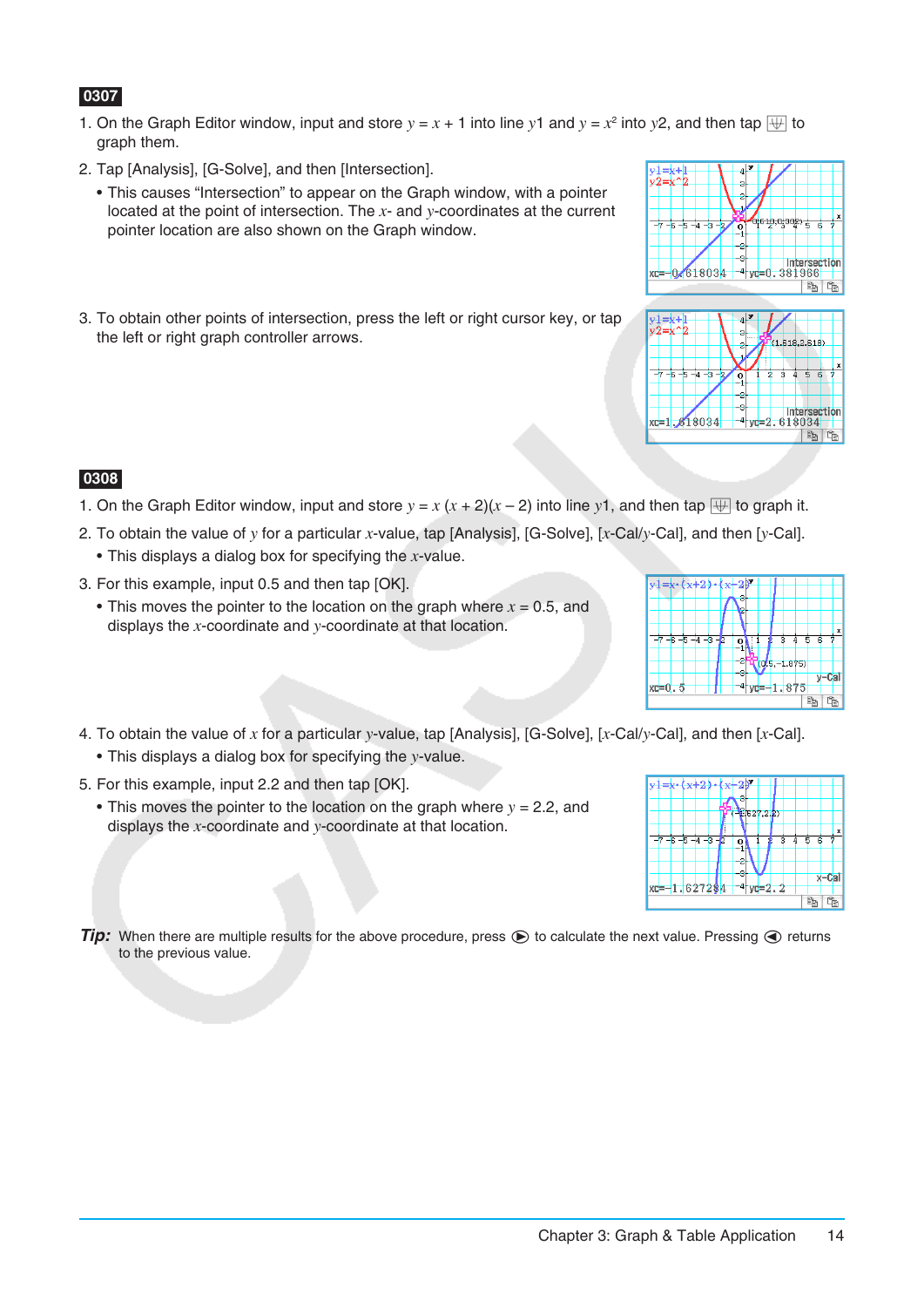- 1. On the Graph Editor window, input and store  $y = x(x + 2)(x 2)$  into line y1, and then tap  $\overline{w}$  to graph it.
- 2. Tap [Analysis], [G-Solve], [Integral], and then [∫dx].
	- This displays "Lower" on the Graph window.
- 3. Press  $\boxed{1}$ .
	- This displays a dialog box for inputting an interval for the *x*-values, with 1 specified for the lower limit of the *x*-axis (Lower).
- 4. Tap the [Upper] input box and then input 2 for the upper limit of the *x*-axis.
- 5. Tap [OK].



### **0310**

- 1. On the Graph Editor window, input and store  $y = x^3 1$  into line y1, and then tap  $\overline{\biguplus}$  to graph it.
- 2. Tap [Analysis], [G-Solve], and then [Inflection].
	- This causes "Inflection" to appear on the Graph window, with a pointer located at the point of inflection.



*Tip:* If your function has multiple inflection points, use the cursor keys or graph controller arrows to move the pointer between them and display their coordinates.

- 1. On the Graph Editor window, input and store  $y = x^2 x 2$  into line y1, and then tap  $\Box$  to graph it.
- 2. Tap [Analysis], [G-Solve], and then [ $\pi \int f(x)^2 dx$ ].
	- This displays a crosshair pointer on the graph, and the word "Lower" in the lower right corner of the Graph window.
- 3. Press  $\Box$ .
	- This displays a dialog box for inputting an interval of values for *x*, with 1 specified for the lower limit of the *x*-axis (Lower).
- 4. Tap the [Upper] input box and then input 2 for the upper limit of the *x*-axis.
- 5. Tap [OK].
	- This causes a silhouette of the solid of revolution to appear on the Graph window, and its volume to appear in the message box.

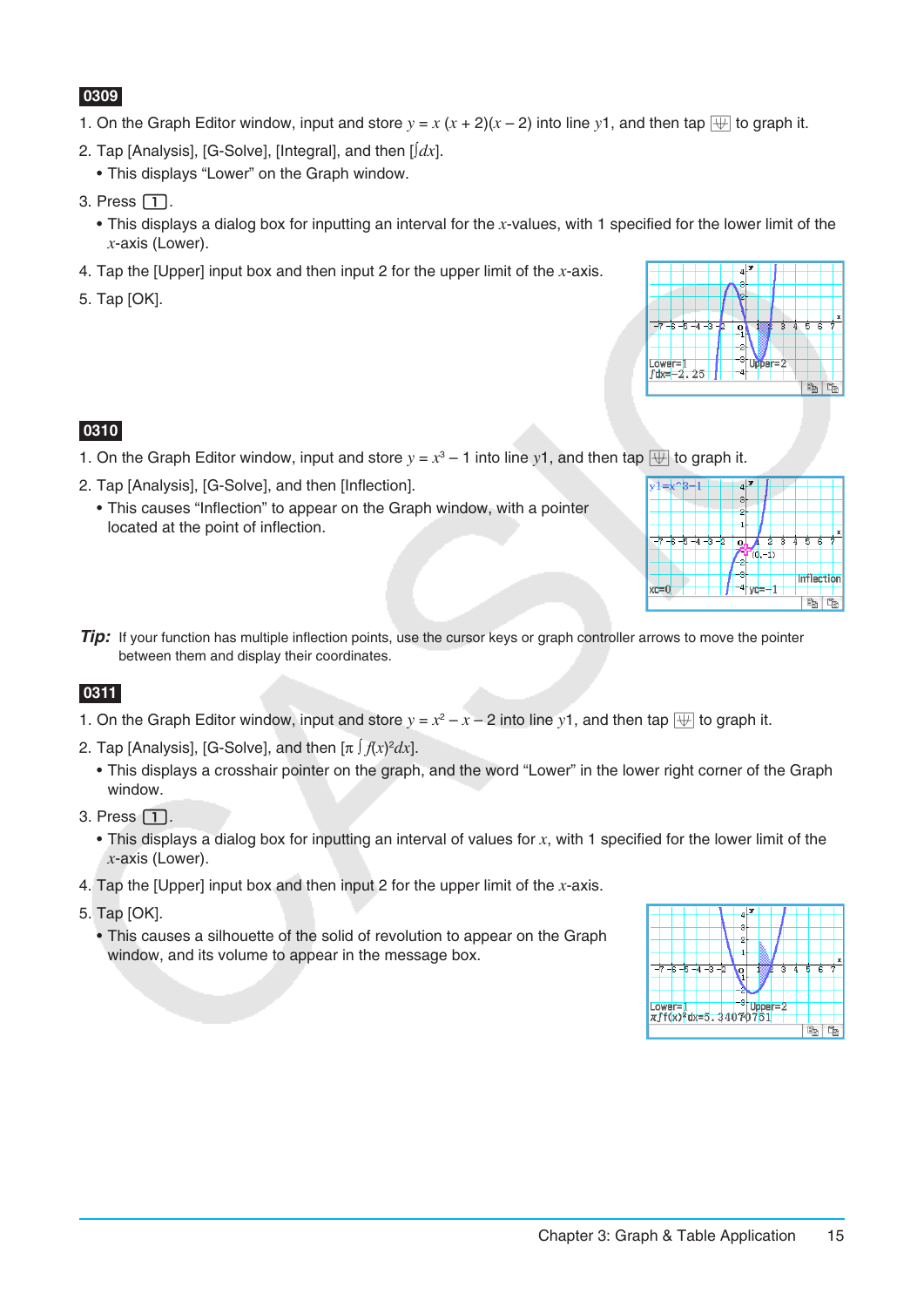- 1. If the graph controller is not displayed on the Graph window, perform the operation below.
	- (1) Tap  $\ddot{\bullet}$  and then [Graph Format] to display the Graph Format dialog box.
	- (2) Select the "G-Controller" check box.
	- (3) Tap [Set].
- 2. On the Graph Editor window, input  $2x^2 + 3x 1$  in line y1, and  $2x + 1$  in line y2.
- 3. Tap  $\overline{\mathbb{H}}$  to graph the function.
- 4. Tap [Analysis] and then [Modify].
	- This displays a dialog box for inputting the step.
- 5. Input the amount of change (step) in the coefficient value, and then tap [OK].
	- This causes "Modify" to appear on the Graph window and the  $y1$  graph  $(2x^2 + 3x 1)$  to become active, which is indicated by a thick graph line.
	- The function of the currently active graph is displayed in the Graph window message box.
- 6. In the function displayed in the message box, select the coefficient you want to change.
- 7. Tap the left or right graph controller button to change the value of the coefficient you selected in step 5.
	- To increase the value of the coefficient, tap the right graph controller arrow.
	- To decrease the value of the coefficient, tap the left graph controller arrow.



• At this point, you could select other coefficients and change their values as well, if you want.

- 8. To modify the  $y2$  graph  $(2x + 1)$ , tap the down graph controller arrow to make it the graph active.
	- Repeat steps 6 and 7 to modify the currently selected graph.



9. To quit graph modification, tap  $\frac{1}{2}$  on the icon panel.

### **0313**

- 1. On the Graph Editor window, input  $a \cdot x^2 b$  in line y1, and  $a \cdot x + b$  in line y2.
- 2. Tap  $\bullet$  and then [Main] to display the Main application window.
	- For details about using the Main application, see Chapter 2 in the User's Guide.
- 3. Use the Main application work area to assign values to variables "*a*" and "*b*"  $(a = 1$  and  $b = 2$  in this example).

### $\boxed{1}$   $\rightarrow$   $\boxed{a}$   $\boxed{EXE}$   $\boxed{2}$   $\rightarrow$   $\boxed{b}$   $\boxed{EXE}$

- 4. Tap the Graph Editor window to make it active.
- 5. Tap  $\overline{\mathcal{H}}$  to graph the function.
- 6. Tap  $\spadesuit$  and then [Dynamic Graph]. This displays the Dynamic Graph dialog box.

| File Edit Type $\bullet$                                                    |  |
|-----------------------------------------------------------------------------|--|
| Ⅲ ソ=  ▼   63   132   153                                                    |  |
| Sheet1 Sheet2 Sheet3 Sheet4 Sheet5                                          |  |
| $\overline{\mathbf{v}}$ y 1= $_{\mathbf{a}\cdot\mathbf{x}}$ <sup>2</sup> -b |  |
| $\sqrt{yz} = a \cdot x + b$                                                 |  |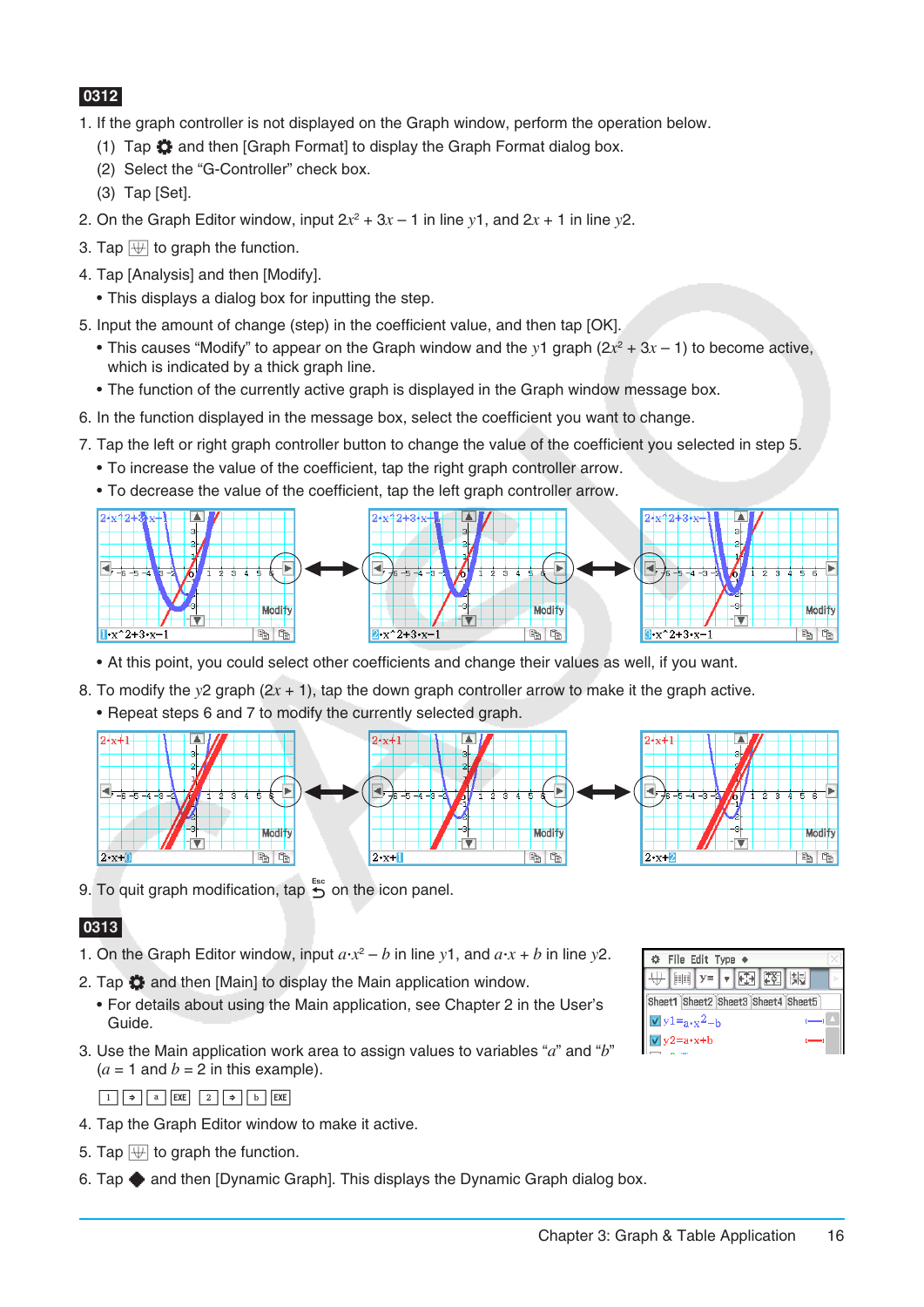7. Configure the following settings on the Dynamic Graph dialog box.

| <b>Setting</b>                                              | <b>Description</b>                                                                                                                                                                                                |
|-------------------------------------------------------------|-------------------------------------------------------------------------------------------------------------------------------------------------------------------------------------------------------------------|
| Modify: Manual                                              | Specifies whether graph modify should be performed manually using the cursor keys<br>(or graph controller arrows) or automatically.                                                                               |
| Dynamic $\blacktriangleleft \blacktriangleright$ : <i>a</i> | Specifies a variable whose value is changed when you press the left or right cursor<br>key, or tap the left or right graph controller arrow.                                                                      |
| Start: 1<br>End: $5$                                        | These items specify the upper limit (End) and lower limit (Start) of the range of<br>change of the Dynamic $\blacktriangleleft$ value.                                                                            |
| Step: 2                                                     | Use this setting to specify the increment of change in the Dynamic $\blacktriangleleft\blacktriangleright$ value when<br>you press the left or right cursor key, or tap the left or right graph controller arrow. |
| Dynamic $\triangle \blacktriangledown$ : <i>b</i>           | Specifies another variable whose value is changed when you press the up or down<br>cursor key, or tap the up or down graph controller arrow.                                                                      |
| Start: $-2$<br>End: $2$                                     | These items specify the upper limit (End) and lower limit (Start) of the range of<br>change of the Dynamic $\blacktriangle \blacktriangledown$ value.                                                             |
| Step: 1                                                     | Use this setting to specify the increment of change in the Dynamic $\blacktriangle \blacktriangledown$ value when<br>you press the up or down cursor key, or tap the up or down graph controller arrow.           |

- 8. Tap [OK].
	- This displays a WARNING dialog box for overwriting variable *a*. Tapping [OK] displays a dialog box warning that you are about to overwrite variable *b*. Tap [OK].
	- This graphs the functions using the *a* and *b* variable start values you specified on the Dynamic Graph dialog box, and displays "Modify" on the Graph window.
- 9. Modify the graphs by changing the value of variable *a* or *b*.
	- To change the value of variable *a*, press the left or right cursor key, or tap the left or right graph controller arrow.
	- To change the value of variable *b*, press the up or down cursor key, or tap the up or down graph controller arrow.



10. To quit graph modification, tap  $\frac{f_{\text{sec}}}{f}$  on the icon panel.

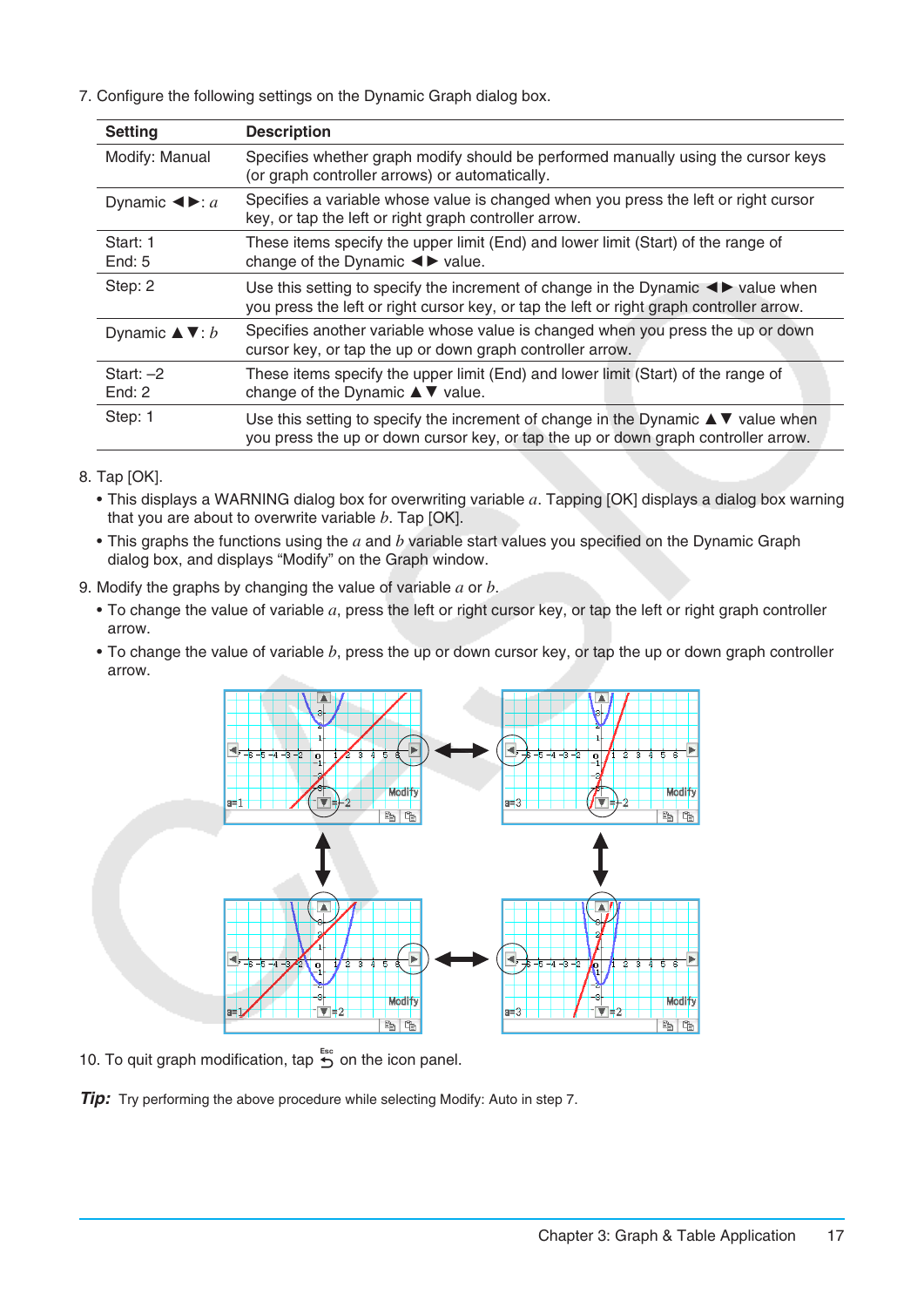### <span id="page-17-0"></span>**Chapter 4: Conics Application**

### **0401**

- 1. On the Conics Editor window, tap  $\sqrt{\frac{f(x,y)}{f(x)}}$  to display the Select Conics Form dialog box.
- 2. Select " $x = A(y K)^2 + H$ " and then tap [OK].
	- This inputs  $x = A(y K)^2 + H$ " in the Conics Editor window.
- 3. Change the coefficients of the equation as follows:  $A = 2, K = 1, H = -2.$





### **0402**

1. On the Conics Editor window, input the equation  $\frac{(x-1)^2}{2}$ 22  $(x + (y - 2)^2) = \frac{x^2}{4}$ .



- 2. Tap  $\frac{1}{[f(x)]}$  to display the Select Conics Form dialog box, select " $x = Ay^2 + By +$ C", and then tap [OK].
	- This transforms the equation to the form you selected.













**Conics Equation:**  $x=2 \cdot y^2 - 8 \cdot y + \frac{17}{2}$ 







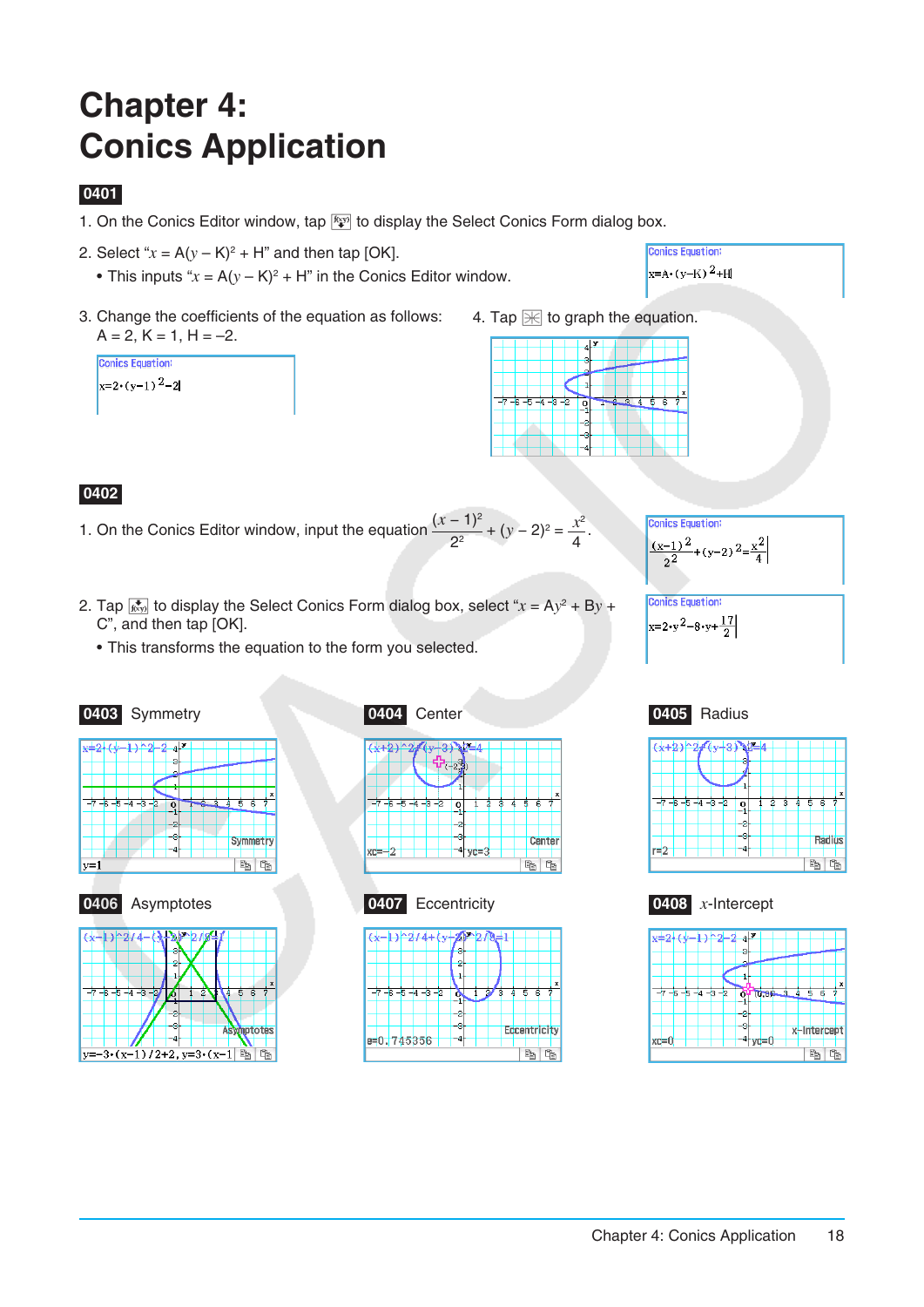### <span id="page-18-0"></span>**Chapter 5: Differential Equation Graph Application**

### **0501**

- 1. On the Differential Equation Editor window, tap [Type] [1st (Slope Field)] or  $\boxed{r}$ .
- 

| ö      | Edit Type |    |        |    |       |  |
|--------|-----------|----|--------|----|-------|--|
|        |           |    |        | √α | y="2} |  |
| DiffEq |           | IC | Graphs |    |       |  |
|        |           |    |        |    |       |  |

2.  $y[\hat{z}][z] = x[\bar{x}]$  [xx  $\bar{z}$ ] Ext.  $\bar{z}$  3. Tap  $\bar{z}$  to draw the slope field.

|  |  |  |  | 5 |  |
|--|--|--|--|---|--|
|  |  |  |  |   |  |
|  |  |  |  |   |  |
|  |  |  |  |   |  |
|  |  |  |  |   |  |

4. Tap  $\boxed{6}$ , and configure the View Window settings as shown below.

|              | View Window |  |  |  |  |  |  |  |
|--------------|-------------|--|--|--|--|--|--|--|
| Window       | Solutions   |  |  |  |  |  |  |  |
| xmin         | $-1.5$      |  |  |  |  |  |  |  |
| xmax         | 1.5         |  |  |  |  |  |  |  |
| ymin         | $-1.5$      |  |  |  |  |  |  |  |
| vmax         | 1.5         |  |  |  |  |  |  |  |
| Field        | Arrows      |  |  |  |  |  |  |  |
| <b>Steps</b> | 12          |  |  |  |  |  |  |  |

### 5. Tap [OK].



This updates the slope field in accordance with the new View Window settings.

- 1. Activate the Differential Equation Editor window and then tap the [IC] tab.
	- This displays the initial condition editor.
- 2. On the initial condition editor, input the following initial conditions:  $(xi, yi) = (0, 0), (0, 0.5), (0, 1).$
- 3. Tap  $\mathbb{R}$ .
	- This graphs the three solution curves over the slope field of  $y' = y^2 x$ .

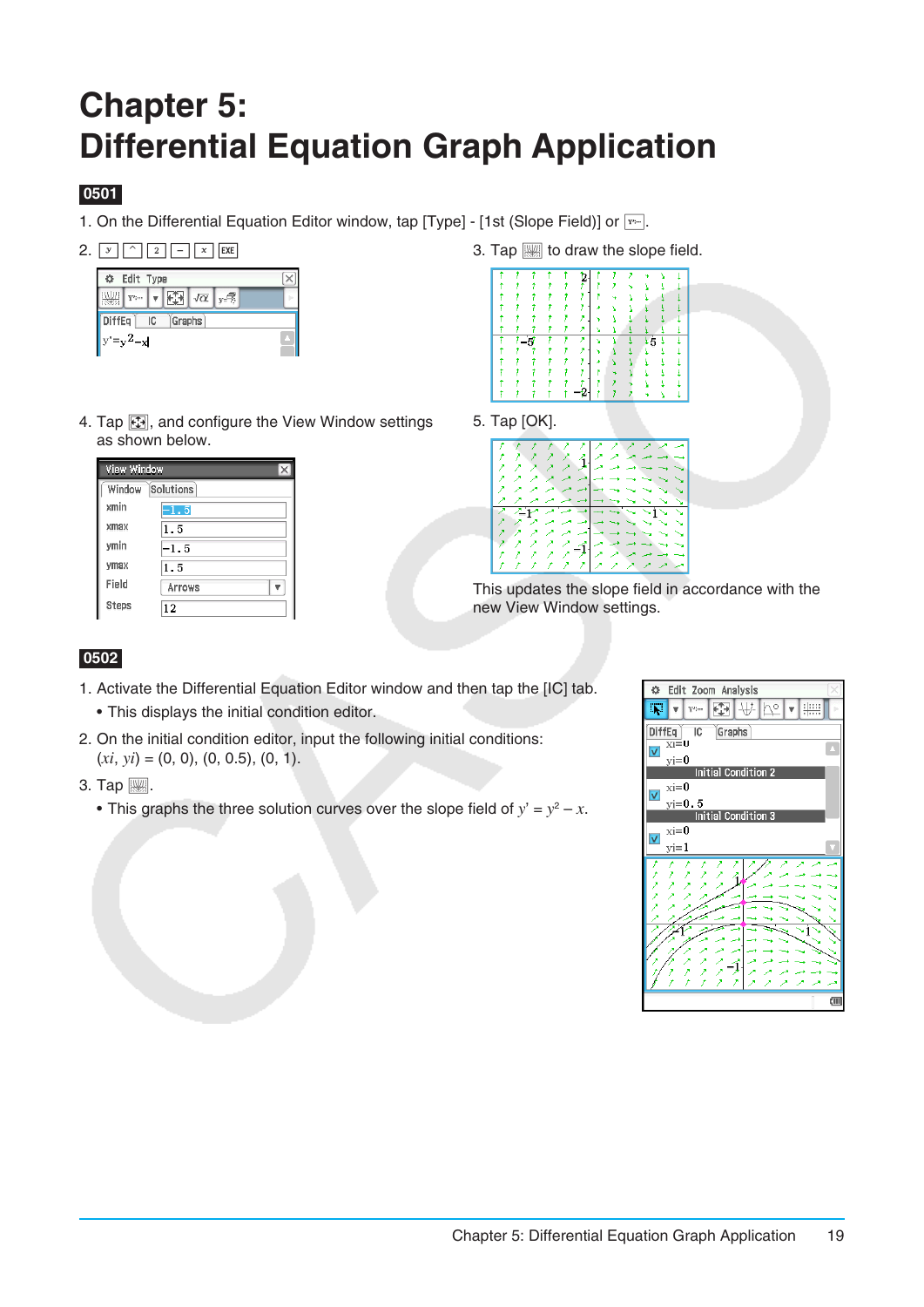- 1. On the Differential Equation Editor window, tap [Type] [2nd (Phase Plane)] or  $\frac{R^2}{R^2}$ .
- 2.  $\boxed{x}$   $\boxed{\text{Exe}}$   $\boxed{-\boxed{y}$   $\boxed{\text{Exe}}$

| Edit Type<br>۰                 |  |
|--------------------------------|--|
| Xhu<br>$\sqrt{\alpha}$<br>y="? |  |
| DiffEq<br>Graphs<br>IC         |  |
| x'=x                           |  |
| у*=- <b>у </b>                 |  |

|    |  | ×  |   |  |
|----|--|----|---|--|
|    |  | ь  |   |  |
| ×. |  | ×. |   |  |
|    |  | ĸ  |   |  |
|    |  |    |   |  |
|    |  |    | , |  |
|    |  |    |   |  |
|    |  |    |   |  |

### **0504**

- 1. Activate the Differential Equation Editor window and then tap the [IC] tab. • This displays the initial condition editor.
- 2. Input  $(x_i, y_i) = (1, 1)$  on the initial condition editor.
- 3. Tap  $\mathbb{R}$ .
	- This graphs the solution curve and overlays it on the phase plane of  $x' = x$ , *y*' = −*y*.

| Edit<br>Ò.                                       |  |  |  |  |  |  |  |
|--------------------------------------------------|--|--|--|--|--|--|--|
| $\oplus$<br>$\sqrt{\alpha}$<br>$\mathbf{v}$<br>1 |  |  |  |  |  |  |  |
| DiffEq<br>IC<br>Graphs                           |  |  |  |  |  |  |  |
| Independent                                      |  |  |  |  |  |  |  |
| $t0=0$                                           |  |  |  |  |  |  |  |
| $t$ min= $-7.7$                                  |  |  |  |  |  |  |  |
| $t$ max=7.7                                      |  |  |  |  |  |  |  |
| <b>Initial Condition 1</b>                       |  |  |  |  |  |  |  |
| $xi=1$<br>V                                      |  |  |  |  |  |  |  |
| $y = 1$                                          |  |  |  |  |  |  |  |
|                                                  |  |  |  |  |  |  |  |
| <b>Condition 2</b><br><u>Initial</u>             |  |  |  |  |  |  |  |
|                                                  |  |  |  |  |  |  |  |
| 4                                                |  |  |  |  |  |  |  |
|                                                  |  |  |  |  |  |  |  |
|                                                  |  |  |  |  |  |  |  |
|                                                  |  |  |  |  |  |  |  |
|                                                  |  |  |  |  |  |  |  |
| ĸ<br>ä                                           |  |  |  |  |  |  |  |
| ĸ                                                |  |  |  |  |  |  |  |
| ۶                                                |  |  |  |  |  |  |  |
| ٩<br>t<br>↖<br>z<br>1<br>Ñ<br>Σ.                 |  |  |  |  |  |  |  |
| ٩<br>t<br>٢<br>t<br>1<br>۲                       |  |  |  |  |  |  |  |

- 1. On the Differential Equation Editor window, tap [Type] [Nth (No Field)] or  $\frac{1}{1222}$ -
- 2. Input *y*'' = *x* − *y* by dividing it into two first order differential equations. If we let  $y1 = y$  and  $y2 = y'$ , we see that  $y1' = y' = y2$  and  $y2' = y'' = x - y1$ .

|                     | $\sqrt{2}$ | EXE <sup>1</sup> |       |            |
|---------------------|------------|------------------|-------|------------|
| $\boldsymbol{\chi}$ |            | $\mathbf{y}$     | II 1. | <b>EXE</b> |

- 3. Tap the [IC] tab to display the initial condition editor.
- 4. Input  $(x_i, y_1i, y_2i) = (0, -1, 0), (0, 0, 0), (0, 1, 0).$  5. Tap  $\boxed{\phantom{a}}$







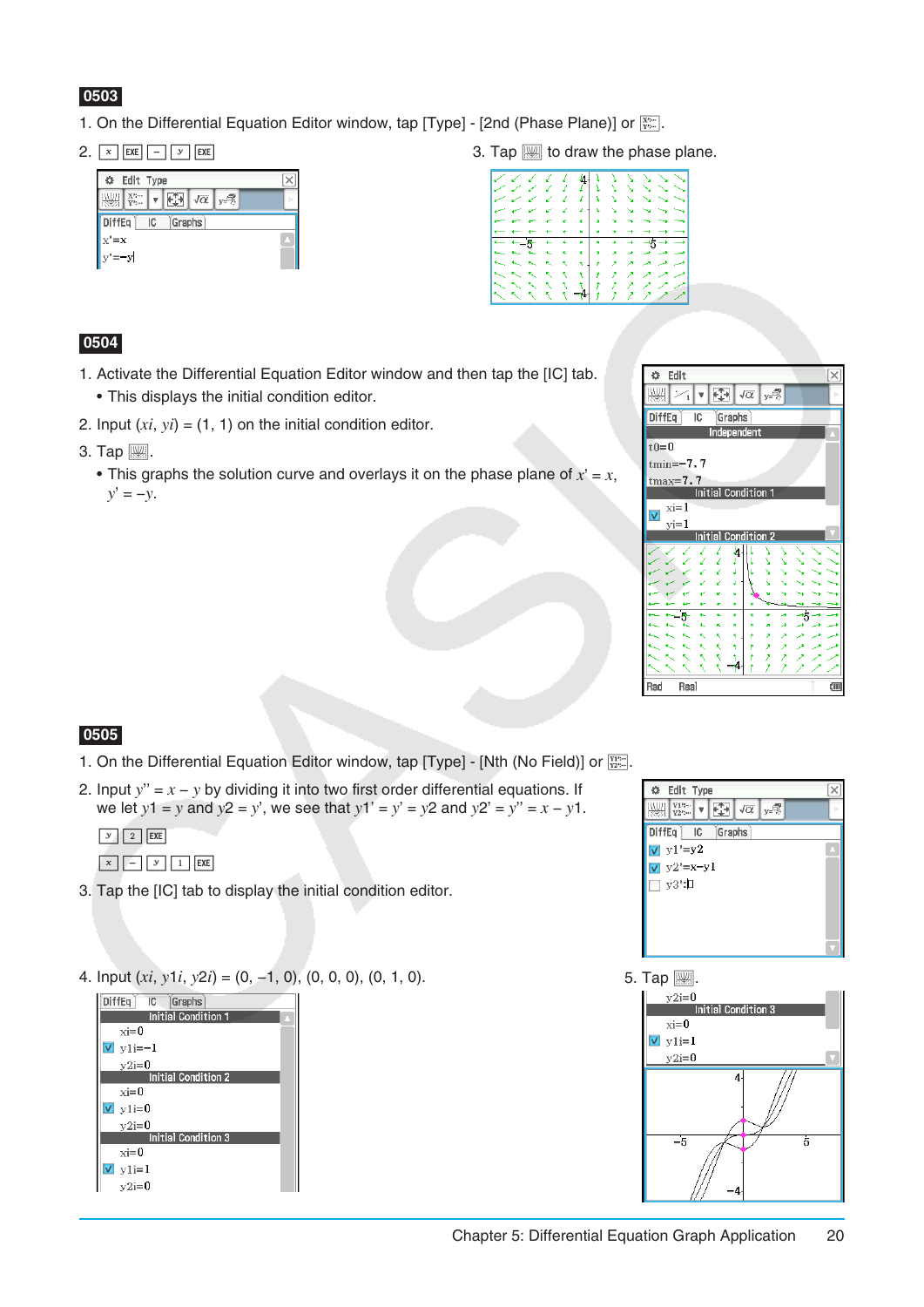- 1. On the Differential Equation Editor window, tap the [Graphs] tab.
- 2. Tap [Type]  $[f(x)]$  or  $\boxed{y=}$ , and then input *y* =  $x^2$  and *y* =  $-x^2$ .
- $3.$  Tap  $\mathbb{R}$ .
	- This will overlay the graphs of  $y = x^2$ and  $y = -x^2$  on the differential equation



### **0507**

- 1. On the Differential Equation Editor window, tap the [Graphs] tab.
- 2. Confirm that "Rad" is displayed as the angle unit setting on the left side of the status bar. If it isn't, tap the angle setting until "Rad" is displayed.
- 3. Tap [Type] [Parametric] or  $\overline{x_t}$ , and then input the expression for the graph  $xt = 3\sin(t) + 1$  and  $yt = 3\cos(t) + 1$ , and  $0 \le t \le 2\pi$  for the range of *t*.
- 4. Tap  $\mathbb{R}$  to draw the graph.
	- To adjust the graph window, tap [Zoom] and then [Quick Initialize].



 $\overline{a}$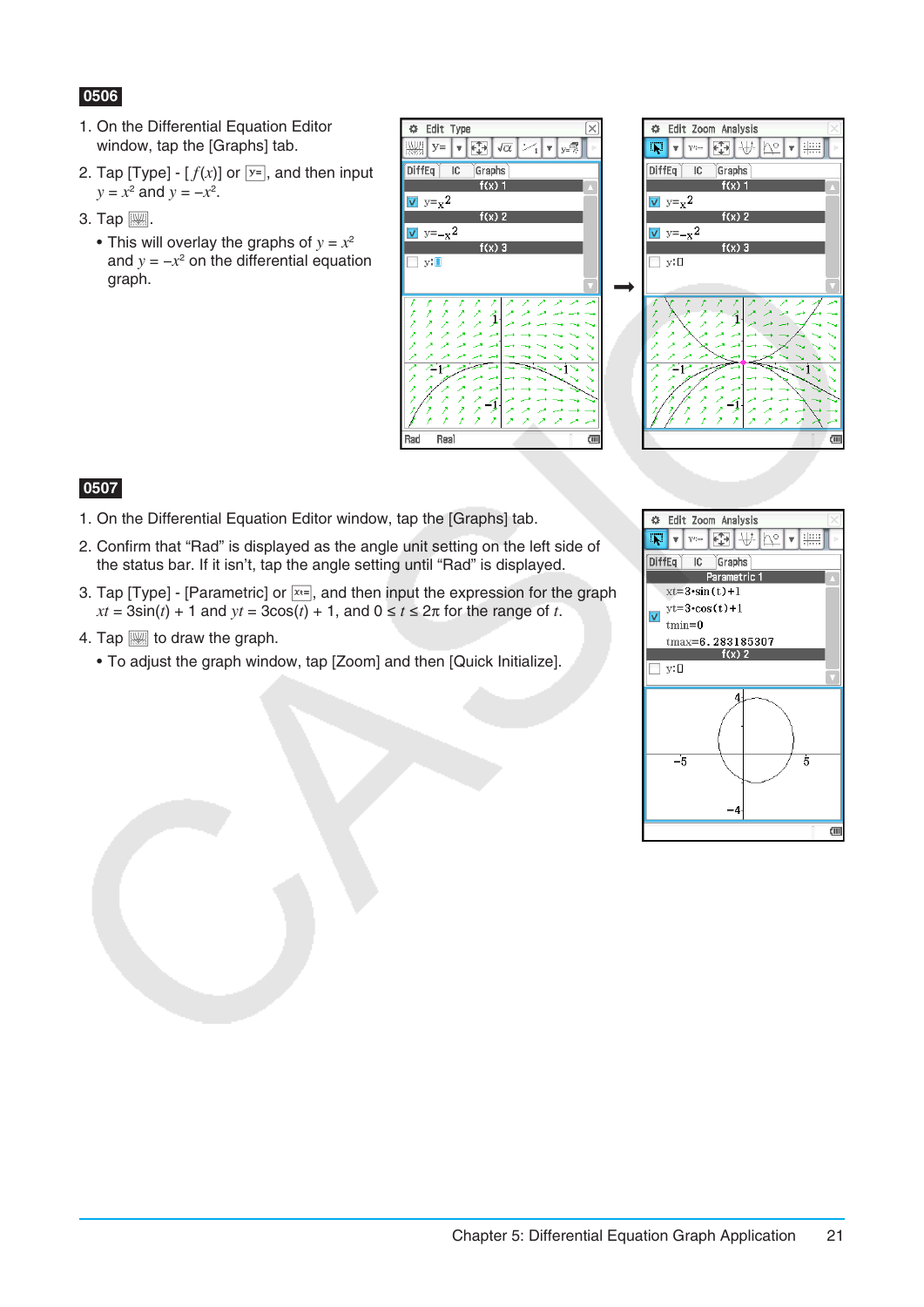1. Start up the eActivity application and input the following expression and matrix.

 $y' = \exp(x) + x^2$  $[0,1]$ 

- 2. From the eActivity application menu, tap [Insert], [Strip(2)], and then [DiffEqGraph].
	- This inserts a Differential Equation Graph data strip, and displays the Differential Equation Graph window in the lower half of the screen.
- 3. Drag the stylus across " $y' = exp(x) + x^{2}$ " on the eActivity application window to select it.
- 4. Drag the selected expression to the Differential Equation Graph window.
	- This draws the slope field of  $y' = exp(x) + x^2$  and registers the equation in the differential equation editor ([DiffEq] tab).

- 5. Drag the stylus across "[0,1]" on the eActivity application window to select it.
- 6. Drag the selected matrix to the Differential Equation Graph window.
	- This graphs the solution curve of  $y' = exp(x) + x^2$  in accordance with the initial condition defined by the matrix and registers the initial condition in the initial condition editor ([IC] tab).

| File Edit Insert Action |                               |                                         |  |  |  |  |  |
|-------------------------|-------------------------------|-----------------------------------------|--|--|--|--|--|
| Н                       | $\frac{1}{2}$ $\frac{1}{0.5}$ |                                         |  |  |  |  |  |
| $\parallel$ [O, 1]      |                               | $\left\vert y'\right\vert =\exp(x)+x^2$ |  |  |  |  |  |

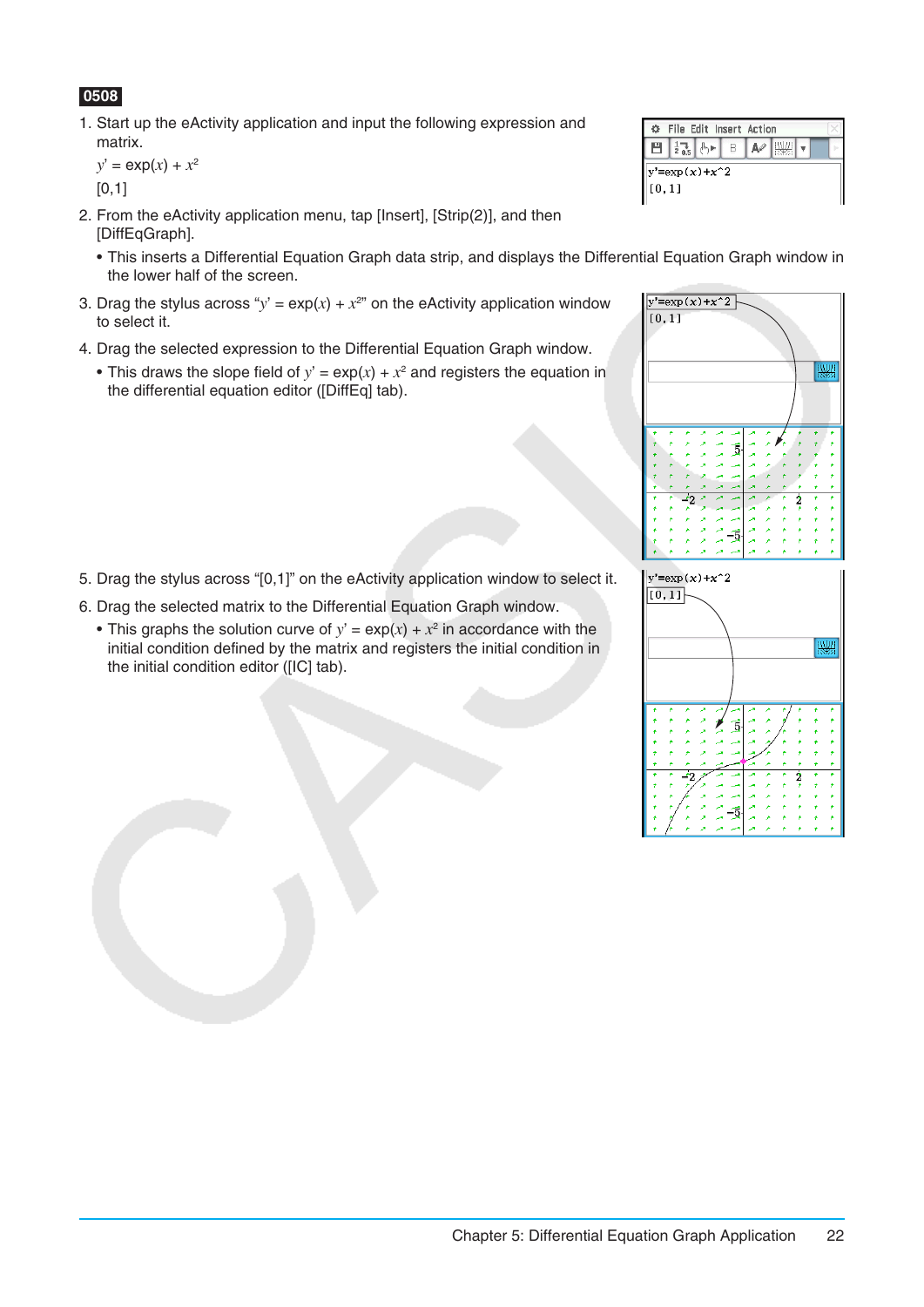1. Start up the eActivity application and input the following expression and matrix.

 $y'' + y' = \exp(x)$  $[[0,1,0][0,2,0]]$ 

- 2. From the eActivity application menu, tap [Insert], [Strip(2)], and then [DiffEqGraph].
	- This inserts a Differential Equation Graph data strip, and displays the Differential Equation Graph window in the lower half of the screen.
- 3. Drag the stylus across " $y$ " +  $y$ ' =  $exp(x)$ " on the eActivity application window to select it.
- 4. Drag the selected expression to the Differential Equation Graph window.
	- This registers  $y'' + y' = exp(x)$  on the differential equation editor ([DiffEq] tab). The Differential Equation Graph window contents do not change at this time.

- 5. Drag the stylus across "[[0,1,0][0,2,0]]" on the eActivity application window to select it.
- 6. Drag the selected matrix to the Differential Equation Graph window.
	- This graphs the solution curves of  $y'' + y' = exp(x)$  in accordance with the initial condition defined by the matrix, and registers the initial condition in the initial condition editor ([IC] tab).





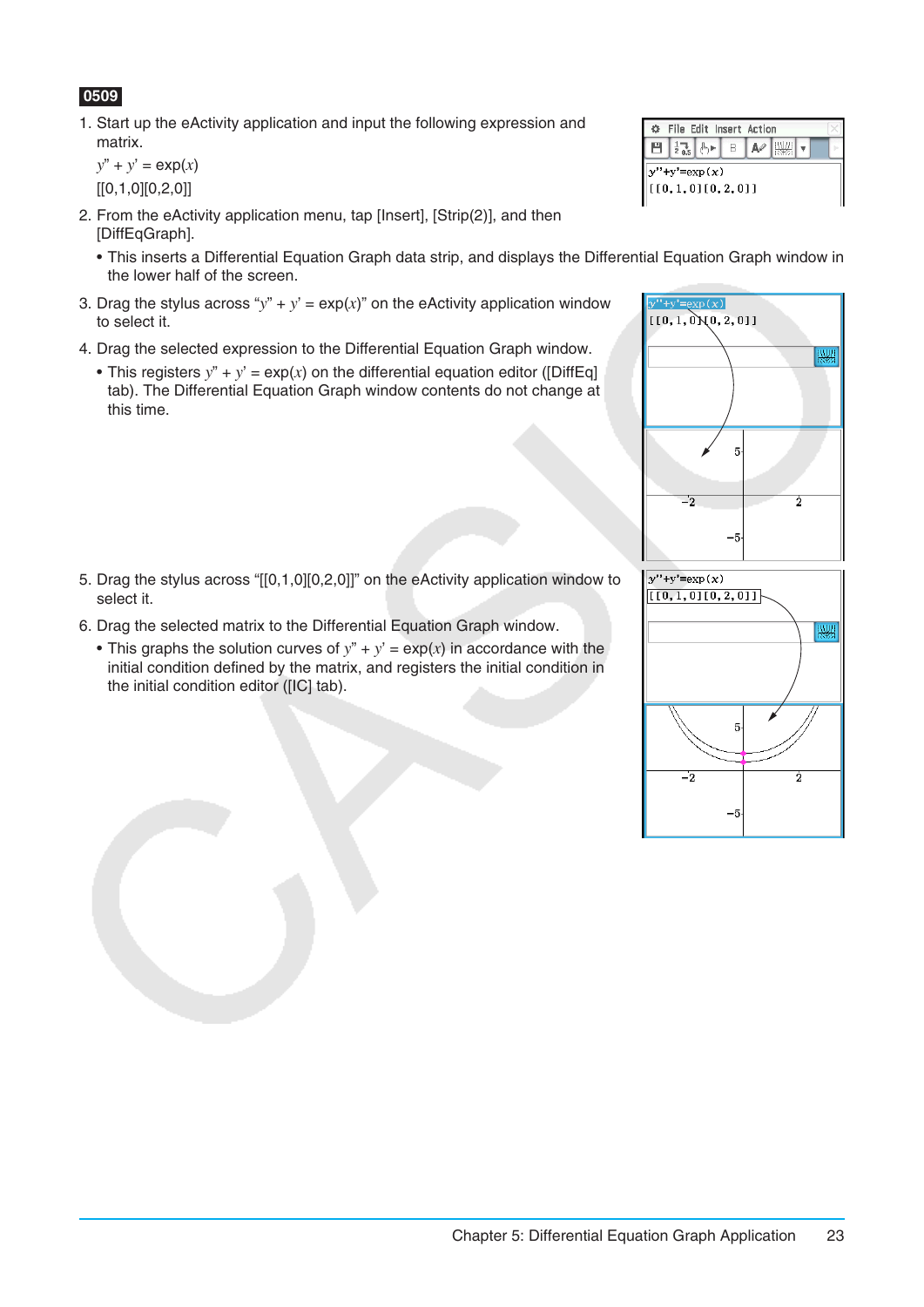### <span id="page-23-0"></span>**Chapter 6: Sequence Application**

### **0601**

- 1. On the Sequence Editor window, tap the [Recursive] tab.
- 2. Tap [Type] [*an*+2Type *a*1,*a*2].
- 3. Input the recursion expression  $a_{n+2} = a_{n+1} + a_n$  and the initial values  $a_1 = 1$ ,  $a_2 = 1$ .
- 4. Tap **图** to display the Sequence Table Input dialog box.
- 5. Input the *n*-value range as shown below, and then tap [OK]. Start: 1 End: 5
- 6. Tap the down arrow button next to  $\lim_{n\to\infty}$ , and then select  $\frac{c}{a+b}$  to create the table.



### **0602**

- 1. On the Sequence Editor window, tap  $\frac{1}{2}$  to display the Sequence RUN window.
- 2. Tap [Calc] [rSolve] to input the rSolve function.
- 3. As the argument of the rSolve function, input the expression " $a_{n+1} = a_n + 2$ ,  $a_1 = 1$ ".
- 4. Press [EXE].

- 1. On the Sequence Editor window, tap  $\overline{\mathfrak{x}_{\mathsf{an}}}$  to display the Sequence RUN window.
- 2. Tap  $[Calc] [\Sigma]$  to input the  $\Sigma$  function.
- 3. As the arguments of the Σ function, specify the range of *n* = 2 to 10 and input the expression " $a_nE = n^2 + 2n - 1$ ".
- 4. Press [EXE].



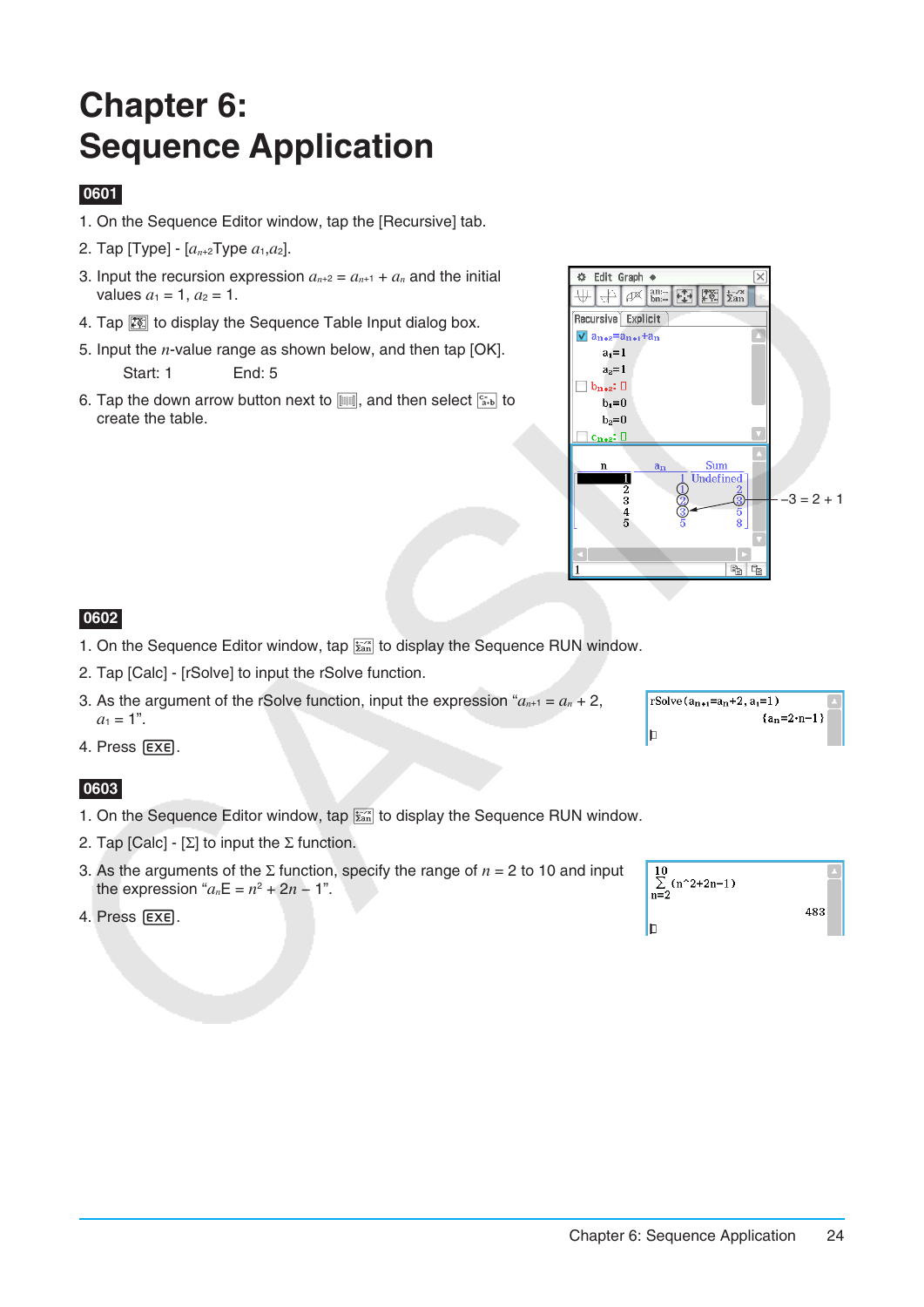- 1. On the Sequence Editor window, tap the [Recursive] tab.
- 2. Tap [Type] [*an*+1Type *a*1].
- 3. Input the recursion expression  $a_{n+1} = 2a_n + 1$  and the initial values  $a_1 = 1$ .
- 4. Tap the down arrow button next to  $\text{min}$ , and then select  $\frac{1}{b}$  to create the table.
- 5. Tap  $\mathbb{F}$ , configure View Window settings as shown below, and then tap [OK].

 $xmin = 0$   $xmax = 6$   $xscale = 1$   $xdot$ : (Specify auto setting.) *y*min = –15 *y*max = 65 *y*scale = 5 *y*dot: (Specify auto setting.)

6. Tap  $\Box$  to draw a connect type graph, or tap  $\sqrt{\frac{1}{\sqrt{1}}}$  to draw a plot type graph.

In this example, "4 Cells" is selected for the [Cell Width Pattern] setting of the Graph Format dialog box (page 37 in the User's Guide).





### **0605**

- 1. On the Sequence Editor window, tap the [Recursive] tab.
- 2. Tap [Type] [*an*+1Type *a*1].

3. Input the recursion expression  $a_{n+1} = \frac{a_n^2}{2}$  $\frac{4n}{2}$  – 1 and the initial values  $a_1$  = 0.5.

- 4. Tap the Table window to make it active.
- 5. Tap  $\mathbb{E}$ , configure View Window settings as shown below, and then tap [OK].

*x*min = −1.2 *x*max = 1 *x*scale = 0.2

- *ymin* = −1 *ymax* = 0.1 *yscale* = 0.2
- 6. Tap  $\mathbb{P}$  to start drawing a cobweb diagram.
- 7. Press  $\overline{ex}$  for each step of the web.



On the cobweb graph window, you can restart drawing of the cobweb diagram by selecting [Trace] on the [Analysis] menu.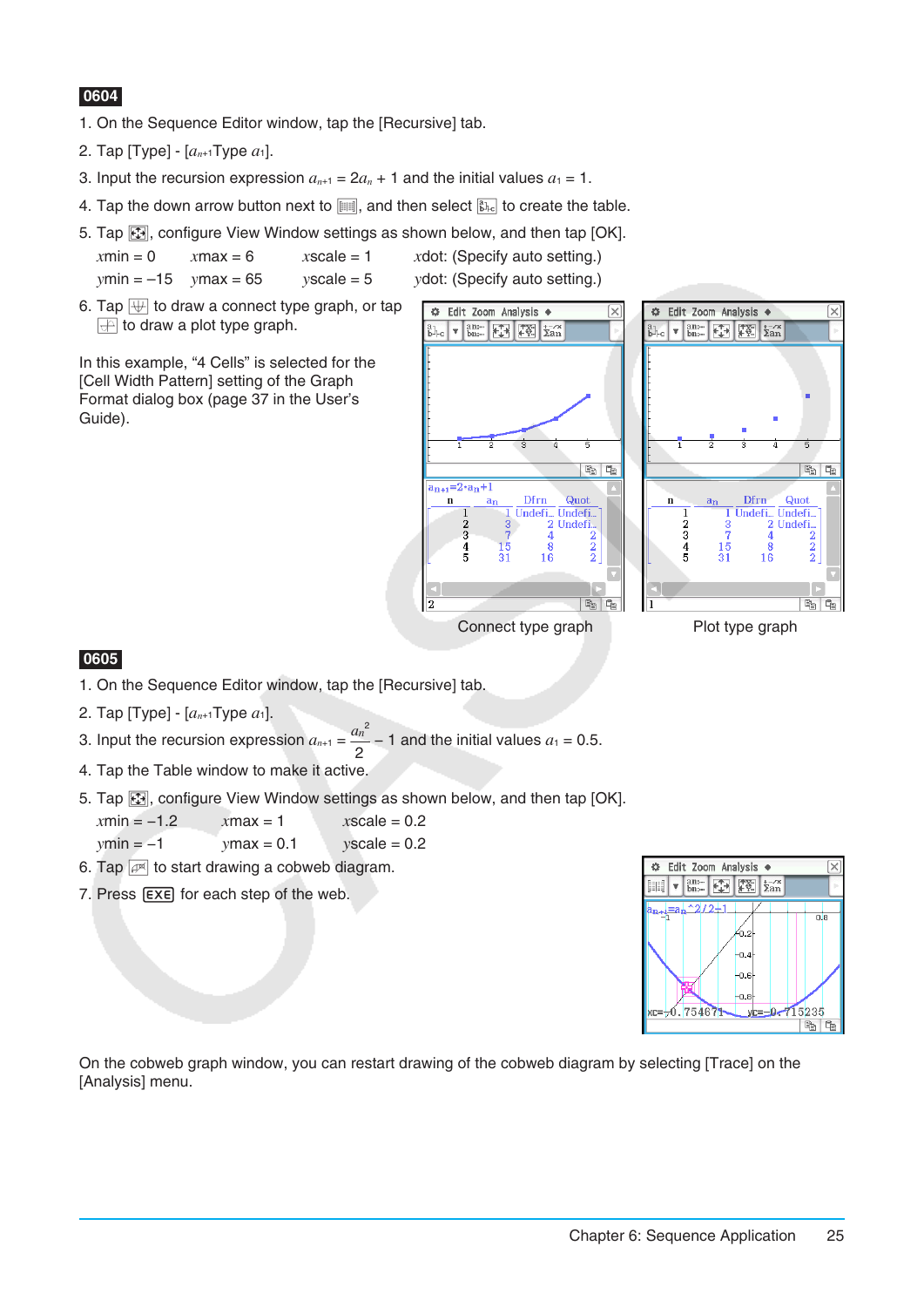## <span id="page-25-0"></span>**Chapter 7: Statistics Application**

### **0701**

- 1. On the Stat Editor window, input the two lists (list1 = 0.5, 1.2, 2.4, 4.0, 5.2, list2 = −2.1, 0.3, 1.5, 2.0, 2.4).
- 2. Tap  $\mathbb{R}$  to display the Set StatGraphs dialog box.
- 3. Configure the settings shown in the screen to the right and then tap [Set].
- 4. Tap  $\boxed{\mathbf{u}}$  to draw the scatter plot.





### **0702**

- 1. On the Stat Editor window, tap [Calc] [Test] .
- 2. Select [One-Sample Z-Test] and [Variable], and then tap [Next>>].
- 3. Select the  $\mu$  condition [ $\neq$ ] and input values.  $\mu_0 = 0$ ,  $\sigma = 3$ ,  $\bar{x} = 24.5$ ,  $n = 48$
- 4. Tap [Next>>] to display the calculation results.
- 5. Tap  $\overline{\mathbb{H}}$  to graph the results.

### **0703**

- 1. Input the list data into [list1] and [list2] in the Stat Editor.  $list1 = \{120, 125, 130, 135, 140, 145\}$ ,  $list2 = \{1, 2, 4, 1, 1, 1\}$
- 2. Tap [Calc] [Test].
- 3. Select [One-Sample Z-Test] and [List], and then tap [Next>>].
- 4. Select the  $\mu$  condition [>] and input values.

 $μ<sub>0</sub> = 120, σ = 19$ 

- 5. Select List [list1] and Freq [list2].
- 6. Tap [Next>>] to display the calculation results.
- 7. Tap  $\overline{\left|\psi\right|}$  to graph the results.



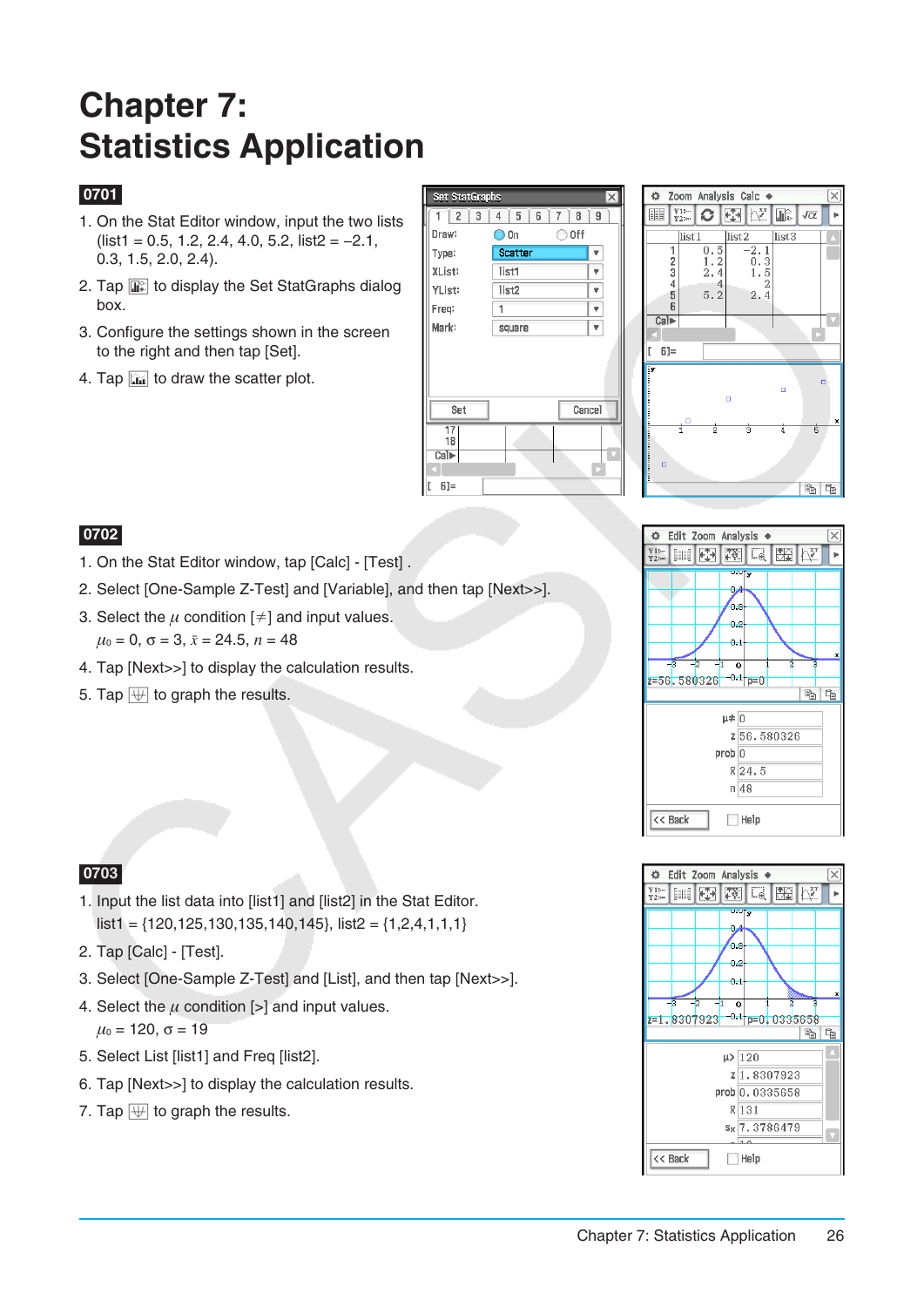- 1. On the Stat Editor window, tap  $\sqrt{a}$  to display the Main application work area window.
- 2. Input the matrix  $\begin{bmatrix} 11 & 68 & 3 \\ 9 & 23 & 5 \end{bmatrix}$  and assign it to variable *a* (see "2-5 Matrix and Vector Calculations" in the User's Guide).
- 3. Tap the Stat Editor window to make it active.
- 4. Tap [Calc] [Test]  $[\chi^2$  Test] and then tap [Next>>].
- 5. Input "a" in the Matrix dialog box, and then tap [Next>>].
	- This displays the calculation results.
- 6. Tap  $\overline{\mathbb{H}}$  to graph the results.

### **0705**

- 1. On the Stat Editor window, tap  $\sqrt{a}$  to display the Main application work area window.
- 2. Assign {1,2,3} to list1 and {4,5,6} to list2 (see "2-4 List Calculations" in the User's Guide).
- 3. Tap the Stat Editor window to make it active.
- 4. Tap [Calc] [Test]  $[\chi^2$  GOF Test] and then tap [Next>>].
- 5. Leaving "Observed" (list1) and "Expected" (list2) at their initial default settings, input 1 for "df".
- 6. Tap [Next>>] to display the calculation results.
- 7. Tap  $\overline{\boxplus}$  to graph the results.

- 1. Input the list data into [list1], [list2] and [list3] in the Stat Editor.  $list1 = \{7, 4, 6, 6, 5\},$   $list2 = \{6, 5, 5, 8, 7\},$   $list3 = \{4, 7, 6, 7, 6\}$
- 2. Tap [Calc] [Test] [One-Way ANOVA] and then tap [Next>>].
- 3. Select Lists [list1], [list2], and [list3].



- 4. Tap [Next>>] to display the calculation results.
- 5. Tap  $\overline{\mathbf{w}}$  to graph the results.





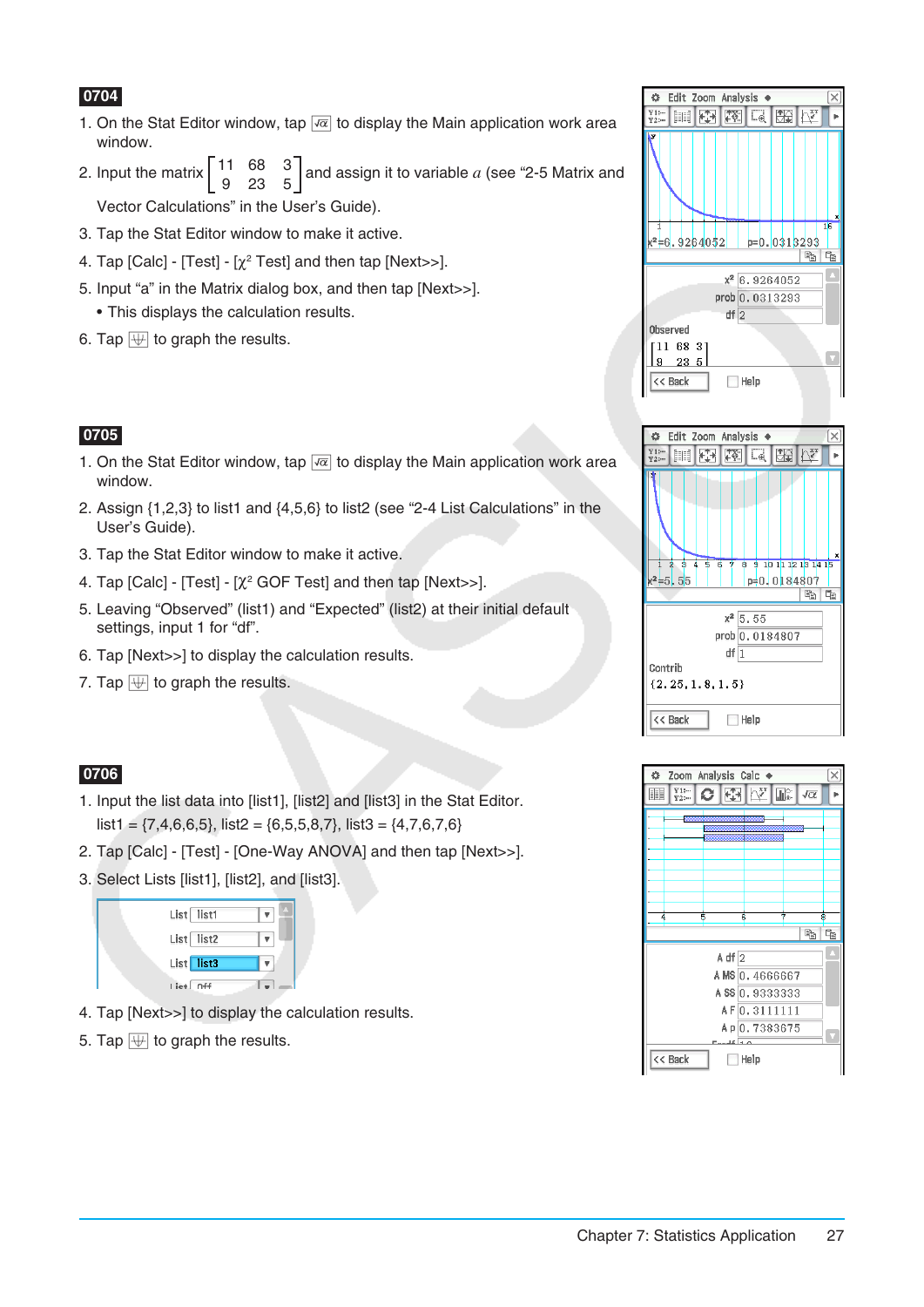- 1. On the Stat Editor window, tap  $\sqrt{a}$  to display the Main application work area window.
- 2. Assign {113,116} to list1, {139,132} to list2, {133,131} to list3, and {126,122} to list4 (see "2-4 List Calculations" in the User's Guide).
- 3. Tap the Stat Editor window to make it active.
- 4. Tap [Calc] [Test] [Two-Way ANOVA] and then tap [Next>>].
- 5. Select " $2 \times 2$ " as the dimensions of the ANOVA data table, and then tap [Next>>].
- 6. Assign list1 for  $(1,1)$ , list2 for  $(1,2)$ , list3 for  $(2,1)$ , and list4 for  $(2,2)$ , and then tap [Next>>].
	- This displays the calculation results.
	- The results indicate that altering the time is not significant, altering the temperature is significant, and interaction between time and temperature is highly significant.

#### **0708**

- 1. Input the data {299.4, 297.7, 301, 298.9, 300.2, 297} into [list1] in the Stat Editor.
- 2. Tap [Calc] and then [Interval].
- 3. Select [One-Sample Z Int] and [List], and then tap [Next>>].
- 4. Input the values (C-Level =  $0.95$ ,  $\sigma = 3$ ).
- 5. Select List [list1] and Freq [1].
- 6. Tap [Next >>] to display the calculation results.

| ۰           |                        | × |
|-------------|------------------------|---|
|             |                        | ь |
| Adf 1       |                        |   |
| A MS 18     |                        |   |
| $A$ SS $18$ |                        |   |
|             | AF1.8461538            |   |
|             | $A \, p \,   0.245802$ |   |
| B df   1    |                        |   |
|             | BMS 84.5               |   |
|             | BSS 84.5               |   |
|             | BF8.6666667            |   |
|             | Вр 0.042224            |   |
| $AB df$ 1   |                        |   |
|             | AB MS 420.5            |   |
|             | AB SS 420.5            |   |
| << Back     | Help                   |   |
| woWayANOVA  |                        | ▥ |



### **0709** to **0714**

- 1. On the Stat Editor window, perform the following operation:
	- 0709: Tap [Calc] [Distribution] [Normal PD]
	- 0710: Tap [Calc] [Distribution] [Normal CD]
	- 0711: Tap [Calc] [Inv. Distribution] [Inverse Normal CD]
	- 0712: Tap [Calc] [Distribution] [Poisson PD]
	- 0713: Tap [Calc] [Distribution] [Poisson CD]
	- 0714: Tap [Calc] [Inv. Distribution] [Inverse Poisson CD]
- 2. Tap [Next >>], and then input values.
- 3. Tap [Next >>] to display the calculation results.
- 4. Tap  $\overline{\mathbf{w}}$  to graph the results (except for **0714**).
	- See the next page of this manual for the calculation result and graph screen.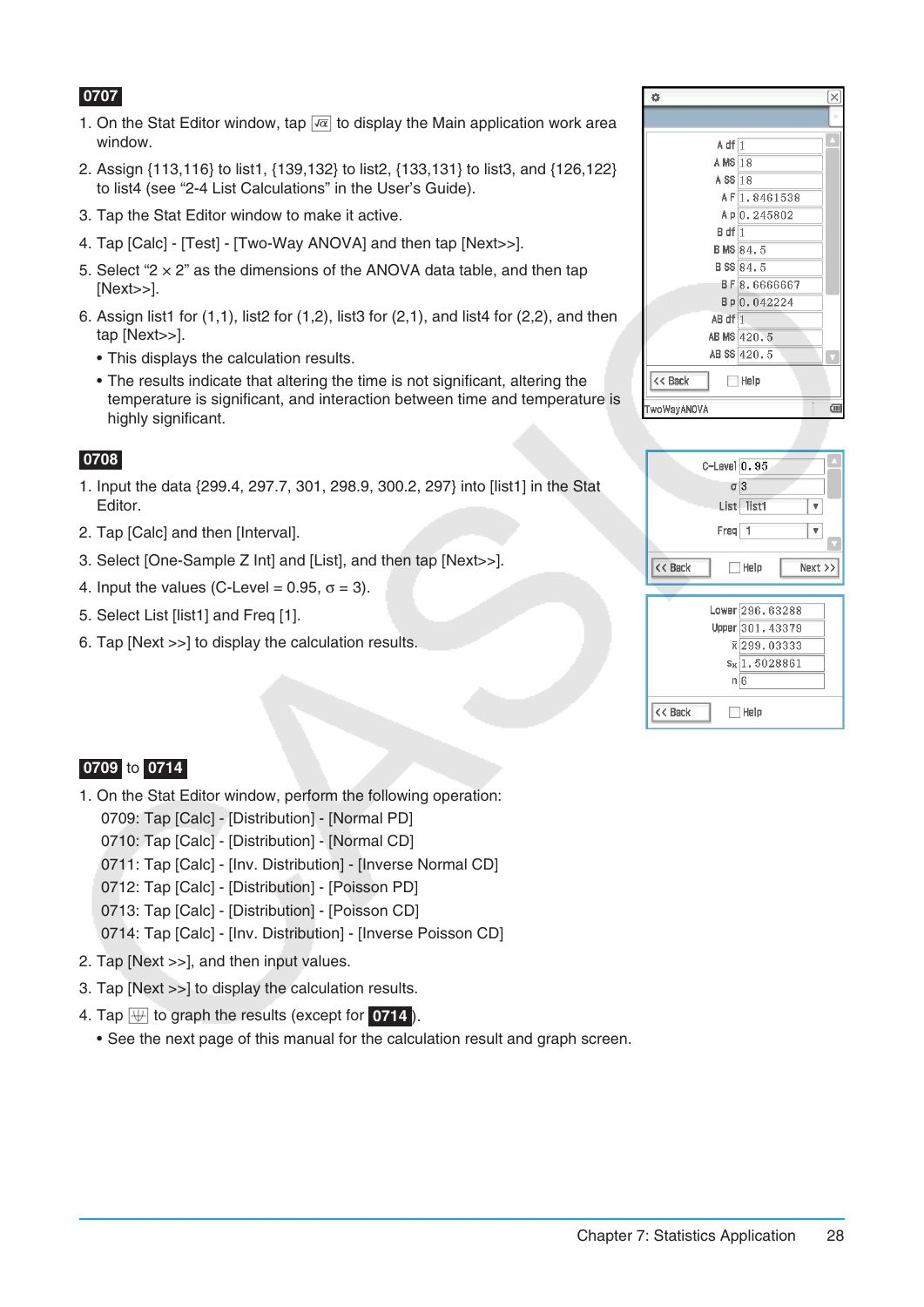

**Tip:** Graphing the results of one of the following calculations may take a long time when the absolute value of the argument is large: Binomial PD, Binomial CD, Poisson PD, Poisson CD, Geometric PD, Geometric CD, Hypergeometric PD, or Hypergeometric CD calculations.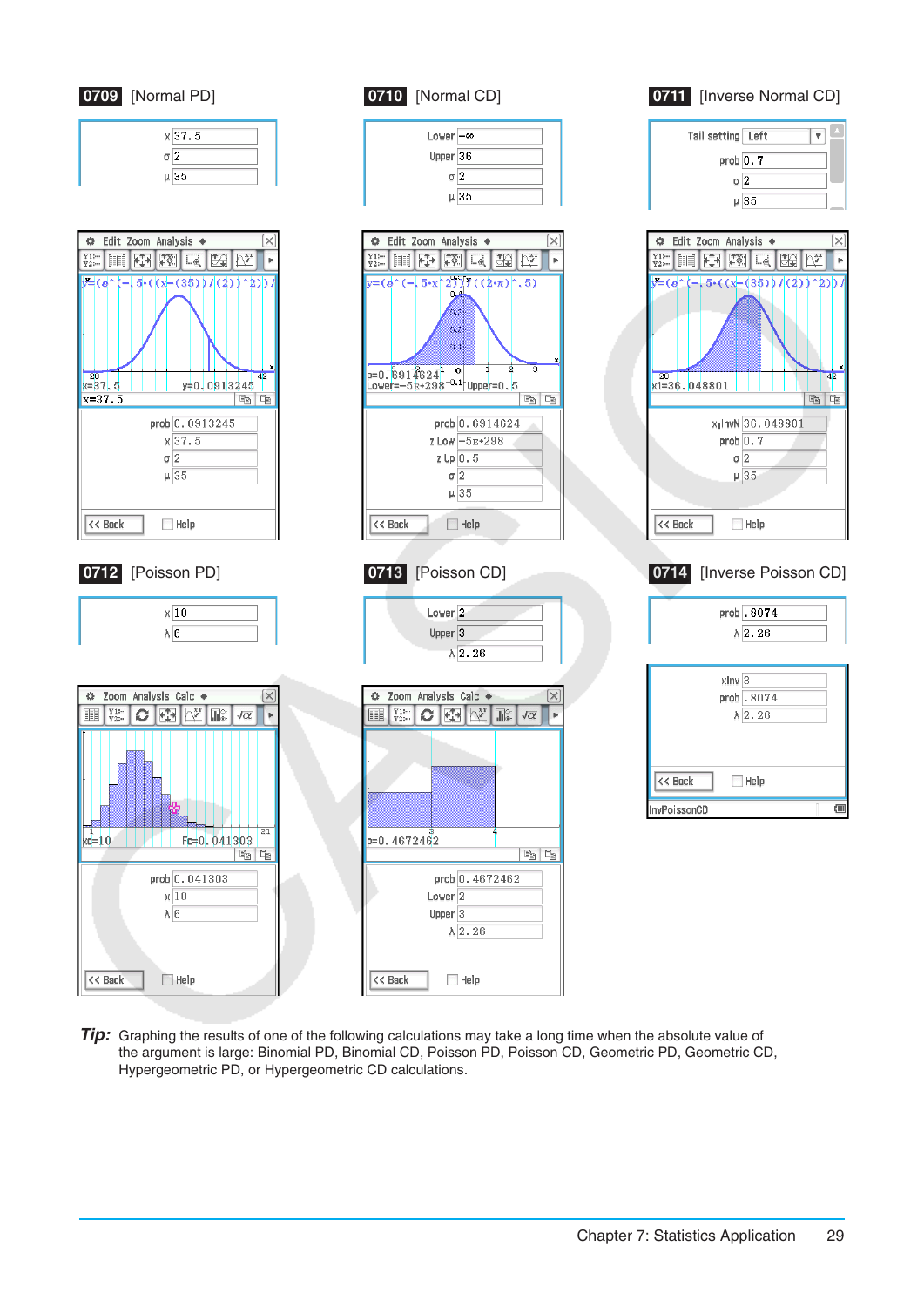### <span id="page-29-0"></span>**Chapter 8: Geometry Application**

### **0801**

- 1. Draw the triangle.
- 2. Tap  $\boxed{N}$ . Next, tap side AB and then side AC to select them.
- 3. Tap the  $\boxed{\blacktriangleright}$  button to the right of the toolbar.
	- This displays the measurement box, which indicates the specified angle.
- 4. Tap [Draw], [Measurement], and then [angle].
	- This shows the angle measurement on the screen.
	- You can also perform the operation below in place of step 4.
	- Select (highlight) value in the measurement box and drop it into the Geometry window.
	- Tap the  $\boxed{\triangle}$  button on the far left of the measurement box.

- 1. Draw a triangle and then display the inside angle value of each angle.
	- For information about displaying angle values, see "To attach an angle measurement to a figure" in the User's Guide.
- 2. Tap [Draw] [Expression].
	- This displays an "EXPR=" object.
- 3. Tap the  $\blacktriangleright$  button to the right of the toolbar.
	- This will display the measurement box and also display numeric labels for each measurement currently on the screen.
- 4. Now you can use the numeric labels to specify measurement values in the calculation you input in the measurement box.
	- To input a measurement value in the measurement box, input the at sign ( $@$ ) followed by the numeric label of the value. To input value  $1$ , for example, you would input "@1".
	- Since we want to calculate the sum of the interior angles of the triangle here, you would input the following: @1+@2+@3.
- 5. After inputting the calculation expression, press  $EXE$ .
	- The calculation result is displayed to the right of "EXPR=".
- *Tip:* In step 4 above, you also can input the numeric label of a displayed measurement value into the measurement box by tapping the label. Tapping  $\overline{1}$ , for example, will input "@1" into the measurement box.





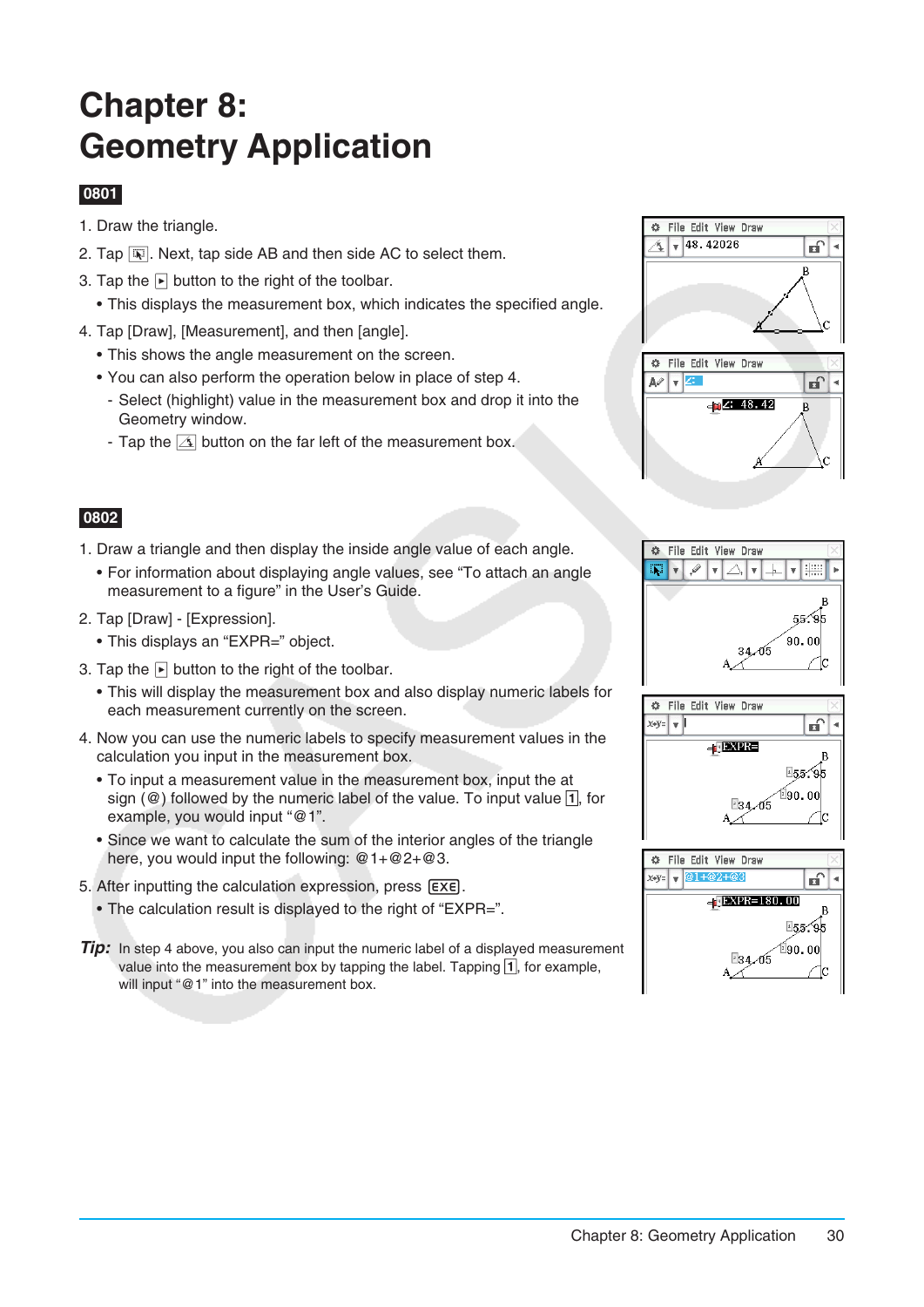- 1. Tap [Draw], [Special Polygon], and then [Regular n-gon]. • This displays the n-gon dialog box.
- 2. Enter a value indicating the number of sides of the polygon, and then tap [OK].
- 3. Place the stylus on the screen and drag diagonally in any direction.
	- This causes a selection boundary to appear, indicating the size of the polygon that will be drawn. The polygon is drawn when you release the stylus.



- 1. Draw a line segment AB and plot point C, which is not on line segment AB.
- 2. As shown in the nearby screen, draw line segments DE and DC.
- 3. Select only line segments AB and DE, and then tap  $\boxed{\blacktriangleright}$  on the toolbar to display the measurement box.
- 4. Input 90 into the measurement box and press  $EXE$ .
	- This fixes the angle between AB and DE at 90 degrees.
- 5. Select only line segments DE and DC, and then tap the down arrow next to the measurement box.
- 6. Tap the  $\boxed{\triangle}$  icon, and then select the check box to the right of the measurement box.
	- This makes line segments DE and DC congruent in length.
- 7. Select only point E and line segment AB, and then tap [Edit] [Animate] [Add Animation].
- 8. Select only point D, and then tap [Edit] [Animate] [Trace].
	- This should cause a parabola to be traced on the display. Note that line segment AB is the directrix and point C is the focus of the parabola.
- 9. Tap [Edit], [Animate], and then [Go (once)].







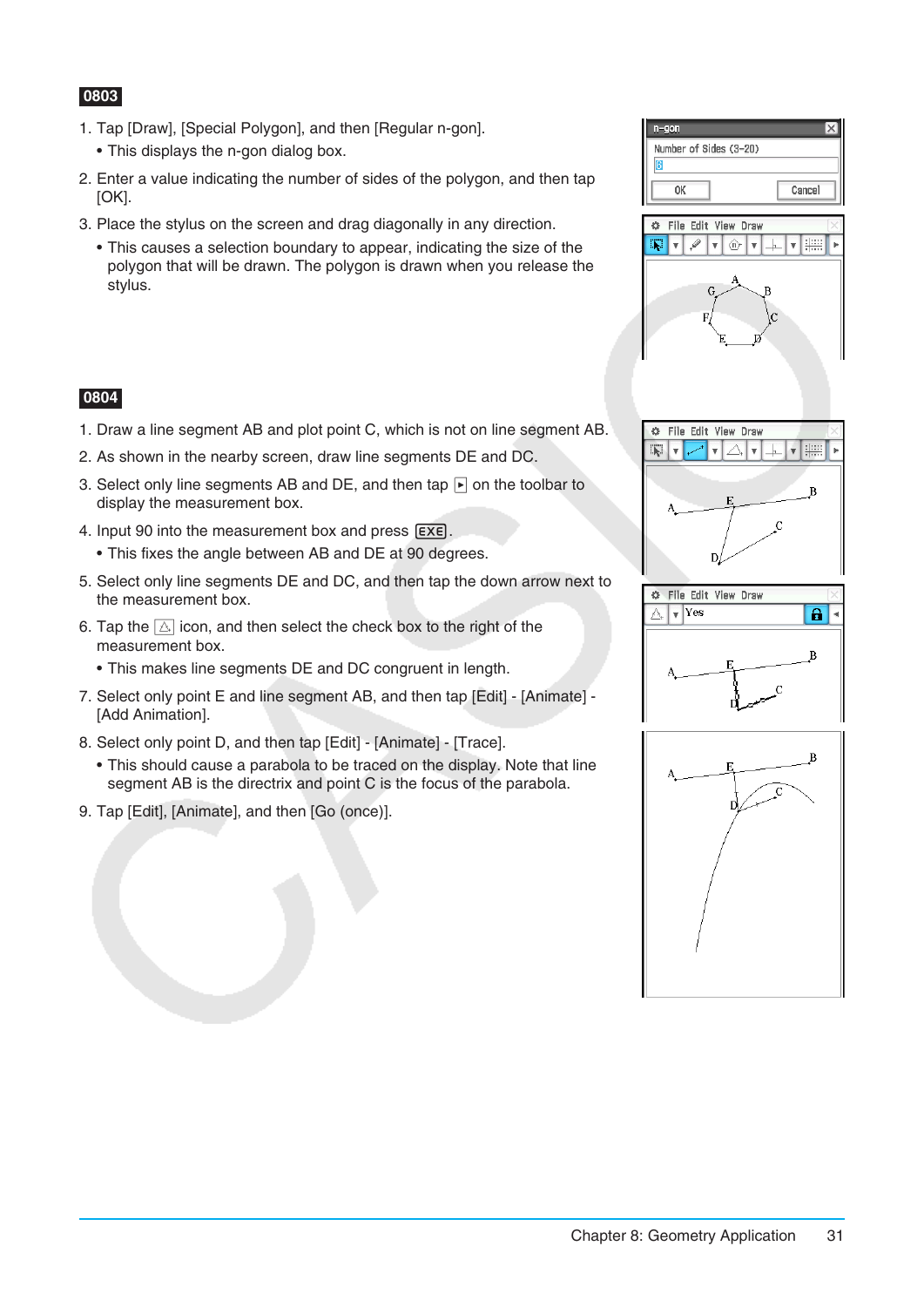### <span id="page-31-0"></span>**Chapter 9: Numeric Solver Application**

### **0901**

- 1. On the Numeric Solver window, input the equation:  $h = vt - 1/2 gt^2$
- 2. On the list of expression variables that appears, enter values for the variables:

 $h = 14$ ,  $t = 2$ , and  $g = 9.8$ .

- 3. Here, we will solve for *v*, so tap the option button to the left of variable *v*.
- 4. Tap Solve.
	- The [Left–Right] value shows the difference between the left side and right side results.

| <b>©</b> Edit Solve ◆                                              |  |
|--------------------------------------------------------------------|--|
| Solve $\left \left \left \right \right \right $<br>$\sqrt{\alpha}$ |  |
| Equation:                                                          |  |
| h=v $\cdot$ t $-\frac{1}{2}$ $\cdot$ g $\cdot$ t $^2$              |  |
| $\bigcirc$ h= 14                                                   |  |
| $\bigcirc$ v=                                                      |  |
| $\bigcirc$ t= 2                                                    |  |
| $\bigcirc$ g= 9.8                                                  |  |
| $Lower = -9E+999$                                                  |  |
| $Upper = 9E + 999$                                                 |  |
|                                                                    |  |
| Result                                                             |  |
| $v = 16.8$                                                         |  |

 $\overline{OK}$ 

Left-Right=0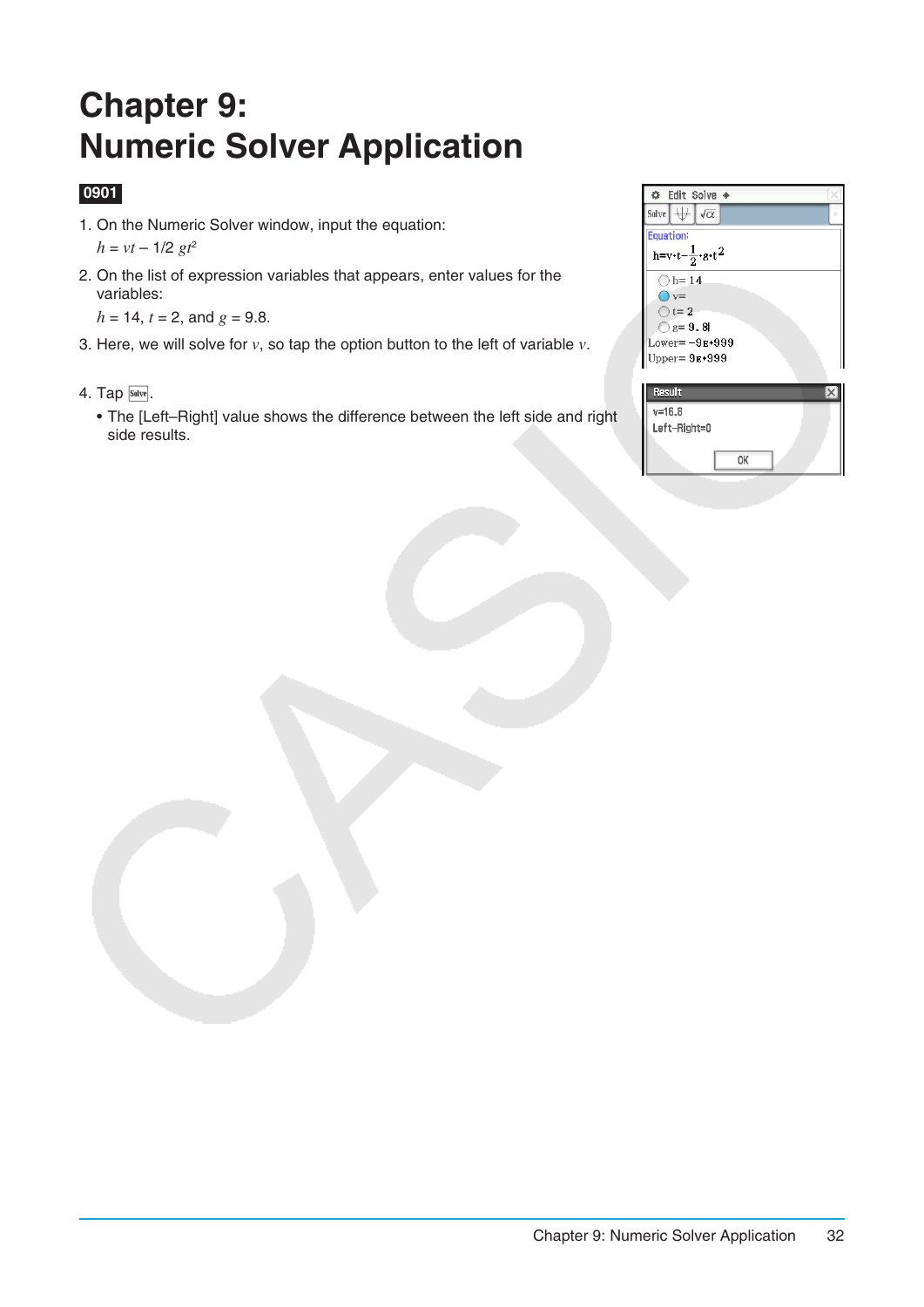### <span id="page-32-0"></span>**Chapter 10: eActivity Application**

### **1001**

- 1. On the eActivity window, tap [Insert], [Strip(1)], and then [Graph].
- This inserts a Graph strip, and displays the Graph window in the lower half of the screen.
- 2. On the Graph window, tap  $\frac{y_{12}}{y_{22}}$  to display the Graph Editor window.
- 3. Enter functions to graph, and then tap  $\overline{\mathcal{H}}$  to graph the functions.



**Graph window**

- 4. After you finish performing the operation you want, tap  $\boxed{\mathbf{X}}$  to close the Graph window.
- 5. Tap the Graph Editor window, and then tap  $\mathbf{\overline{X}}$  to return to the eActivity window.
- 6. Enter the title you want in the Graph strip title box.

- 1. On the eActivity window, tap [Insert], [Strip(1)], and then [Notes].
	- This inserts a Notes strip and displays the Notes window in the lower half of the screen.
- 2. Enter text you want in the Notes window.
- 3. After you finish entering text, you can close the Notes window by tapping  $|\mathsf{X}|$ .
- *Tip:* The expand button of a data strip is highlighted to indicate that it is expanded in the lower window.

| $\parallel$ 1001 Graph Example |  |
|--------------------------------|--|
| $\left\  \sin(x) + x \right\ $ |  |

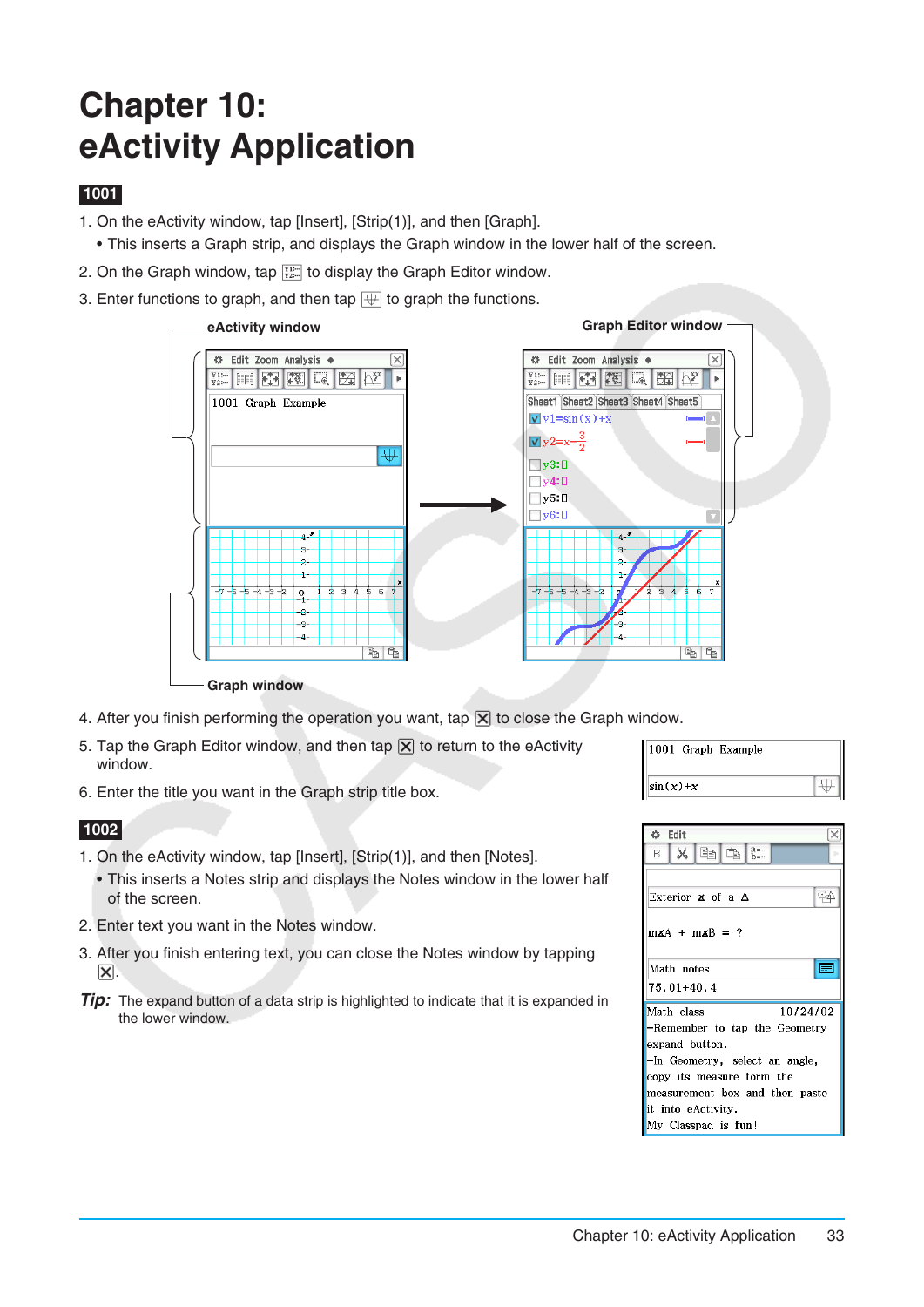## <span id="page-33-0"></span>**Chapter 11: Financial Application**

The operations in the examples below can be started from any Financial application window.

### **1101 Compound Interest**

What will be the value of an ordinary annuity at the end of 10 years if \$100 is deposited each month into an account that earns 7% compounded monthly? Before performing the calculation, change the "Odd Period" setting to "Compound (CI)" and the "Payment Date" to "End of period".

- 1. Tap [Calc(1)] [Compound Interest].
- 2. Input the values below into the applicable fields

 $N = 120$  (12 months  $\times$  10 years),  $I\% = 7$ ,  $PV = 0$ ,

 $PMT = -100$ ,  $P/Y = 12$  (month),  $C/Y = 12$  (month)

3. Tap [FV] to obtain the future value.



How much should you be willing to pay (NPV) for an investment with the cash flow values shown in the nearby table, if your required rate of return (*I*%) is 10% per year?

- 1. Tap  $\boxed{\equiv}$  to open the Stat Editor window in the lower half of the display.
- 2. Input the cash flow values in cells 1 through 6 under "list1".
- 3. Tap the Cash field (which currently shows "<empty>").
- 4. On the dialog box that appears, select "list1" for "List variables", and then tap [OK].
- 5. Input 10 into the *I*% field.
- 6. Tap [NPV] to obtain the net present value.

### **1103 Amortization**

In this example, first use a Compound Interest page to calculate the monthly payment of a loan, and then use the result to perform Amortization page calculations. Specify "Compound (CI)" for "Odd Period", and "End of period" for "Payment Date".

**Page 1 (Compound Interest):** Use a Compound Interest page to determine the monthly payment ([PMT]) on a 20-year ( $N = 20 \times 12 = 240$ ) mortgage with a loan amount (PV) of \$100,000 at an annual rate (*I*%) of 8.025%, compounded monthly  $(C/Y = 12)$ . There are 12 payment periods per year (P/Y). Be sure to input zero for the future value (FV), which indicates that the loan will be completely paid off at the end of 20 years (240 months). Page 1 calculation results





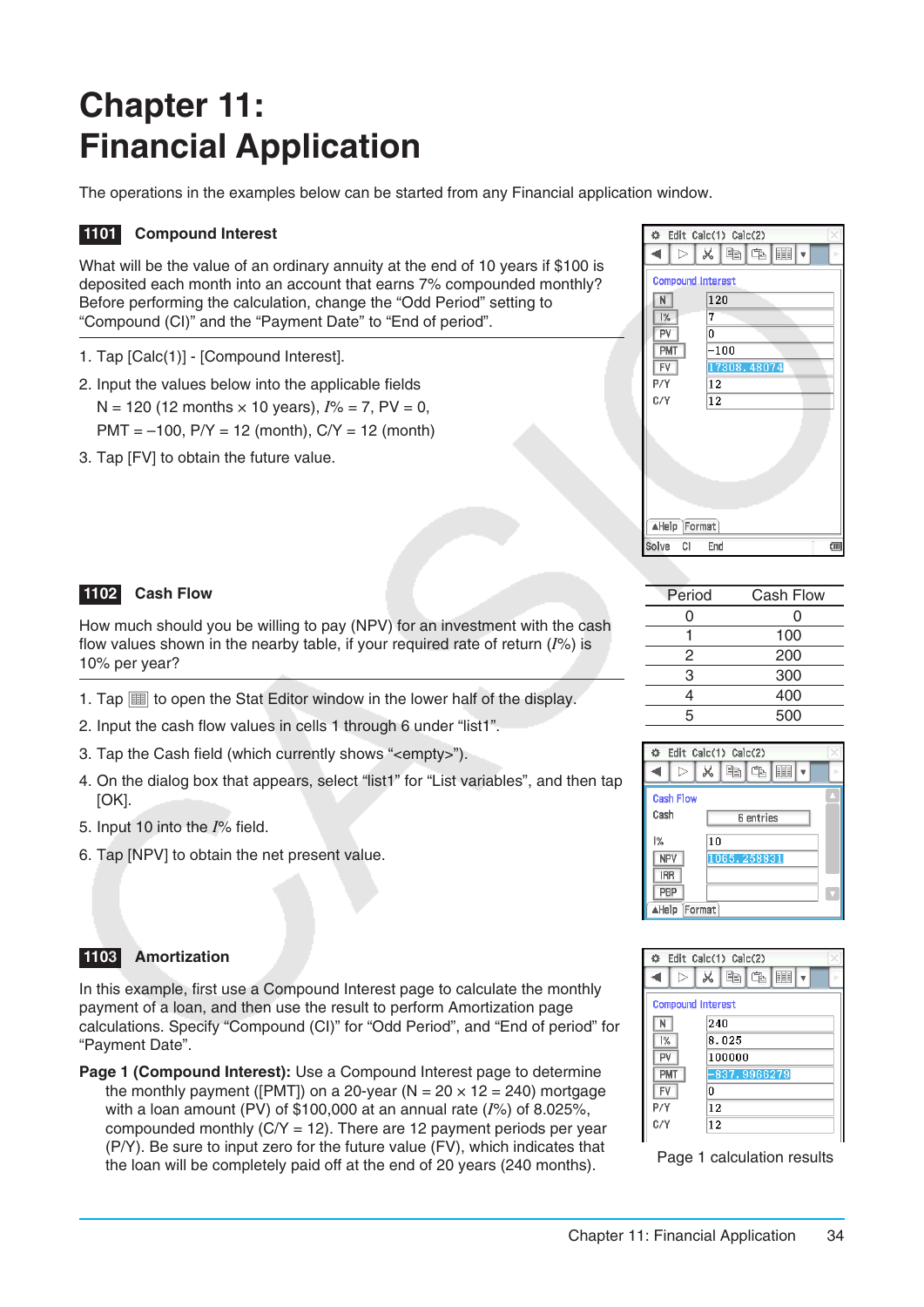**Page 2 (Amortization):** Use the monthly payment value you obtained on Page 1 (PMT = –837.9966279) to determine the following information for payment 10 (PM1) through 15 (PM2).

- The balance (BAL) of the principal remaining after payment 15
- The interest amount (INT) included in payment 10
- The principal amount (PRN) included in payment 10
- Total interest to be paid (ΣINT) from payment 10 to payment 15
- Total principal to be paid (ΣPRN) from payment 10 to payment 15

As on Page 1, the mortgage has a loan amount (PV) of \$100,000 at an annual rate  $(I\%)$  of 8.025%, compounded monthly  $(C/Y = 12)$  for 20 years.

#### **Page 1 (Compound Interest) operations:**

- 1. Tap [Calc(1)] [Compound Interest].
- 2. Input the values below into the applicable fields.

N = 240, *I*% = 8.025, PV = 100000, FV = 0, P/Y = 12, C/Y = 12

3. Tap [PMT] to obtain the payment value.

#### **Page 2 (Amortization) operations:**

- 4. Tap [Calc(1)] [Amortization].
	- PV, *I*%, and PMT values will automatically be copied from Page 1 to Page 2.
- 5. Input 10 for PM1 and 15 for PM2.
- 6. Tap [BAL], [INT], [PRN], [ΣINT], and then [ΣPRN].

#### **1104 Interest Conversion**

What is the nominal interest rate ([APR]) on a certificate that offers an annual effective interest rate ([EFF]) of 5%, compounded bi-monthly ( $N = 6$ )?

- 1. Tap [Calc(1)] [Interest Conversion].
- 2. Input 6 for N and 5 for EFF.
- 3. Tap [APR] to obtain the nominal interest rate.

#### **1105 Cost/Sell/Margin**

What is the selling price ([Sell]) required to obtain a margin of profit ([Margin]) of 60% on an item that cost \$40 ([Cost])?

- 1. Tap [Calc(1)] [Cost/Sell/Margin].
- 2. Input 60 for Margin and 40 for Cost.
- 3. Tap [Sell] to obtain the selling price.

### **1106 Day Count**

How many days ([Days]) are there from March 3, 2005 (d1) to June 11, 2005 (d2)? Be sure to change the "Days in Year" setting to "365 days" before performing a Day Count calculation.

- 1. Tap [Calc(1)] [Day Count].
- 2. Input dates for d1 and d2.
- 3. Tap [Days] to obtain the number of days.



Page 2 calculation results

| ٥          | Edit Calc(1) Calc(2)            |   |             |  |   |  |  |  |
|------------|---------------------------------|---|-------------|--|---|--|--|--|
|            |                                 |   | Þ           |  | 黽 |  |  |  |
| N          | <b>Interest Conversion</b><br>6 |   |             |  |   |  |  |  |
| FFF<br>APR |                                 | 5 | 4.898907631 |  |   |  |  |  |



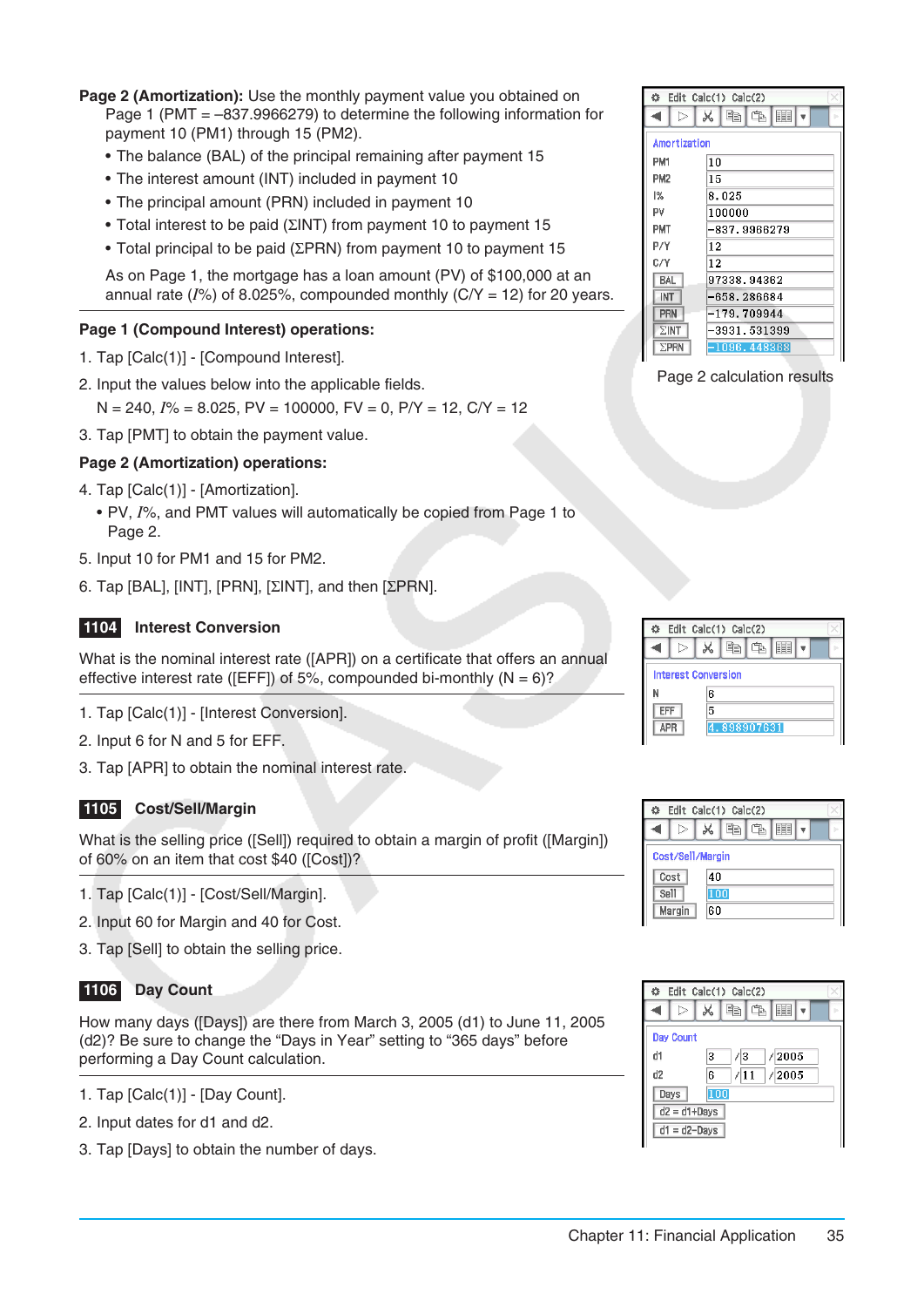### **1107 Depreciation**

Use the sum-of-the-years'-digits method ([SYD]) to calculate the first year  $(j = 1)$  of depreciation on an \$12,000 (PV) computer, with a useful life (N) of five years.

Use a depreciation ratio (*I*%) of 25%, and assume that the computer can be depreciated for a full 12 months in the first year (YR1). Next, calculate the depreciation amount ( $[SYD]$ ) for the second year ( $j = 2$ ).

Calculate the depreciation amount for the first year:

- 1. Tap [Calc(1)] [Depreciation].
- 2. Input the values below into the applicable fields. N = 5 (years), *I*% = 25, PV = 12000, FV = 0\*, *j* = 1, YR1 = 12
- 3. Tap [SYD].
	- This displays the depreciation amount for the first year in the [SYD] field, and the residual value after depreciation for the first year in the RDV field.
- Calculate the depreciation amount for the second year:
- 4. Change the *j* value to 2, and then tap [SYD].
- \* At the end of the useful life the value of the computer will be 0, so we enter 0 in the FV field.
- *Note:* You can also tap [SL] to calculate depreciation using straight-line method, [FP] using fixed-percentage method, or [DB] using declining-balance method. Each depreciation method will produce a different residual value after depreciation (RDV) for the applicable year ( *j* ).

### **1108 Bond Calculation**

You want to purchase a semiannual corporate bond that matures on 12/15/2006 (d2) to settle on 6/1/2004 (d1). The bond is based on the 30/360 day-count method with a coupon rate (CPN) of 3%. The bond will be redeemed at 100% of its par value (RDV). For 4% yield to maturity (YLD), calculate the bond's price ([PRC]) and accrued interest (INT).

Before performing the calculation, change the "Days in Year" setting to "360 days", "Bond Interval" to "Date", and the "Compounding Frequency" to "Semiannual".

- 1. Tap [Calc(1)] [Bond Calculation].
- 2. Input the values below into the applicable fields.

 $d1 = 6/1/2004$ ,  $d2 = 12/15/2006$ , RDV = 100, CPN = 3, YLD = 4

- 3. Tap [PRC].
	- This displays the bond's price in the [PRC] field, accrued interest in the INT field, and cost of bond in the Cost field.

| ۰             | Edit Calc(1) Calc(2) |    |  |  |  |  |  |  |  |
|---------------|----------------------|----|--|--|--|--|--|--|--|
| D             | X<br>İþ<br>Ġ<br>H    | b. |  |  |  |  |  |  |  |
| Depreciation  |                      |    |  |  |  |  |  |  |  |
| N             | 5                    |    |  |  |  |  |  |  |  |
| $\frac{9}{6}$ | 25                   |    |  |  |  |  |  |  |  |
| PV            | 12000                |    |  |  |  |  |  |  |  |
| FV            | $\bf{0}$             |    |  |  |  |  |  |  |  |
| j             | 1                    |    |  |  |  |  |  |  |  |
| YR1           | 12                   |    |  |  |  |  |  |  |  |
| SL            |                      |    |  |  |  |  |  |  |  |
| FP            |                      |    |  |  |  |  |  |  |  |
| SYD           | 4000                 |    |  |  |  |  |  |  |  |
| DB            |                      |    |  |  |  |  |  |  |  |
| RDV           | 8000                 |    |  |  |  |  |  |  |  |



YR  $\overline{\phantom{a}}$ s  $\frac{1}{s}$ ╔ RD<sup>1</sup>

| 2    |
|------|
| 12   |
|      |
|      |
| 3200 |
|      |
| 4800 |

Second year

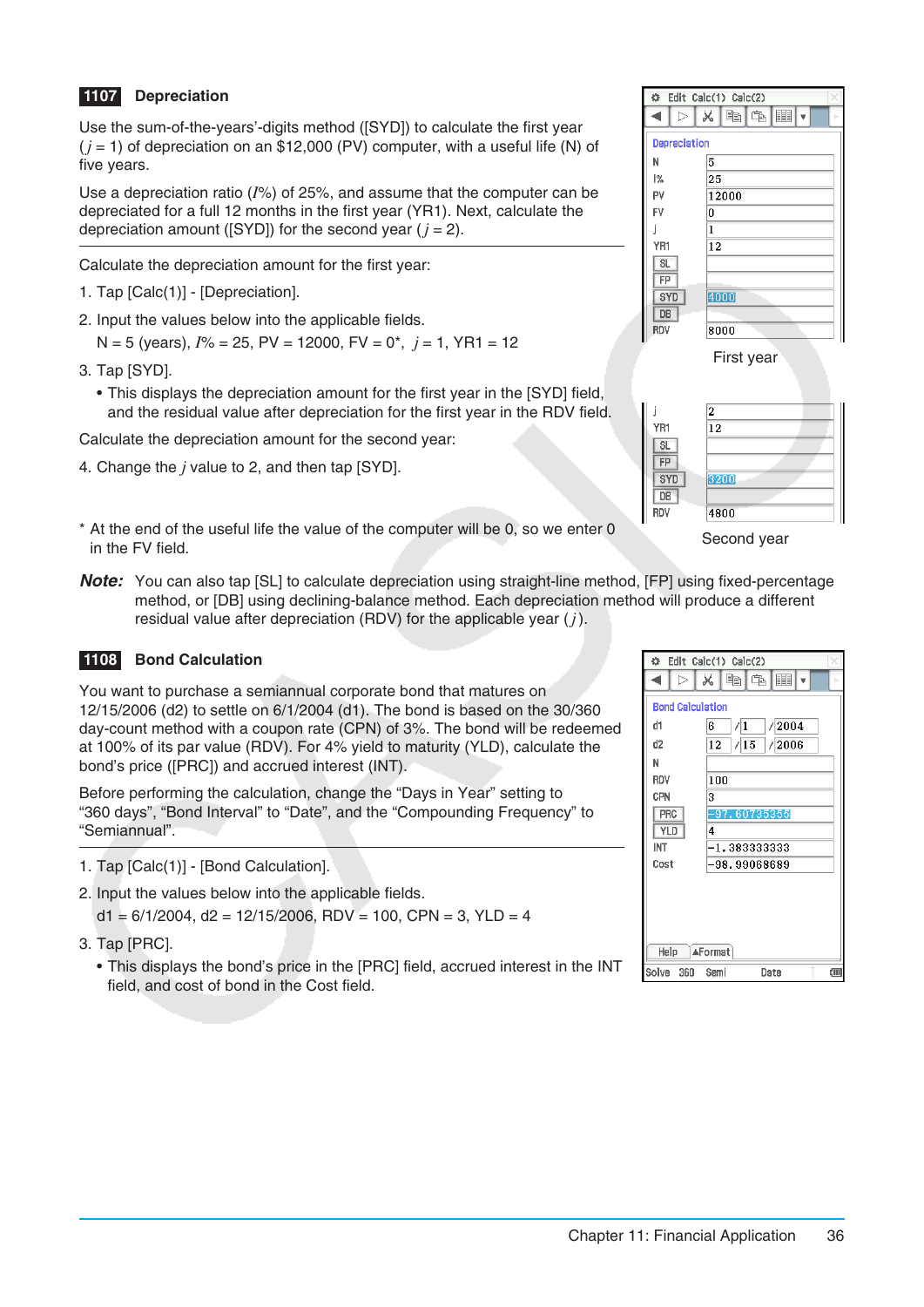### **1109 Break-Even Point**

Your company is producing items with a unit variable cost ([VCU]) of \$50/ unit and fixed costs ([FC]) of \$100,000. The items will be sold for a sales price ([PRC]) of \$100/unit.

What is the break-even point sales amount ([SBE]) and sales quantity ([QBE]) required for a profit ([PRF]) of \$400,000?

Before performing the calculation, change the "Profit Amount/Ratio" setting to "Amount (PRF)" and the "Break-Even Value" to "Quantity".

- 1. Tap [Calc(2)] [Break-Even Point].
- 2. Input the values below into the applicable fields. PRC = 100, VCU = 50, FC = 100000, PRF = 400000
- 3. Tap [QBE] to obtain the sales quantity.
- 4. Tap [SBE] to obtain the break-even point sales amount.

### **1110 Margin of Safety**

What is the margin of safety ([MOS]) when the sales amount ([SAL]) is \$1,200,000 and the break-even sales amount ([SBE]) is \$1,000,000?

- 1. Tap [Calc(2)] [Margin of Safety].
- 2. Input 1200000 into the [SAL] field and 1000000 into the [SBE] field, and then tap [MOS].

#### **1111 Operating Leverage**

What is the degree of operating leverage for a company with sales ([SAL]) of \$1,200,000, variable costs ([VC]) of \$600,000, and fixed costs ([FC]) of \$200,000?

- 1. Tap [Calc(2)] [Operating Leverage].
- 2. Input 1200000 into the [SAL] field, 600000 into the [VC] field, and 200000 into the [FC] field, and then tap [DOL].

### **1112 Financial Leverage**

Calculate the financial leverage ([DFL]) for a company that earns \$400,000 before interest and taxes ([EBIT]), \$80,000 of which is paid to bondholders ([INT]).

- 1. Tap [Calc(2)] [Financial Leverage].
- 2. Input 400000 into the [EBIT] field and 80000 into the [INT] field, and then tap [DFL].

### **1113 Combined Leverage**

Calculate the Combined Leverage ([DCL]) for a company with variable costs ([VC]) of \$6,000, fixed costs ([FC]) of \$2,000, and sales ([SAL]) of \$12,000, of which \$1,000 is paid to bondholders ([INT]).

- 1. Tap [Calc(2)] [Combined Leverage].
- 2. Input 12000 into the [SAL] field, 6000 into the [VC] field, 2000 into the [FC] field, and 1000 into the [INT] field, and then tap [DCL].





| Edit Calc(1) Calc(2)                        |              |     |        |  |   |  |  |  |
|---------------------------------------------|--------------|-----|--------|--|---|--|--|--|
|                                             |              |     | Þ      |  | 瞷 |  |  |  |
| <b>Operating Leverage</b><br>1200000<br>SAL |              |     |        |  |   |  |  |  |
|                                             | VC<br>600000 |     |        |  |   |  |  |  |
| FC                                          |              |     | 200000 |  |   |  |  |  |
| DOL                                         |              | 1.5 |        |  |   |  |  |  |



| Edit Calc(1) Calc(2)<br>o. |                          |                |       |  |   |  |  |  |
|----------------------------|--------------------------|----------------|-------|--|---|--|--|--|
|                            |                          |                | ei    |  | 睴 |  |  |  |
| SAL                        | <b>Combined Leverage</b> |                | 12000 |  |   |  |  |  |
| VC<br>6000<br>2000         |                          |                |       |  |   |  |  |  |
| FC<br>INT                  |                          |                | 1000  |  |   |  |  |  |
| DCL                        |                          | $\overline{2}$ |       |  |   |  |  |  |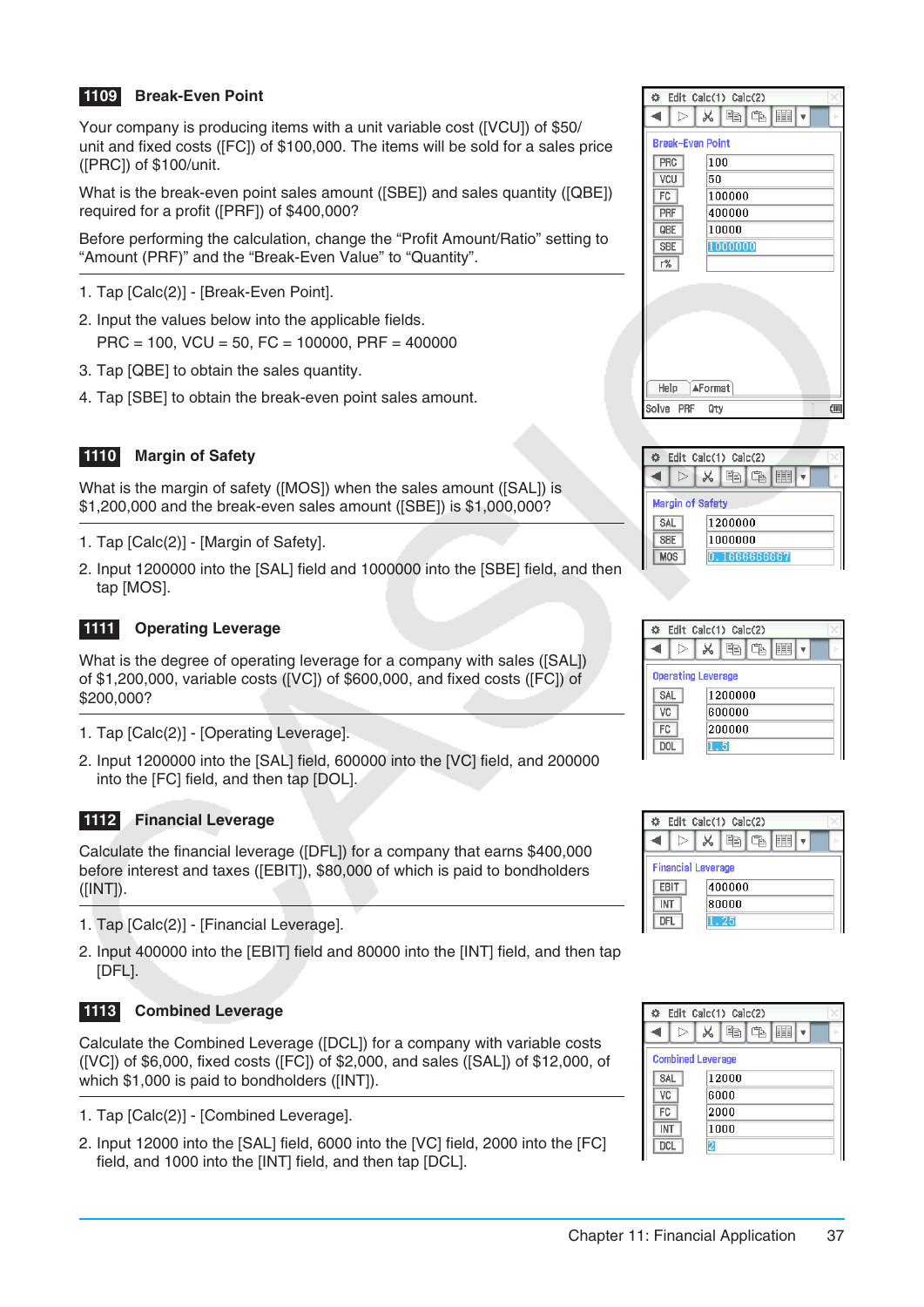### **1114 Quantity Conversion**

Calculate the sales quantity (Sales: [QTY]) when the sales amount ([SAL]) is \$100,000 and the sales price ([PRC]) is \$200 per unit. Next, calculate the total variable costs of production (Manufacturing: [VC]) when the variable cost per unit ([VCU]) is \$30 and the number of units manufactured ([QTY]) is 500.

- 1. Tap [Calc(2)] [Quantity Conversion].
- 2. Input 100000 into the [SAL] field and 200 into the [PRC] field, and then tap [QTY].
- 3. Input 30 into the [VCU] field and 500 into the [QTY] field, and then tap [VC].

| $\Leftrightarrow$ Edit Calc $(1)$ Calc $(2)$ |                      |  |  |  |  |  |  |  |
|----------------------------------------------|----------------------|--|--|--|--|--|--|--|
|                                              | H<br>lin<br>中        |  |  |  |  |  |  |  |
| Quantity Conversion<br>Sales                 |                      |  |  |  |  |  |  |  |
| SAL<br>PRC<br>QTY                            | 100000<br>200<br>500 |  |  |  |  |  |  |  |
| Manufacturing                                |                      |  |  |  |  |  |  |  |
| VC<br>VCU<br>QT                              | 15000<br>30<br>500   |  |  |  |  |  |  |  |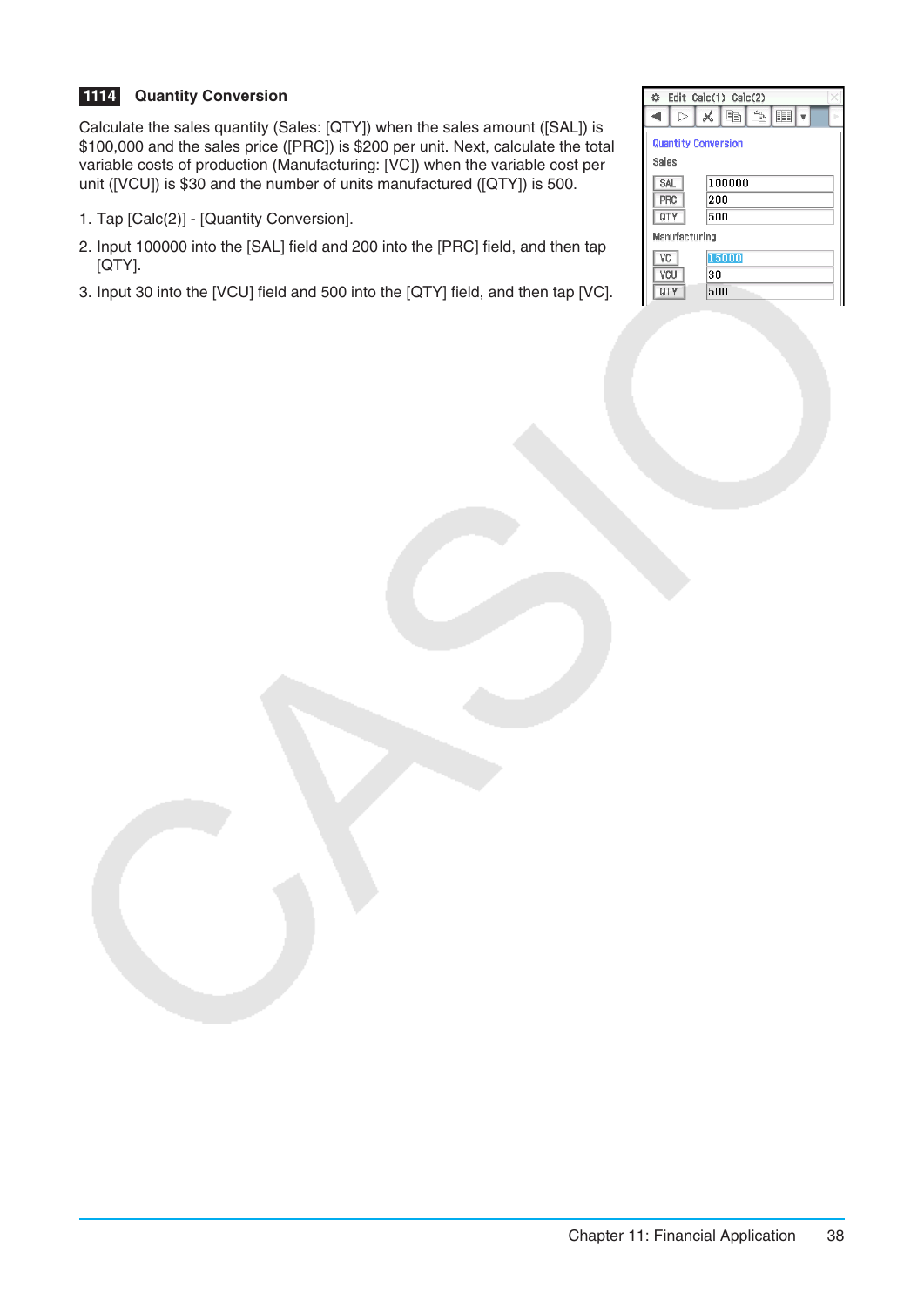## <span id="page-38-0"></span>**Chapter 12: Program Application**

**Note:** The notation in the "Program" uses  $\Box$  to represent a space and  $\Box$  for a carriage return.

### **1201**

**Program:** DefaultSetup<sup>1</sup> ClrGraph\_ ViewWindow\_ SetInequalityPlot<sup>-</sup> Intersection\_ GraphType<sup>[1]</sup>"y>" Define $\Box$ y1(x)=sin(x) $\Box$ GTSelOn<sub>o</sub>1  $PTDot[] 1 \rightarrow$ SheetActive<sup>1</sup> DrawGraph **←** GraphType<sup>[1</sup>"y<" Define<sup>[[</sup>y2(x)=-x/12 GTSelOn<sub>2</sub>  $PTNormal2 \rightarrow$ SheetActive<sup>1</sup> **DrawGraph** 

### **Result screen:**

|  | 4 | У |  |  |  |  |
|--|---|---|--|--|--|--|
|  |   |   |  |  |  |  |
|  | я |   |  |  |  |  |
|  | s |   |  |  |  |  |
|  |   |   |  |  |  |  |
|  |   |   |  |  |  |  |
|  |   |   |  |  |  |  |
|  |   |   |  |  |  |  |
|  | с |   |  |  |  |  |
|  |   |   |  |  |  |  |
|  | е |   |  |  |  |  |
|  |   |   |  |  |  |  |
|  |   |   |  |  |  |  |
|  |   |   |  |  |  |  |

### **1202**

**Program:** ClrGraph\_ ViewWindow□-15.4,15.4,2,-7.6,  $7.6.2 \triangleleft$ "(x–1)^2/3^2+(y–2)^2/4^2= 1" ⇒ConicsEq **→ DrawConics** 

### **Result screen:**



### **1203**

**Program:** DefaultSetup < ClrGraph\_ ViewWindow-0,7.7,1,–14,110,  $10\rightarrow$ GraphType<sup>[1</sup>"y=" Define $\Box$ y1(x)=3×x^2-2 GTSelOn<sup>-1</sup>  $0 \Rightarrow$ FStart $\Box$  $6 \Rightarrow$ FEnd $\triangleleft$  $1 \Rightarrow F$ Step SheetActive<sup>1</sup> DispFTable\_ Pause\_ **DrawFTGCon** 

### **Result screen:**



### **1204**

**Program:** DefaultSetup<sup>4</sup> ViewWindow<sup>1</sup>0,6,1,–0.01,0.3,1 SeqType  $"a_{n+1}a_0"$ "−3a<sub>n</sub>^2+2a<sub>n</sub>"⇒a<sub>n+1</sub> 0⇒SqStart <  $6 \Rightarrow$ SqEnd  $0.01 \Rightarrow a_0 \triangleleft$ DispSeqTbl\_ Pause\_ **DrawSeqCon** 

### **Result screen:**



### **1205**

**Program:**  ${0.5, 1.2, 2.4, 4, 5.2}$  $\Rightarrow$ list1  $\{-2.1, 0.3, 1.5, 2, 2.4\} \Rightarrow$ list2 StatGraph<sup>1</sup>, On, Scatter, list1, list2, 1, Square $\leftarrow$ **DrawStat** 

### **Result screen:**



### **1206**

**Program:**  ${0.5, 1.2, 2.4, 4, 5.2}$  $\{-2.1, 0.3, 1.5, 2, 2.4\}$  $\Rightarrow$ list2 $\leftrightarrow$ StatGraph□1, On, LogR, list1, list2,  $1\overline{4}$ **DrawStat** 

### **Result screen:**

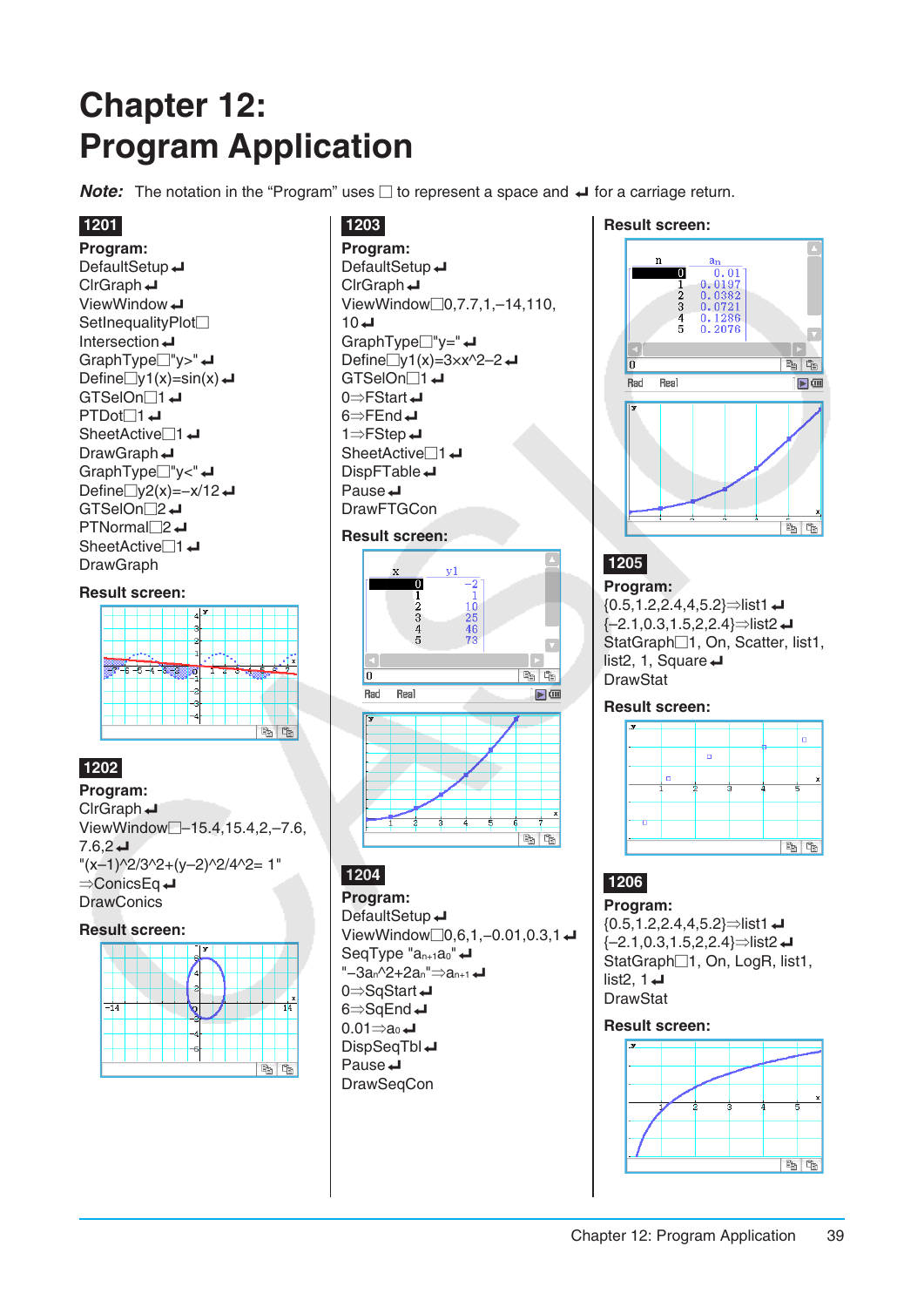*Note:* MedMed, QuadR, CubicR, QuartR, LinearR, ExpR, abExpR, or PowerR can also be specified in instead of LogR for the graph type.

### **1207**

**Program:**

 ${0.5, 1.2, 2.4, 4, 5.2}$  $\Rightarrow$ list1  $\{-2.1, 0.3, 1.5, 2, 2.4\}$  $\Rightarrow$ list2 StatGraph□1, On, SinR, list1,  $list2$ DrawStat

#### **Result screen:**



*Note:* LogisticR can also be specified in instead of SinR for the graph type.

### **1208**

#### **Program:**

StatGraphSel<sup></sub>Off</sup>  ${0.5, 1.2, 2.4, 4, 5.2}$  $\Rightarrow$ list1  $\{-2.1, 0.3, 1.5, 2, 2.4\}$  $\Rightarrow$ list2 StatGraph□1, On, Scatter, list1, list2, 1, Square $\leftarrow$ DrawStat **→** LogReg<sup>[1</sup>list1, list2, 1 DispStat **← DrawStat** 

### **Result screen:**



### **1209**

**Program:**

 ${7,4,6,6,5,6,5,5,8,7,4,7,6,7,6}$  $\Rightarrow$ list1 {1,1,1,1,1,2,2,2,2,2,3,3,3,3,3}  $\Rightarrow$ list2 $\rightarrow$ OneWayANOVA<sub>Ilist1</sub>, list2 **DispStat** 

#### **Result screen:**

One-Way ANOVA A  $df = 4$ A  $MS = 0.1458333$  $A$  SS = 0.5833333 A  $F = 0.1548673$ A  $p = 0.9563931$  $Findf = 10$  $ErrMS = 0.9416667$  $ErrSS = 9.4166667$ 

### **1210**

**Program:**  ${1,1,1,1,2,2,2,2} \implies$ list1  ${1,1,2,2,1,1,2,2}$  $\Rightarrow$ list2 {113,116,139,132,133,131,126, 122} $\Rightarrow$ list3 TwoWavANOVA list1, list2, list3 **DispStat** 

### **Result screen:**

```
Two-Way ANOVA
A df = 1A MS = 18A SS = 18A F = 1.8461538A p = 0.245802B \text{ df} = 1B MS = 84.5
R SS = 84.5
 B F = 8.6666667B_p = 0.042224AB \text{ df} = 1AB MS = 420.5AB SS = 420.5AB F = 43.128205AB p = 2.7817E-3Errdf = 4ErrMS = 9.75ErrSS = 39
```
### **1211**

**Program:** OneSampleZTest<sup>[1"</sup>≠",0,3,24.5,  $48\biguplus$ **DispStat** 

### **Result screen:**



### **1212**

**Program:** Input Month\_ Input Date\_ Input Year\_ DateMode365 **←** dayCount(07,04,1976,Month, Date, Year) $\Rightarrow$ days $\leftrightarrow$ Print "Days=" Print days

### **Result screen:**

Shows the result for the following input: Month: 7, Date: 4, Year: 2013.

Days= 13514

### **1213**

**Program:** DateMode360 **←** PeriodsSemi\_ bondPriceDate(6,1,2004,12,15, 2006,100,3,4)⇒list1  $\rightarrow$ list1[1] $\Rightarrow$ price Print "PRC=" $\rightarrow$ Print approx(price)

### **Result screen:**

 $PRC =$ -97.60735355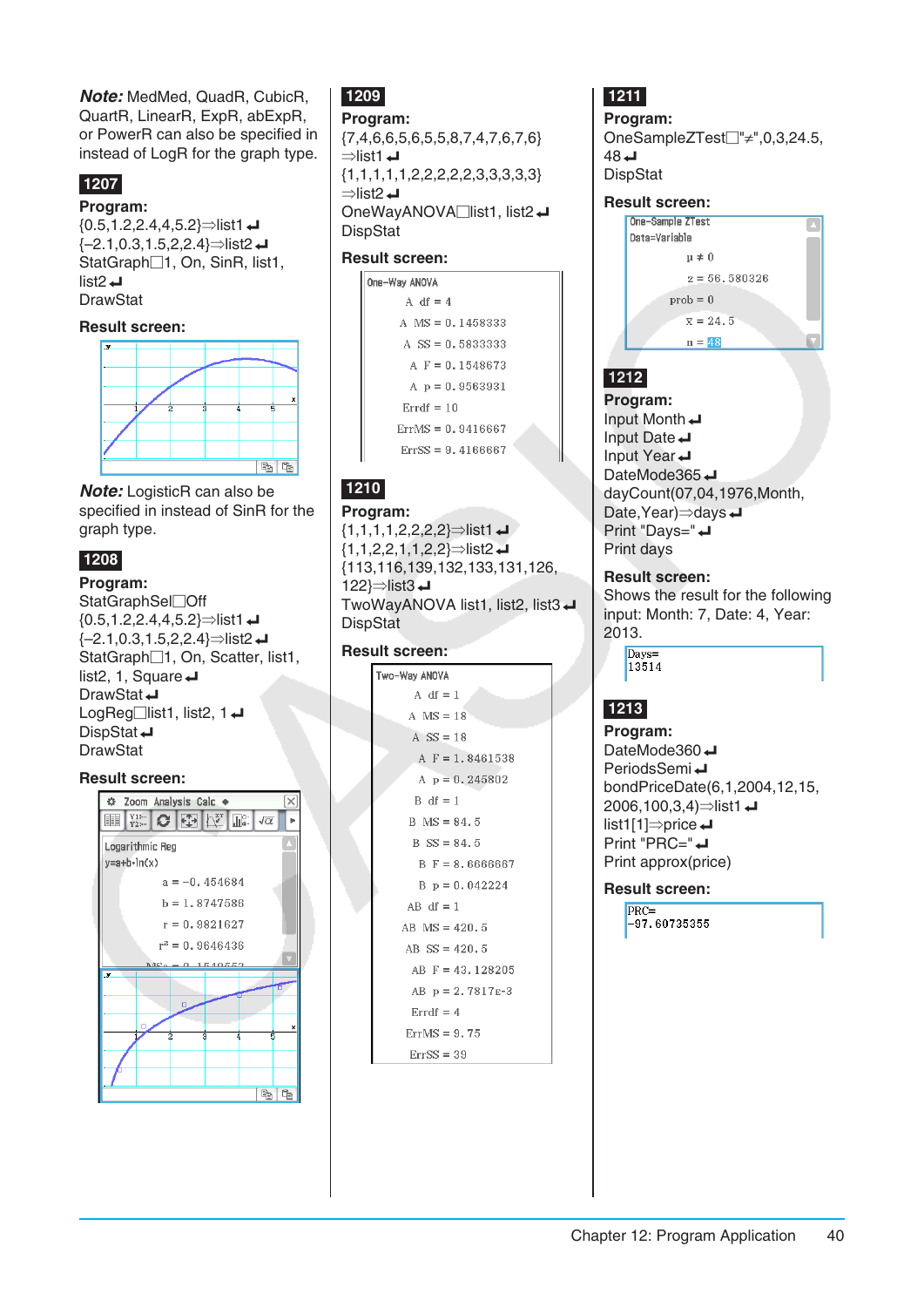### <span id="page-40-0"></span>**Chapter 13: Spreadsheet Application**

### **1301**

- 1. On the Spreadsheet window, input the data and then select input range cells A1:C5.
- 2. Tap [Calc] [Test] [Linear Reg *t*-Test], and then tap [Next>>].
	- This will automatically insert the cell references into the fields as shown in the nearby screen shot.
- 3. Tap [Next>>].
- 4. Tap  $\overline{\mathbb{H}}$  to draw the linear regression graph.



### **1302**

- 1. On the Spreadsheet window, input the data and then select input range cells A1:D2.
- 2. Tap [Calc] [Test] [Two-Way ANOVA], and then tap [Next>>].
- 3. Select " $2 \times 2$ " as the dimensions of the ANOVA data table, and then tap [Next>>].
- 4. After confirming that cell references have been automatically inserted into the fields as shown in the nearby screen shot, tap [Next>>].



- 1. Input values into cells A1 through A5.
- 2. Tap cell B1. Next, on the [Calc] menu, tap [Cell-Calculation] and then [cellIf]. • This will input "=cellif(" into the cell.
- 3. Tap A1 to input the cell reference "A1".
- 4. Tap the edit box and then use the soft keyboard to input the rest of the expression.
- 5. Tap the  $\overline{\vee}$  button next to the edit box or press the  $\overline{EXE}$  key.
- 6. Copy the contents of cell B1 to cells B2 through B5.  $=$ cellif(A1>5,"Big","Small")

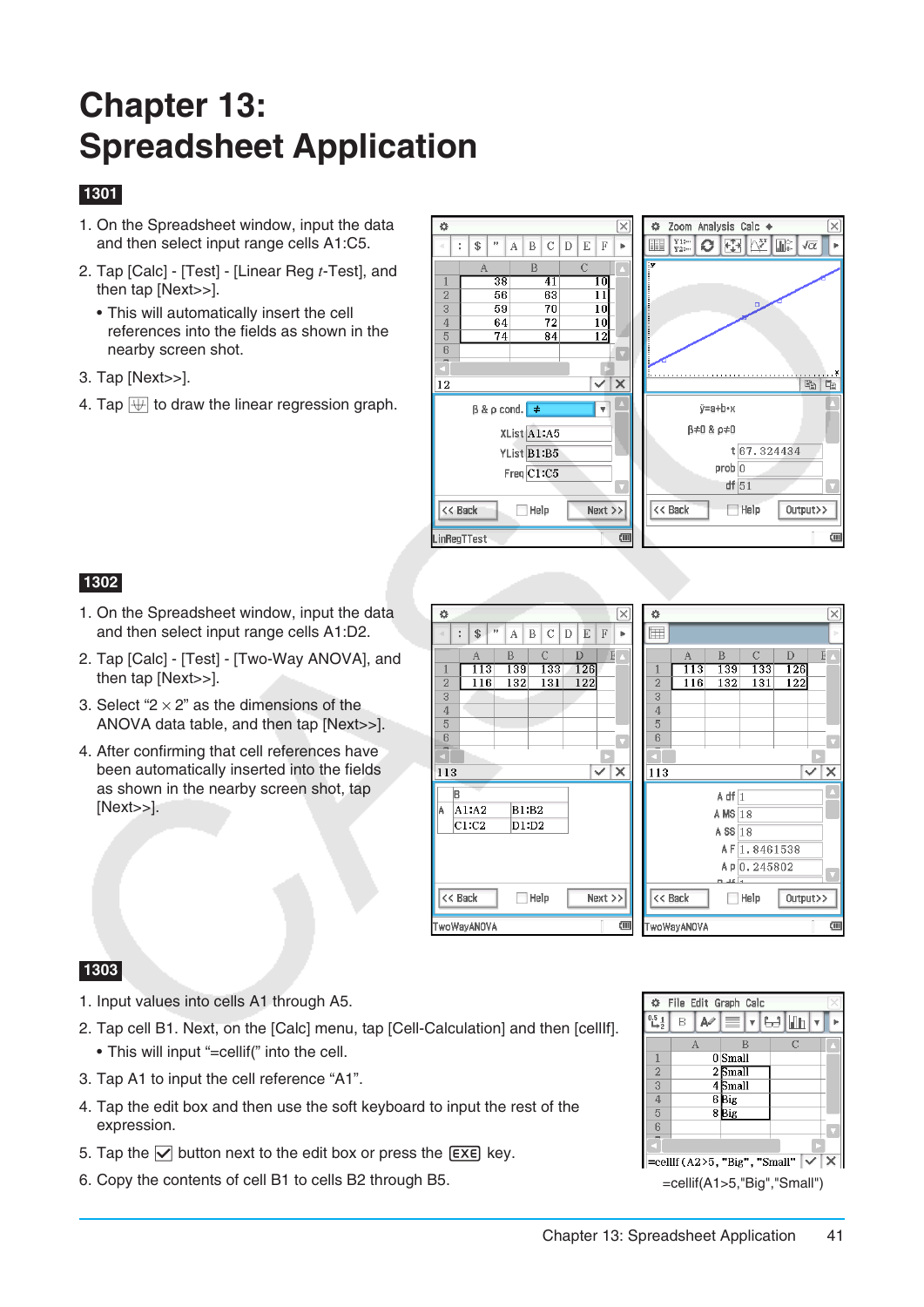- 1. Input values into cells A1 through C3.
- 2. Tap cell C5. Next, on the [Calc] menu, tap [List-Statistics] and then [mean]. • This will input "=mean(" into the cell.
- 3. Drag from cell A1 to cell C3 to input the cell reference "A1:C3".
- 4. Tap the  $\overline{\vee}$  button next to the edit box or press the  $\overline{[EXE]}$  key.

- 1. Input values into cells A1 through B3.
- 2. Tap cell B5. Next, on the [Calc] menu, tap [List-Calculation] and then [sum].
- 3. Drag from cell A1 to cell A3 to input the cell reference "A1:A3".
- 4. Press  $\boxed{\cdot}$  and then drag from B1 to B3 to input the cell reference "B1:B3".
- 5. Tap the  $\overline{\vee}$  button next to the edit box or press the  $\overline{EXE}$  key.

| ۰                    | File Edit Graph Calc |    |   |  |    |    |    |    |  |
|----------------------|----------------------|----|---|--|----|----|----|----|--|
| 0,5<br>$\frac{1}{2}$ | B                    | A/ | ≡ |  |    | ьэ |    |    |  |
|                      | A                    |    | B |  |    |    |    |    |  |
| $\mathbf{1}$         |                      | 11 |   |  | 14 |    | 17 |    |  |
| $\frac{2}{3}$        |                      | 12 |   |  | 15 |    |    | 18 |  |
|                      |                      | 13 |   |  | 16 |    |    | 19 |  |
| $\overline{4}$       |                      |    |   |  |    |    |    |    |  |
| 5                    |                      |    |   |  |    |    |    | 15 |  |
| 6                    |                      |    |   |  |    |    |    |    |  |
|                      |                      |    |   |  |    |    |    |    |  |
| $=$ mean $(A1:C3)$   |                      |    |   |  |    |    |    |    |  |